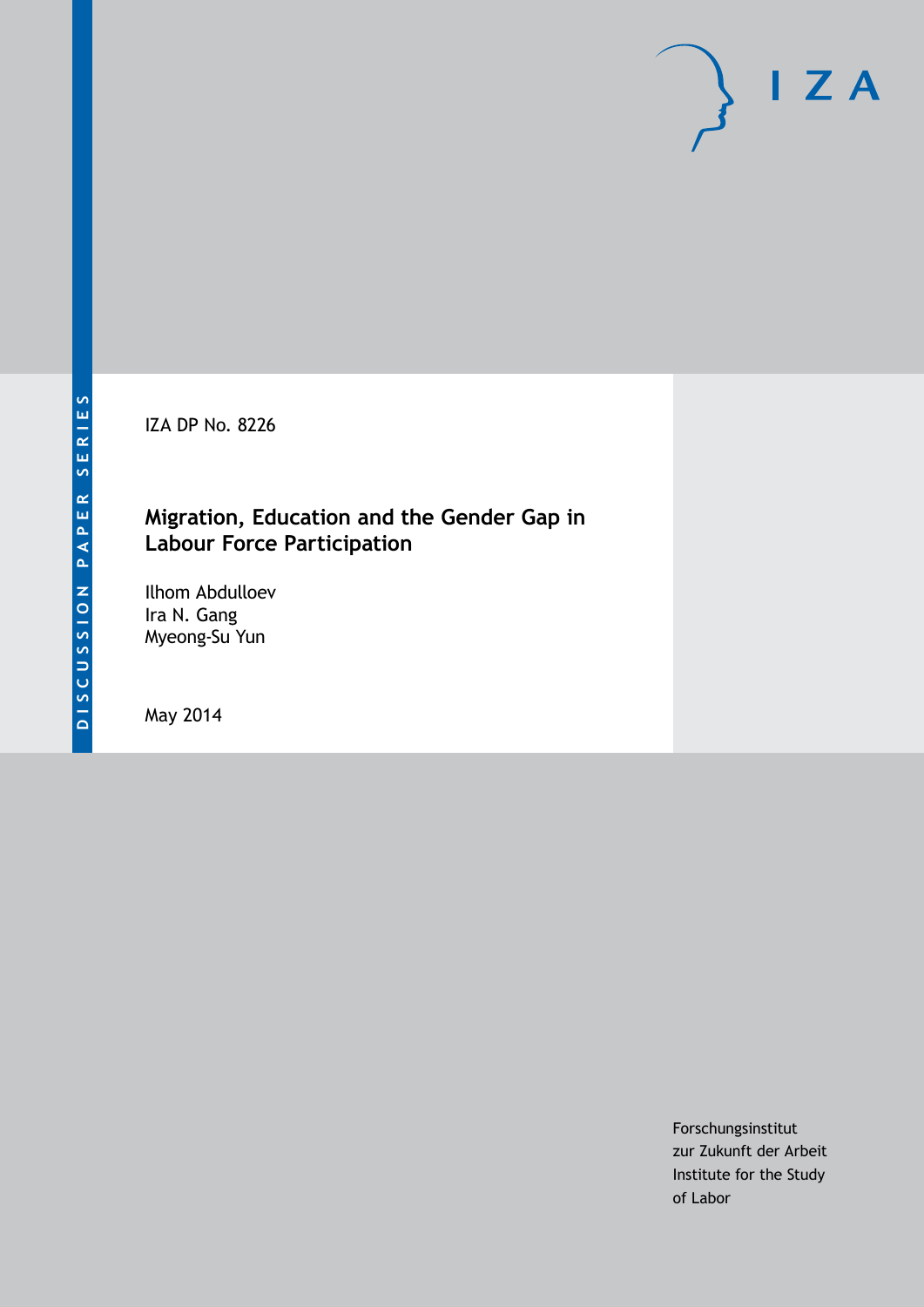# **Migration, Education and the Gender Gap in Labour Force Participation**

# **Ilhom Abdulloev**

*Rutgers University, OSI and IZA*

# **Ira N. Gang**

*Rutgers University, CReAM, IOS and IZA*

## **Myeong-Su Yun**

*Tulane University and IZA*

# Discussion Paper No. 8226 May 2014

IZA

P.O. Box 7240 53072 Bonn **Germany** 

Phone: +49-228-3894-0 Fax: +49-228-3894-180 E-mail: [iza@iza.org](mailto:iza@iza.org)

Any opinions expressed here are those of the author(s) and not those of IZA. Research published in this series may include views on policy, but the institute itself takes no institutional policy positions. The IZA research network is committed to the IZA Guiding Principles of Research Integrity.

The Institute for the Study of Labor (IZA) in Bonn is a local and virtual international research center and a place of communication between science, politics and business. IZA is an independent nonprofit organization supported by Deutsche Post Foundation. The center is associated with the University of Bonn and offers a stimulating research environment through its international network, workshops and conferences, data service, project support, research visits and doctoral program. IZA engages in (i) original and internationally competitive research in all fields of labor economics, (ii) development of policy concepts, and (iii) dissemination of research results and concepts to the interested public.

IZA Discussion Papers often represent preliminary work and are circulated to encourage discussion. Citation of such a paper should account for its provisional character. A revised version may be available directly from the author.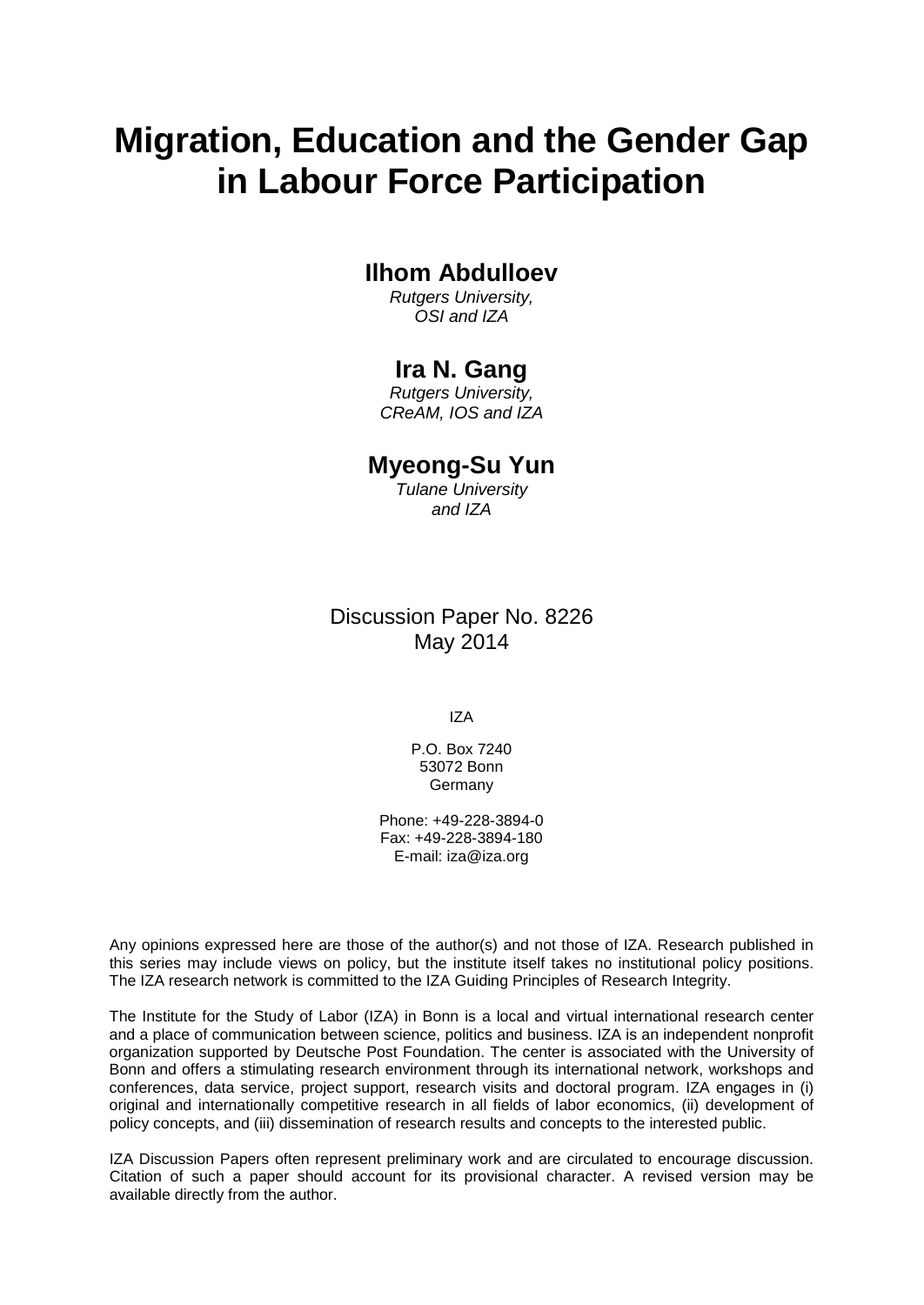IZA Discussion Paper No. 8226 May 2014

# **ABSTRACT**

# **Migration, Education and the Gender Gap in Labour Force Participation**

Women who want to work often face many more hurdles than men. This is true in Tajikistan where there is a large gender gap in labour force participation. We highlight the role of two factors – international migration and education – on the labour force participation decision and its gender gap. Using probit and decomposition analysis, our investigation shows that education and migration have a significant association with the gender gap in labour force participation in Tajikistan. International emigration from Tajikistan, in which approximately 93.5% of the participants are men, reduces labour force participation by men domestically; increased female education, especially at the university and vocational level, increases female participation. Both women acquiring greater access to education and men increasing their migration abroad contribute to reducing the gender gap.

JEL Classification: J01, J16, O15

Keywords: migration, education, gender gap, labour force participation, Tajikistan

Corresponding author:

Myeong-Su Yun Department of Economics Tulane University 206 Tilton Hall New Orleans LA 70118 USA E-mail: [msyun@tulane.edu](mailto:msyun@tulane.edu)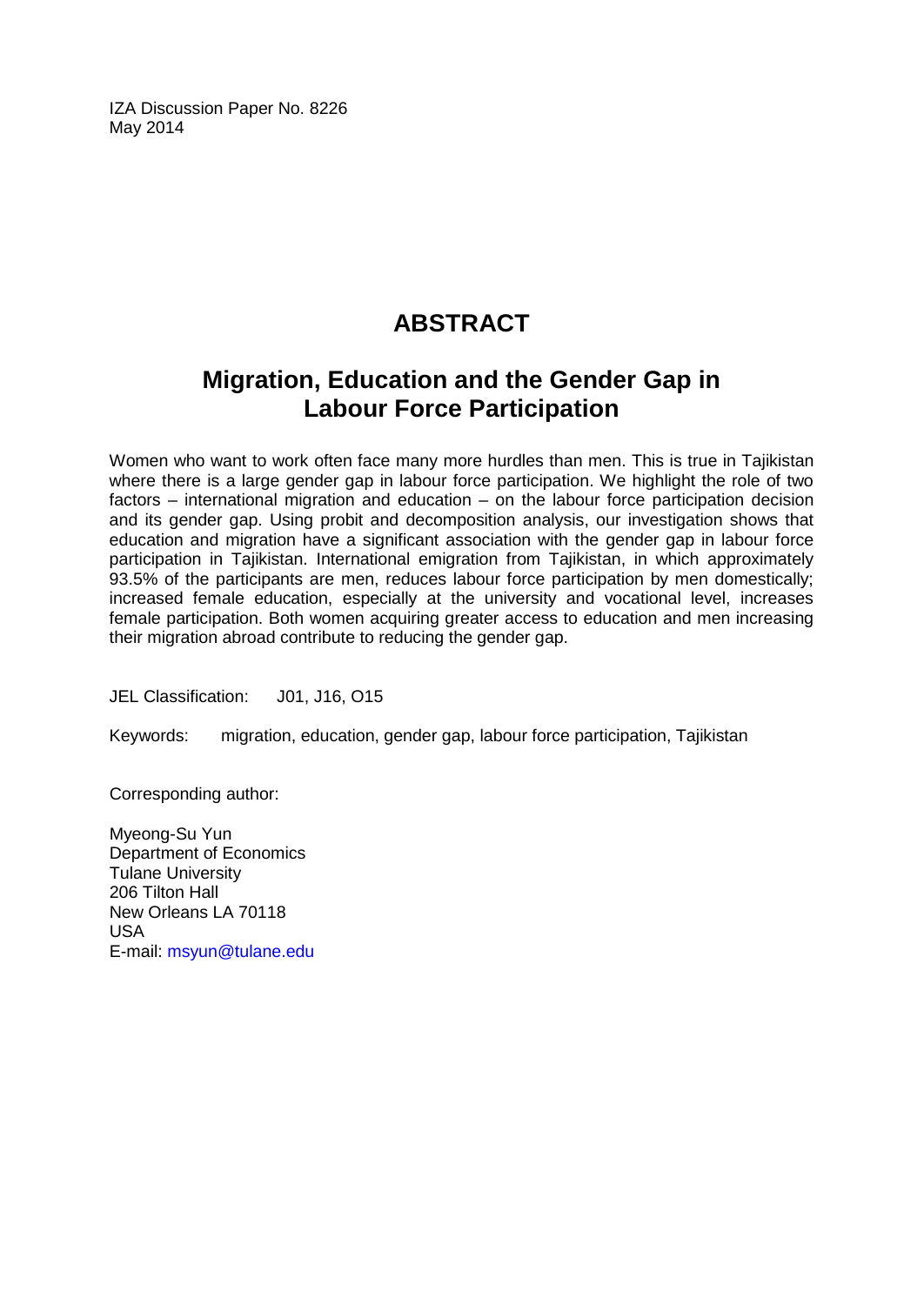#### **I. Introduction**

Men and women often differ in their behaviours and in the constraints they face, resulting in gender gaps in economic outcomes. We study the roles migration and education play in labour force participation (LFP) decisions made by men and women in the migrants' source country.<sup>1</sup>

Studies on the gender gap in LFP delineate a range of potentially responsible domestic factors (Mammen and Paxson, 2000; Klasen and Pieters, 2012; Cunningham, 2001; Priebe, 2011; Klasen, 1999; Dollar and Gatti, 1999; Goldin, 1995; Semyonov, 1980). Most blameable not only in employment but all walks of economic and social life is lower investment in female education and health care (Klasen, 1999; Dollar and Gatti, 1999). Existing social stigmas, resource constraints, institutions and discrimination all contribute to lower educational investment and attainment for women. Often parents allocate family resources to sons because in many societies after marriage the daughter leaves the household while the son remains. Lower investment in daughters leads to lower educational attainment, reducing earnings (Becker, 1991; Mincer, 1974; Neumark and McLennan, 1995) and lowered women's wages, job opportunities, and LFP. This can be seen most vividly in rural areas, where women face greater obstacles than urban women in obtaining education (UNESCO, 1964). Educational facilities are more accessible in urban areas and while men may venture to urban areas for education, women do so with less frequency (UNESCO, 1964).

With weak anti-discriminatory regulations, employers may pay women lower wages anticipating childbirth and childcare leaves; married women might choose to stay at home,

<span id="page-3-0"></span><sup>&</sup>lt;sup>1</sup> Formally, participation includes the employed and unemployed. However, most studies of labour supply do not count the unemployed in the definition of participation even though they still use the term "participation". We follow this convention.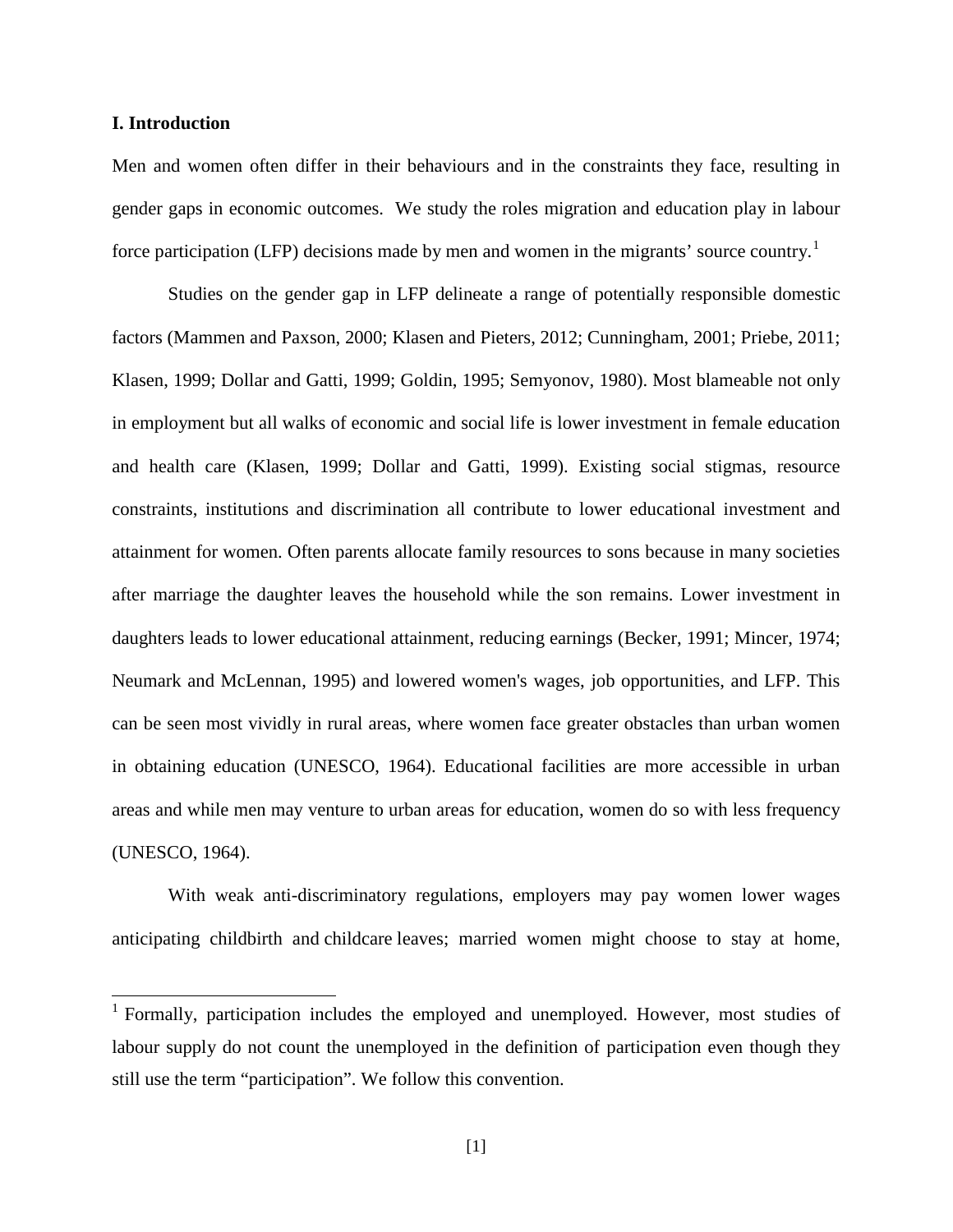looking after their children and doing housework. Where there is a socially constructed stigma against women working in paid labour outside the home, low female LFP is also a response to the movement of production from households and family farms to a larger market, leaving women outside the production process (Goldin, 1995). Country-specific characteristics such as culture, income inequality and occupational segregation by gender also influence female LFP (Semyonov, 1980). Financial crises also worsen the gender gap in employment (Signorelli, Choudhry and Marelli, 2012).

Migrant remittances can affect the labour supply decisions of migrants' relatives back in their home country. Remittances have the same effect as non-wage income, reducing the work hours of family members if leisure is a normal good (Killingsworth and Heckman, 1987). Thus, remittances might raise individual reservation wages higher than market wages so migrant family members would choose not to work.

The literature finds the scale of the negative effect migration may have on LFP is different for men and women (Rodriguez and Tiongson, 2001; Nguen and Purnamasari, 2011; Amuedo-Dorantes and Pozo, 2006; Cabegin, 2006; Acosta, 2006). Why do we observe such different responses to migration by men and women? If migration is male-dominated men in migrants' families after learning about high earning opportunities abroad through their migrant relatives might seek to migrate. Therefore, men in migration experienced families are more likely than women to leave their jobs for temporary unemployment and preparation for future migration, a type of demonstration effect.<sup>[2](#page-3-0)</sup> Indeed, a recent study by Abdulloev (2013) finds migrants' working relatives in the source country, after learning about migrants' higher earnings

<span id="page-4-0"></span> $2$  If migration is dominated by women, the demonstration effect will be larger for women relative to men.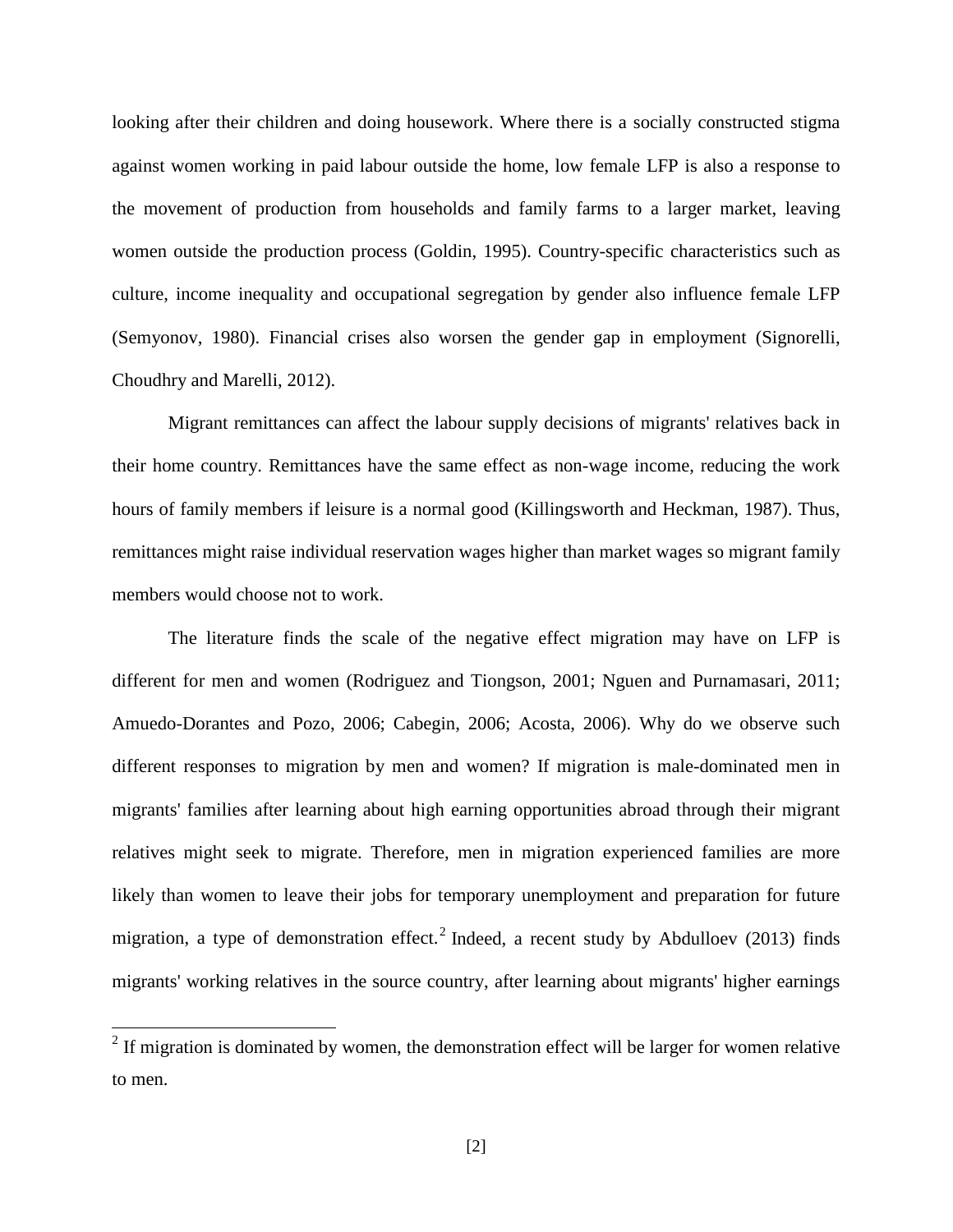either directly from migrants or from observing the size of remittances, have reported being dissatisfied with their jobs. If job quits and job satisfaction are negatively correlated, then migrants' family members might be more likely to quit their jobs in anticipation of joining their migrant relatives by moving abroad. Another group of studies argues that migration economically empowers the wives of migrants, increasing their LFP (Hondagneu-Sotelo, 1992; Paris et.al., 2005; Hadi, 2001).

In the next section, we discuss the economic background of Tajikistan, a small Central Asian, former Soviet and developing country with good wide-spread education, large numbers working abroad and a gender gap in LFP. Remittances sent by Tajikistan's migrants made this country one of the most remittance dependent countries in the world since 2009. Such conditions make Tajikistan useful for studying the impact of migration and education on the gender gap in LFP. Section three discusses the variables and data used in our empirical analysis. Section four provides probit estimation results of the effects of migration on LFP by gender. The following section discusses the results of decomposing the effects of different individual and family characteristics, as well as migration, on the gender gap in LFP. The sixth section concludes.

#### **II. Tajikistan's Economic Background**

Tajikistan experienced a severe economic downturn after the collapse of the Soviet Union in 1991. The breakdown of the USSR ruptured economic ties among enterprises in former Soviet republics, while rivalries among regional clans became the foundation of a civil war lasting from 1992 until 1997. By the end of the war GDP had shrunk to 35% of its 1990 level and inflation was at 65.2% (World Bank, 2011).

New economic policies were implemented soon after the peace accord and formation of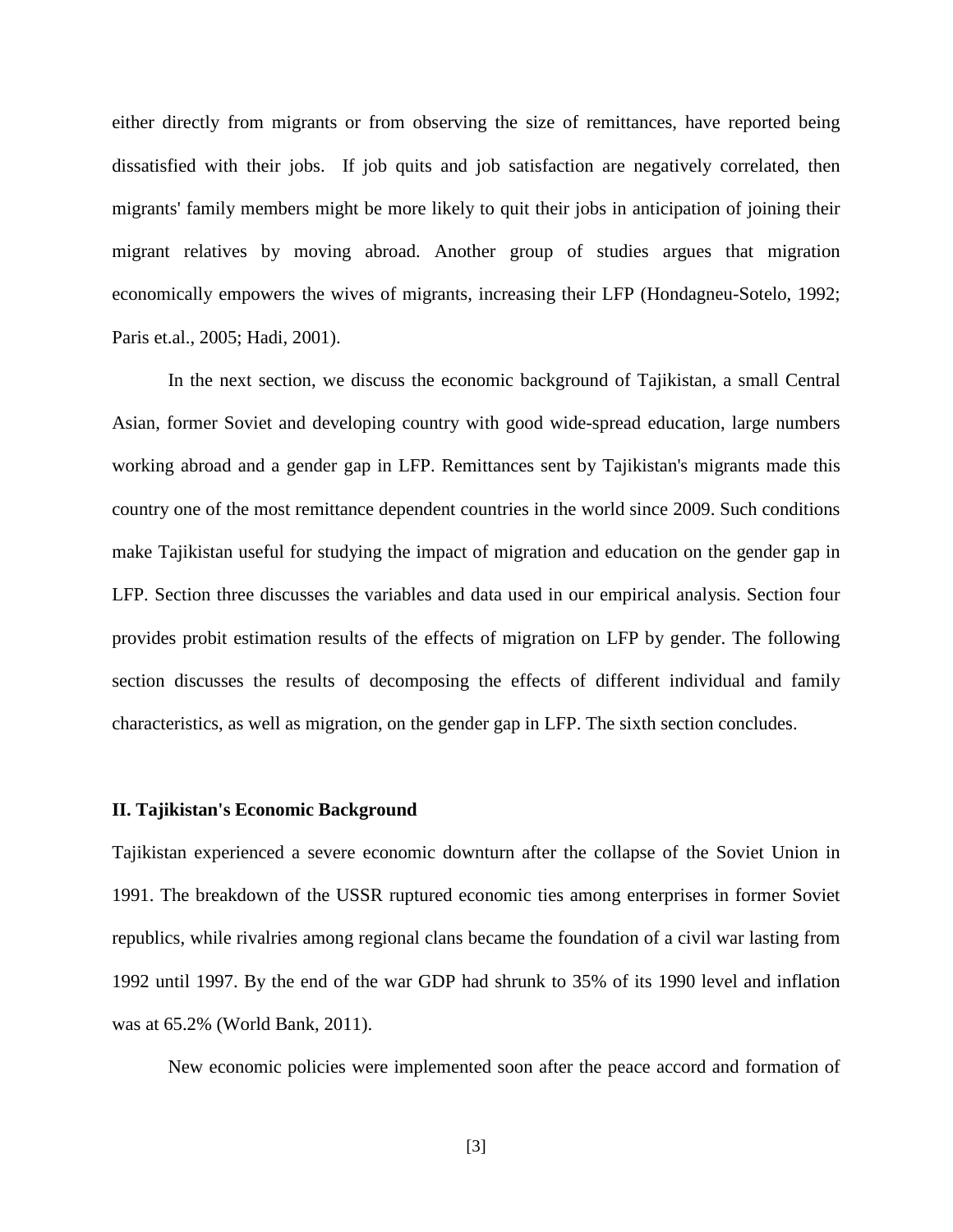the joint government in 1997. Over the 2001-2010 period annual real GDP grew at an 8.8% average rate; average annual inflation was 20.7% (World Bank, 2013). Despite these positive achievements, Tajikistan remains economically far behind other countries of the former USSR with the highest poverty rate and lowest GDP per capita. GDP per capita was US\$820 in 2010 (for comparison, in the Russian Federation – US\$10,481); poverty by the headcount ratio was 46.7% in 2009 (World Bank, 2013). Average monthly wages were US\$82.90 in 2010; about 8.5 times lower than those of the Russian Federation (Statistical Committee of CIS, 2011). In traditional sectors of economy -- agriculture, forestry and fisheries, which together employ 50% of Tajikistan's working population, monthly wages were US\$23.60, \$39.10 and \$41.60, respectively (Statistical Agency of Tajikistan, 2011).

With large income and wage differentials between Tajikistan and other former Soviet countries came significant emigration of one-fifth of its working population. In turn, Tajikistan became one of the world's most remittance-dependent countries: remittances reached 35.1% of GDP in 2009 (World Bank, 2011). Data from the 2007 World Bank Living Standard Measurement Survey on Tajikistan (TLSS 2007) show that most (95.3%) of its migrants go to Russia, are predominantly men (93.5%) from rural areas (76.4% of all migrants), are ethnically Tajiks (81.4% of all migrants), and have only secondary education (64.36% with no university or other post-secondary school training). 74.2% of Tajikistan's migrants remitted in cash only, 1% remitted in-kind only, and 6.6% remitted both in-kind and in cash.

During the Soviet period, gender relations in Tajikistan were guided by directives from Moscow on women's emancipation and involvement in production. There have been great achievements in liberating and attracting women into decision making processes at regional and national levels, and increased education among women. Tajikistan still follows non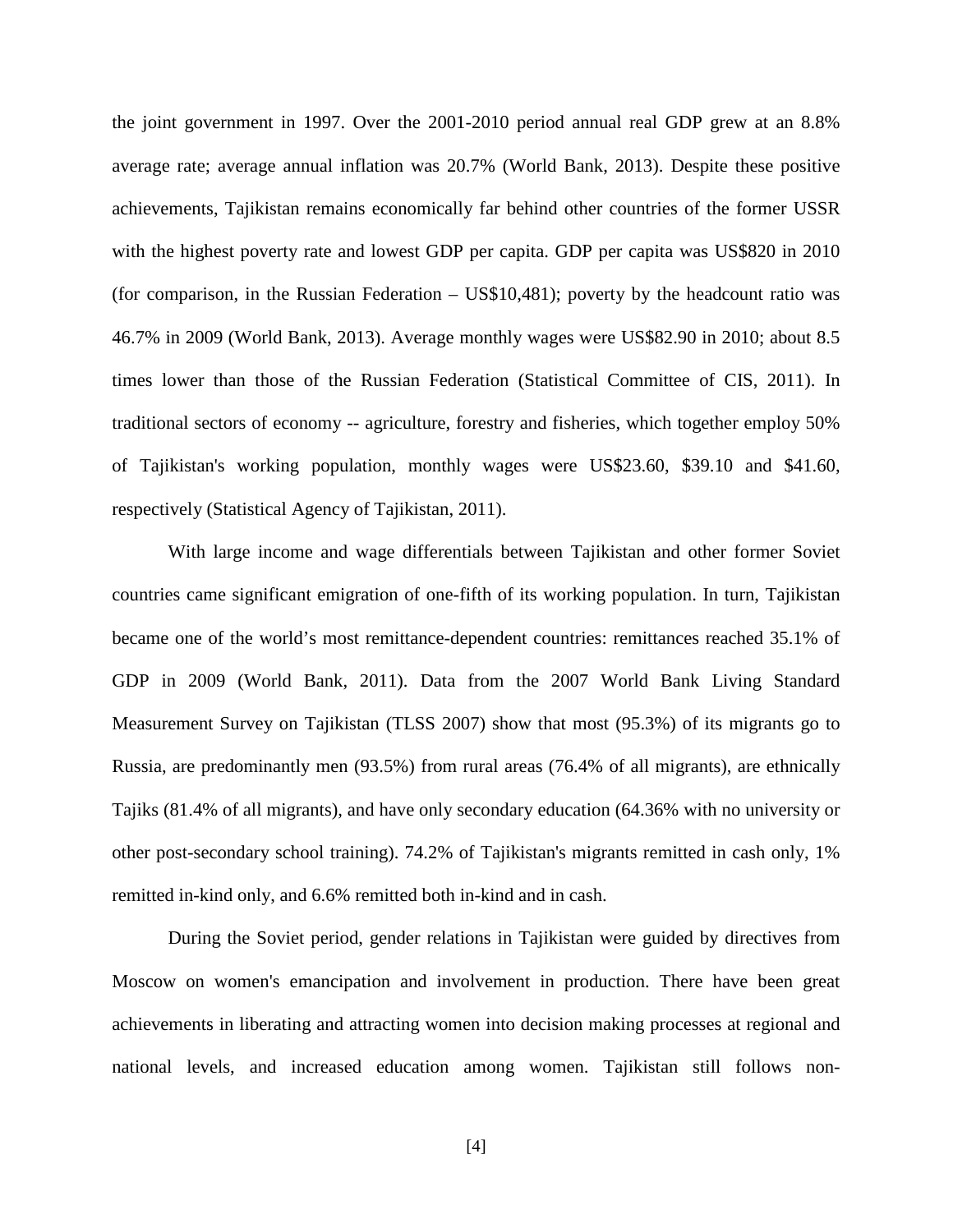discriminatory policies against women. It has ratified a number of international conventions protecting women rights; among them the Convention for Eliminating All Forms of Discrimination against Women. Legal protections of women's rights are also reflected in its Constitution, as well as national laws. The Tajik Government also implements plans and programs directed towards increasing female participation and providing equal rights and opportunities with men (Safarova, et al., 2007).

Despite the existence of state non-discrimination policies and programs directed towards gender equality, female LFP in Tajikistan is low. In 2007, the level of economic activity of women of age 14 and above was 31.1% versus 58.1% for men. The gap is narrower in the 15-24 age range: female LFP was 22.8%, while male participation was 31.8% (Statistical Agency of Tajikistan, 2010). A recent study by Blunch (2010) confirms the presence of a large gender earnings gap in the country in favour of men.

Tajikistan's women also face occupational segregation, working in low-paid sectors, such as education, health care and agriculture with salaries 4-8 times lower than in industries in which men predominate (Shahriari, Danzer, Giovarelli, and Undeland, 2009). The TLSS 2007 (see Table 1) shows that the women are underrepresented in managerial occupations, such as legislators, senior officials and managers, 1.6% of working women versus to 4.6 % of working men; in crafts and plant and machine operators 4.8% and 0.5% versus 18.7% and 11.6% for men, respectively. The major employer of women remains the agricultural sector where they are two times more represented than men: 47.2% of working women versus 23.5% for working men.

The official data on the distribution of employees and salaries by sectors of the economy and gender are reported in Table 2. According to this table women are employed less in all material production sectors of Tajikistan's economy. Tajikistan's women are employed more than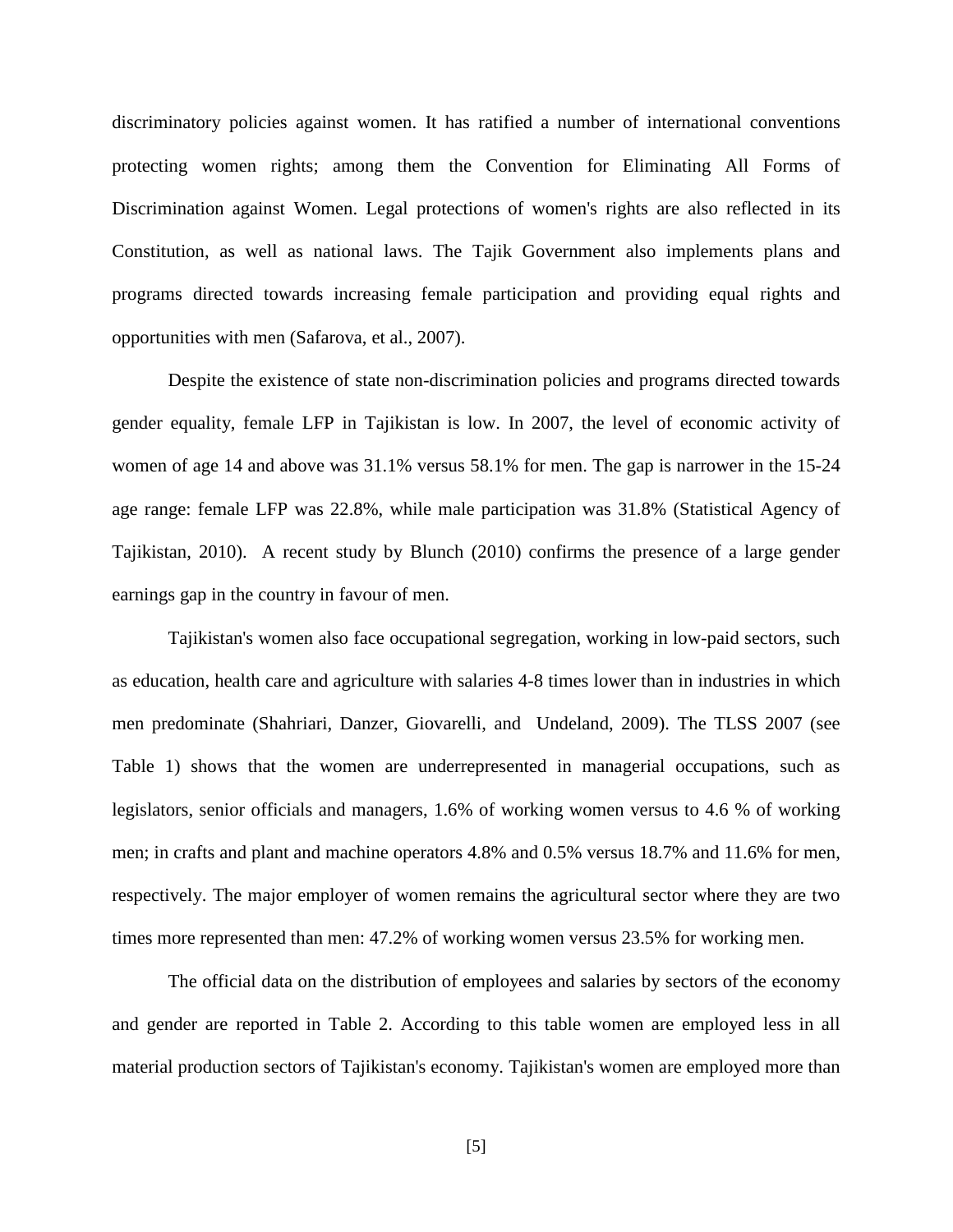men in health, and have almost equal employment with men in culture, arts and science. Furthermore, on average for all sectors, women receive salaries which are 158 Somoni (US\$46) less than men. The highest wage differential is in public management and crediting sectors, where men receive salaries which are 342 Somoni (US\$99) more than women. Almost equal salaries between men and women are in the trade sector. The only sector where women have a significant advantage in salaries is in housing utilities and consumer services sectors, where their salaries are on average 13 Somoni (US\$4) larger. In short, women in Tajikistan face segregation in occupation and industry, and receive significantly lower compensation.

#### **III. Data**

Tajikistan provides a good case for studying the roles of massive emigration and education on domestic labour supply decisions. Since independence in 1991, large numbers of Tajiks have emigrated and returned, mainly to Russia. This has made Tajikistan the subject of several useful data collection efforts. We use the data from the 2007 World Bank Living Standard Measurement Survey on Tajikistan (TLSS 2007). The survey asks questions on both individual qualities including information about migration experience, and household economic conditions. The survey was conducted during September and October 2007, with many households revisited in November.

Our sample includes men and women in their core economically active ages from 25 to 55. We look at the employment decisions of those who were in households that were revisited in November 2007. Our whole sample size is 10,103 people: 4,662 men and 5,441 women. 76.1% of respondents in our sample, or 6,926 people, live in rural areas (*Rural*): 3,244 men and 3,682 women. The respondents from urban areas make-up 23.9% of the whole sample (*Urban*), or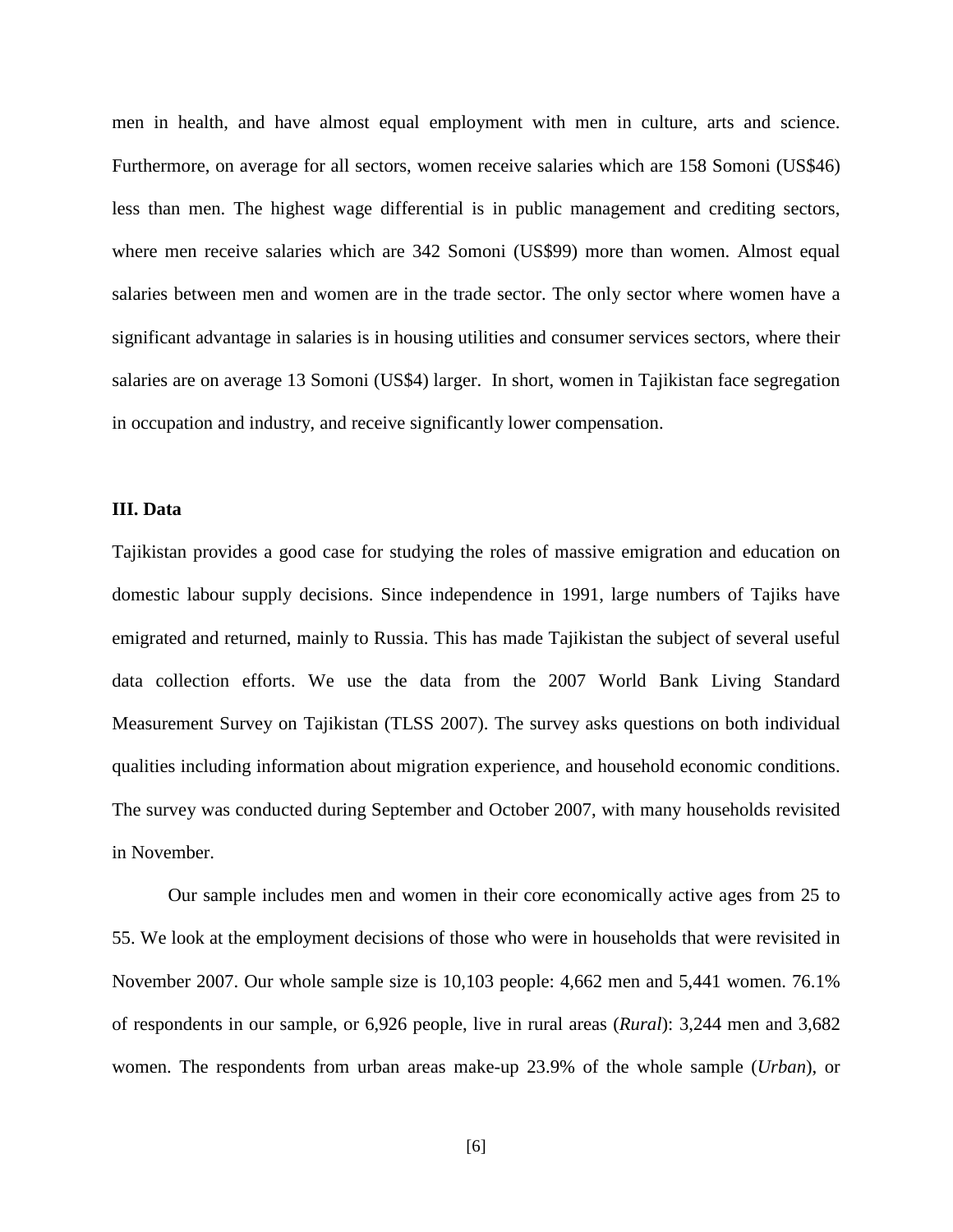3,177 people: 1,418 are men and 1,759 are women. 7.8% of respondents live the capital of Tajikistan – Dushanbe (*RegionD1*), 29.4% live in Sogd province (the northern part; *RegionD2*), 36.7% live in Khatlon province (the south-eastern part; *RegionD3*), 23.3% live in Regions of Republican Subordination (around the capital, and further to its east; *RegionD4*), and 2.8% live in the highest mountainous (eastern) part of Tajikistan, the Badakhshan area (*RegionD5)*. Variable definitions are given in Table 3; summary statistics by gender and rural-urban divisions are reported in Table 4.

Our main variable of interest is *LFP* which takes a value of 1 if a respondent worked in the last 14 days including occasional work and zero otherwise. 56.4% of whole sample were employed in last 14 days, the employment rate in rural is larger than in urban areas, 57.3% versus 53.6%, respectively. The employment rate among women is significantly lower than that of men: in the whole sample, 77.2% of men and 37.5% of women worked; while, in rural areas, the employment of men is 77.4% and that of women is 38.7%, and in urban areas, the employment of men is 76.5% and of women is smaller, at 33.9%. Higher women employment rates in rural areas might be driven by two major factors. Firstly, migration is higher in rural areas, and since it is male dominated, women remaining in these areas have to work in order to compensate for the absence of their male relatives. Secondly, farming, forestry and fishing sectors providing almost 50% of jobs in Tajikistan are concentrated in rural areas and have relatively more female employment. Women (*female*) are slightly over-represented in our sample, probably because Tajikistan's large external migration is male dominated: women constitute 52.4% of the whole sample, 52% in the rural sample and 53.6% in the urban sample. The dummy variables for age categories show the decreasing relationship between the number of people and age. The majority of respondents are 25 to 29, 25.7% of the whole sample, 26.5% of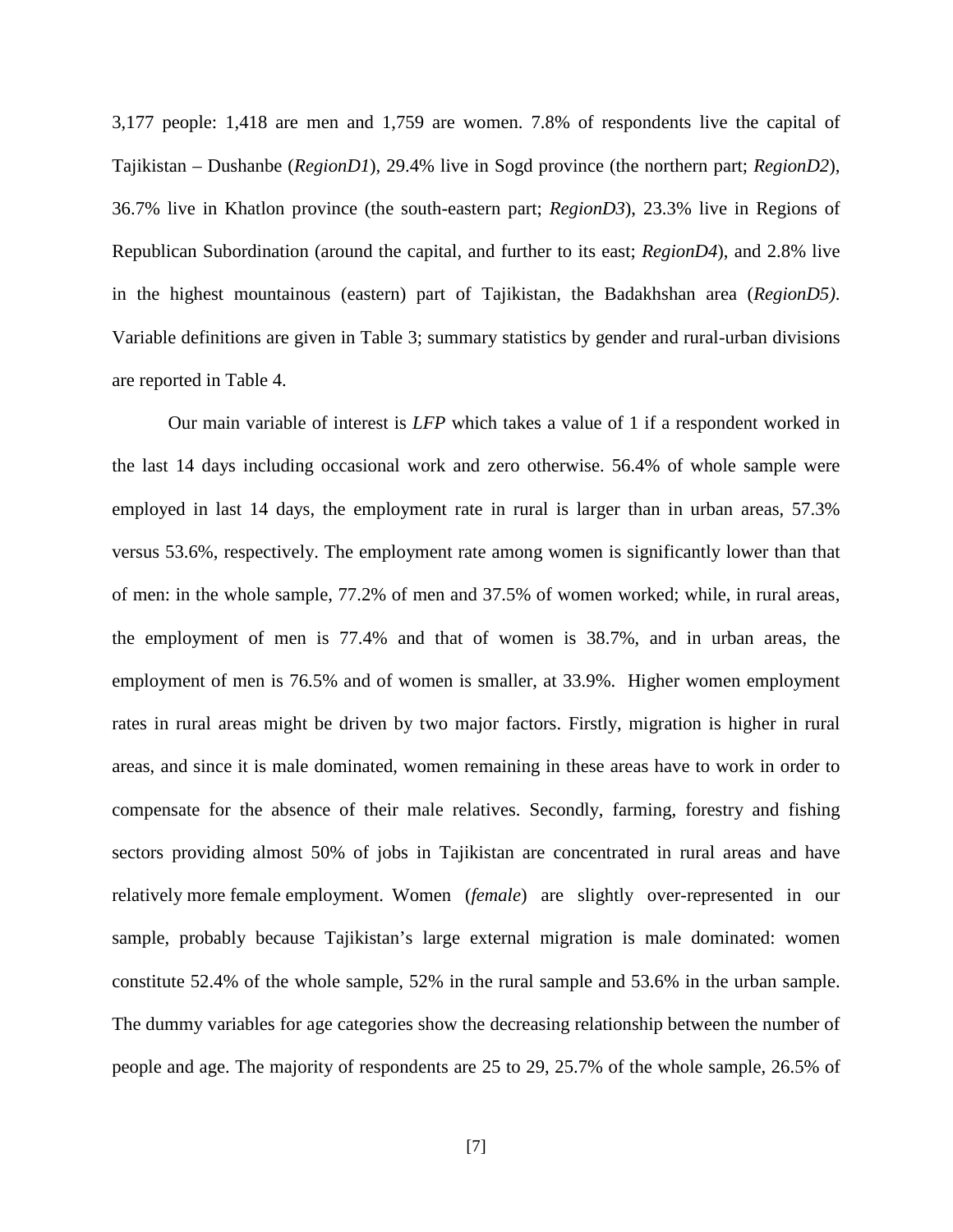the rural sample and 23% of the urban sample. This is not surprising; Tajikistan's population is overwhelmingly young.

We aim to capture the link between migration and the decision to work (*LFP*) using two dummy variables. The first dummy variable *Mig\_Exp* defines individual migration experience. In our sample, 5.5% of respondents were migrants in last 12 months, predominantly men (10.9% of the male sample versus 0.7% of the female sample) and from rural areas (5.8% of the rural sample respondents were migrants or 11.4% of rural men). Respondents from urban areas have been less involved in migration, 4.6% were migrants in last 12 months, or 9% of the urban male population.

The second migration variable, *Mig\_HH,* defines whether an individual has a migrant relative who currently lives in another country. 12.9% of respondents in the whole sample have at least one relative who currently lives in another country. Since the majority of Tajikistan's migrants are from the rural areas, respondents from rural areas are more likely to have migrant relatives than respondents from urban areas, 14.4% of rural versus 8.3% of urban respondents. Because migrants are predominantly men, households with current migrants have more female members: in the whole sample, women with current migrants constitute 15.2% while only 10.5% of men have a current migrant relative. These numbers are higher for the rural sample, 17% of women and 11.5% of men in these areas have current migrant relatives. However they are lower for the urban sample, 9.4% of women and 6.9% of men have current migrant relatives.

The education system in Tajikistan consists of pre-school education, general education, and professional education. Pre-school education is compulsory, however parents have the option of sending their children to pre-school organizations or educating them at home. General education is divided into three parts: primary, basic and secondary education. Tajik law requires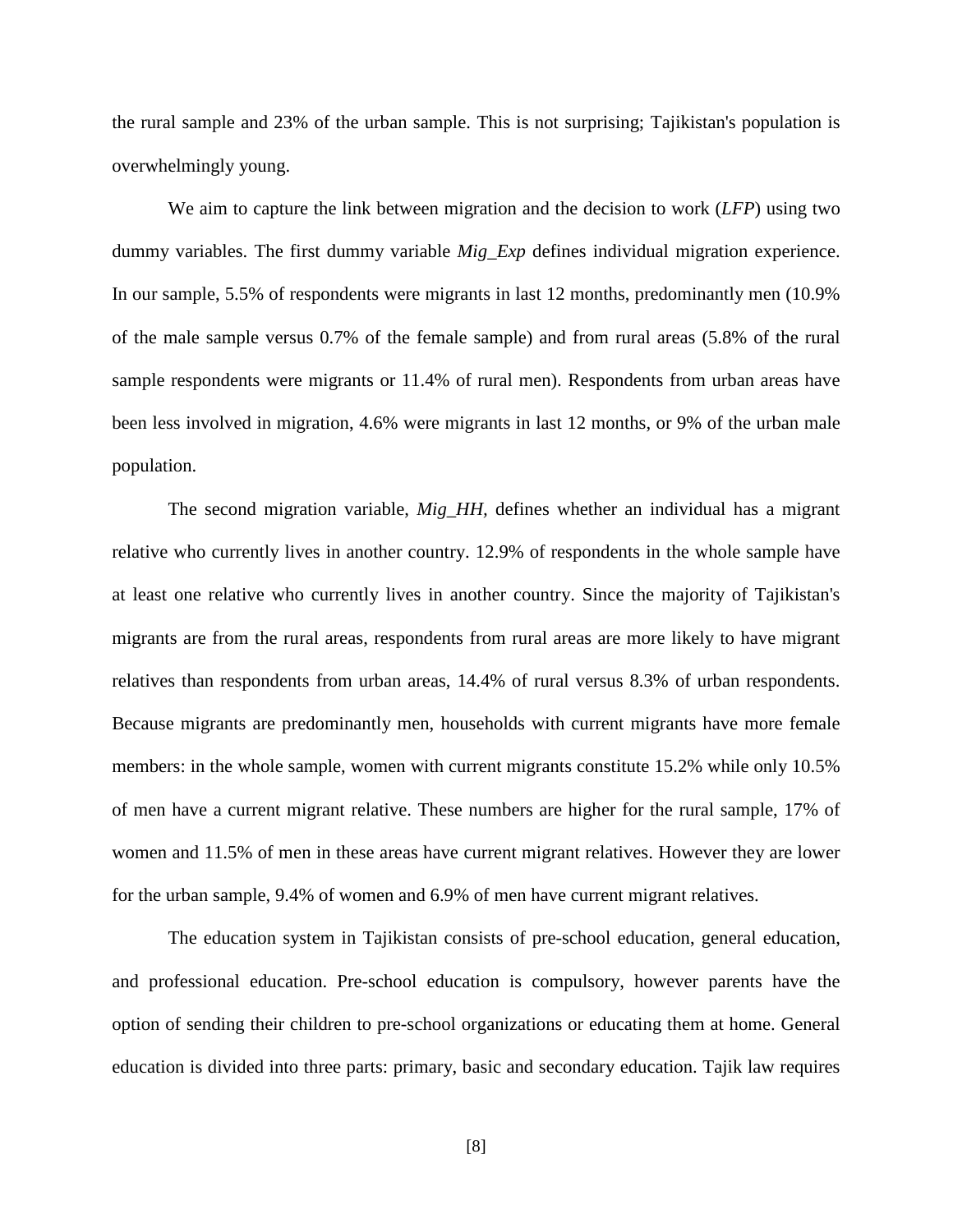all children at age 7 to attend school, and guarantees their education until age 16. Inherited from the Soviet era, this system ensures high school attendance rates.

Professional (post-secondary) education is wide-spread in Tajikistan, with 25.1% having what is referred to as a professional education: 14.2% graduating from special and technical schools (*EducVoc*) and 10.9% graduated from universities (*EducHigh*). The majority of respondents graduated from secondary general schools (*EducGen*), 56.5%. 18.4% of respondents have a primary education (*EducPrimary*). There is a large difference in educational attainment between men and women in Tajikistan. On average women are more likely to have primary or secondary education than men: 24.7% of women and 11.5% of men have primary education and 61.6% of women and 50.9% of men have a secondary general education. However, more men have professional education than women: 20.8% of men and 8.2% of women have education from special and technical schools, while 16.8% of men and 5.5% of women have professional degrees from universities.

On average respondents from rural areas are more likely to have non-professional education, i.e. education limited to primary (19.5%) or secondary (59.4%) general education. These numbers are correspondingly 14.9% and 47.2% for the urban sample. Living in urban areas further increases opportunities to acquire professional education, with 18.6% of the urban population having professional education from special and technical schools and 19.3% from universities. The corresponding numbers for rural population are 12.8% and 8.2%. More women in rural areas lack professional education than women living in urban areas: 26.3% and 64.6% of rural women have education from primary and secondary general schools, while 19.9% and 52.1% of urban women have such education, respectively. Since professional schools are mainly concentrated in urban areas in Tajikistan, women living in these areas have a greater chance of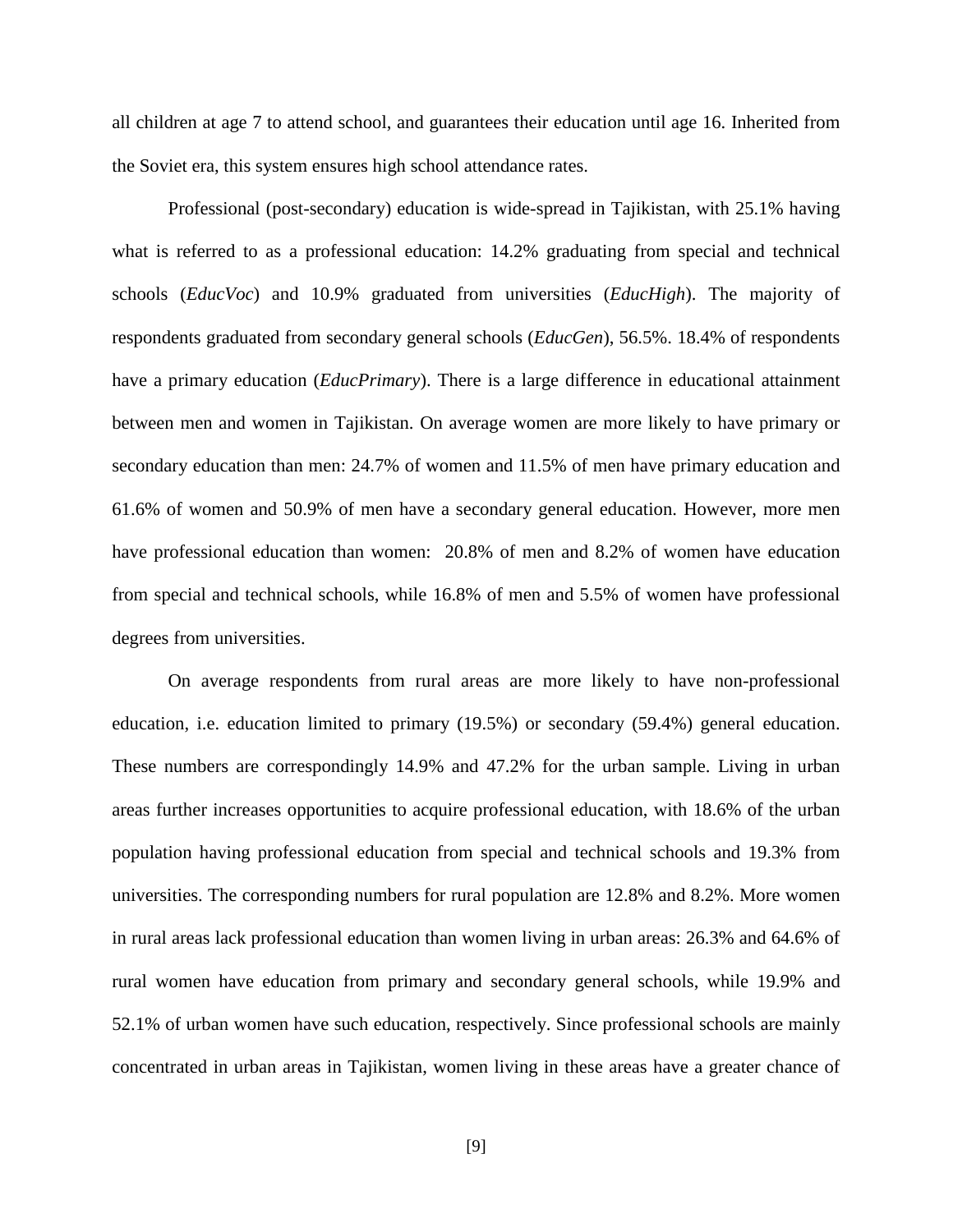obtaining professional education than women in rural areas: 15.3% and 12.7% of women in urban areas have professional education from special and technical schools and universities, respectively. The corresponding numbers for women in rural areas are 5.9% and 3.2%.

A quarter of respondents in our sample are heads of households (*Head*), 46.7% of men and 5.8% of women. The number of household heads is lower in the rural sample, since families are larger in rural areas of Tajikistan and living in rural areas increases chances of migration for men including household heads. Furthermore, female headed households are more likely to be living in urban areas. Most of the respondents in our sample are married (*Married*), 87.9%. Men are more likely to be married, 92.3% of men in whole or rural samples, and 92.2% of men in urban sample are married. Marriage rates are lower for women in urban areas: 80.5% of women in urban areas and 85% of women in rural areas married.

The majority in our sample are of Tajik ethnicity (*Tajik*): 75.3% of whole sample, 74.9% of all men and 75.6% of all women. Relatively more Tajiks are from rural areas: 84% and 72.6% live in rural and urban areas, respectively. Most of non-Tajiks are Uzbek. Other minority ethnicities include Russian, Kyrgyz, Tartar, and Turkmen.

Households in our sample have an average size (*HHSize*) of 8.6 people. Households in rural areas are relatively larger than household in urban areas: on average, rural households have 9 people, while urban household have 7.6 members. Decomposition into age categories shows rural households have more children and elders: on average, there are 1.4 children younger than 6 (*Child6*), 2.4 children between 6-17 (*Child6\_18*), and 0.4 elderly 65 or older (*Elder65*) in rural areas, while 1.2 children with age of less than 6, 2 children with 6-17 ages, and 0.2 elders in urban areas.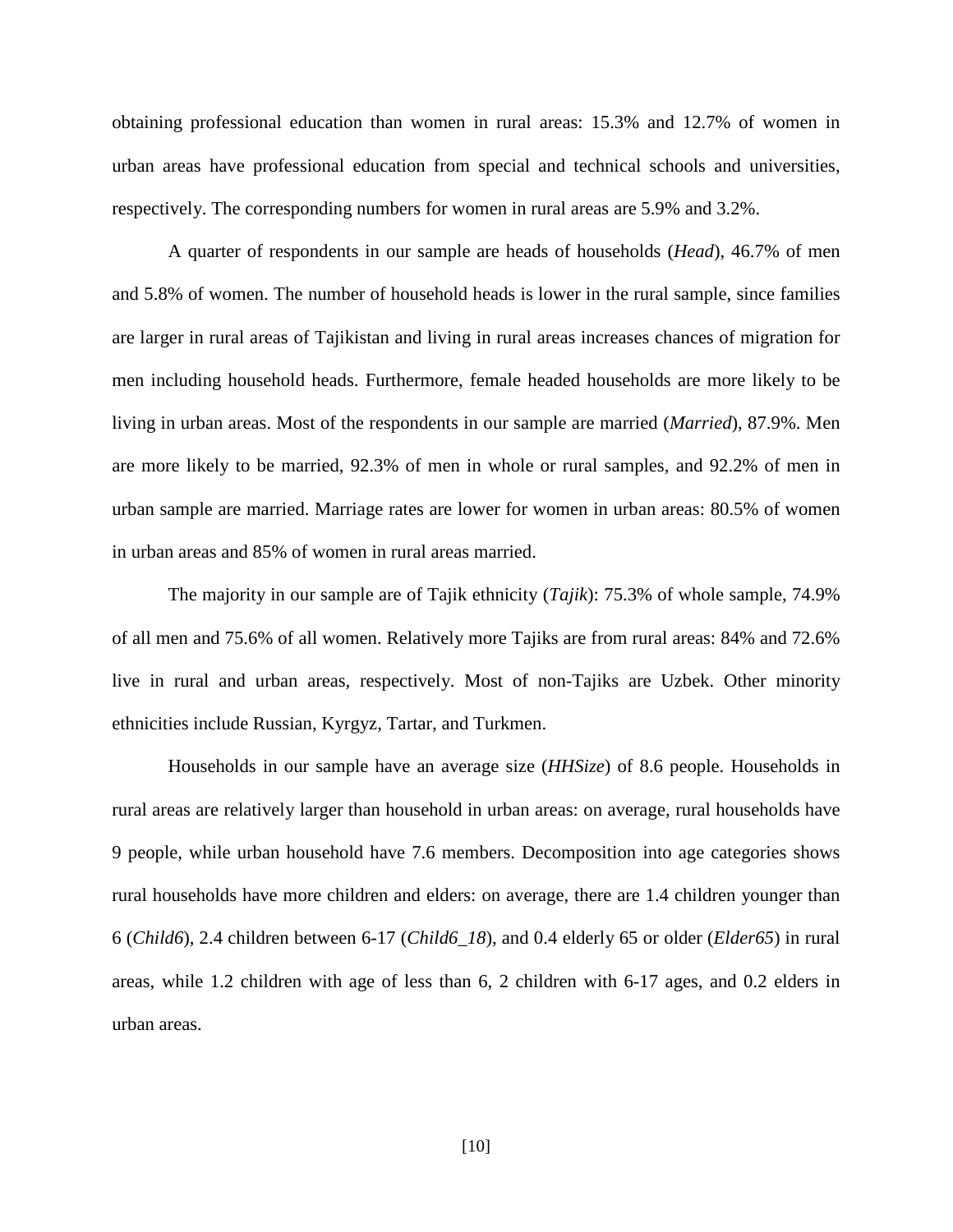On average monthly non-wage income (*OtherIncom1000*) is 533 Somoni, generated by households and including wages of other household members, remittances, scholarships, transfers, social assistance, income from rent and farming, and other income received by all household members. Women have more non-wage income than men in all three samples. Nonwage income is relatively higher for the rural sample, mostly from the inflow of remittances. More families in rural areas in Tajikistan send migrants abroad, hence they benefit by receiving additional income in kind: on average, rural families receive monthly non-wage income of 556 Somoni, while urban families receive 458 Somoni.

#### **IV. Determinants of Labour Force Participation**

We estimate the effects of individual and family characteristics on individual LFP decisions using the probit model. Our dependent variable, *LFP*, takes a value of one if an individual worked in last 14 days including any occasional work and zero otherwise. Explanatory variables include individual characteristics such as individual ages, education level, gender, whether he or she is the head of household, migration experience, ethnicity and marriage, as well as household's characteristics such as living in urban areas and different country's regions, size of household, number of children in the household with ages of less than 6, and ages from 6 to 17, number of elders with ages of older than 65, having a current migrant relative abroad, and the size of other monthly non-wage income. We estimate probit equations for each of whole, urban and rural sample. The first equation is estimated for all people in the sample including gender. The second and third equations are estimated for men and women, respectively. Table 5 reports probit estimates, as well as the marginal effects of each variable on the probability of LFP, for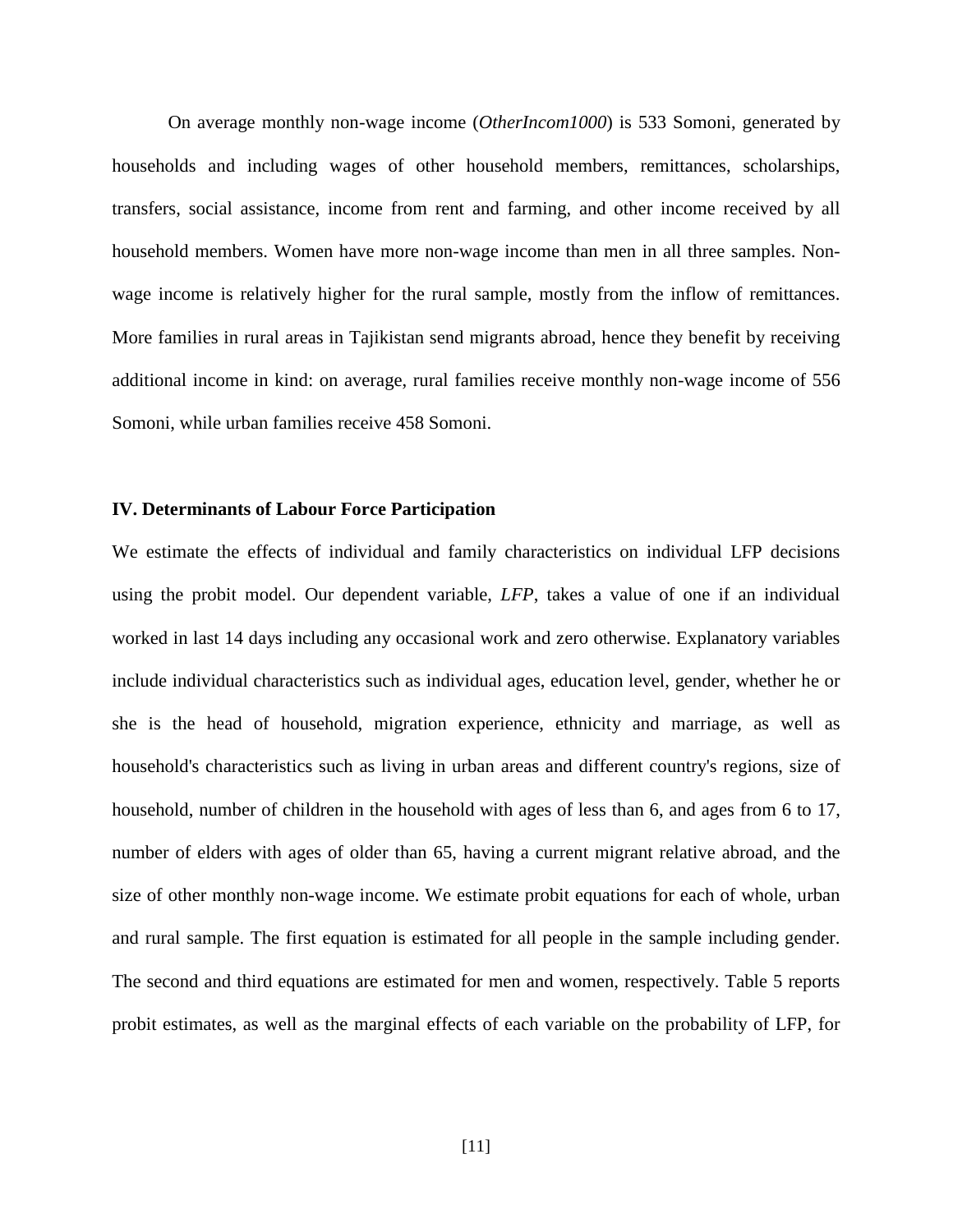the whole sample. Tables 6 and 7 provide probit estimates and marginal effects for the rural and urban samples, respectively.

We look at the effect of two factors of our interest, migration and education. Returned migrants (*Mig Exp* = 1) are less likely to be working. The marginal effect of the variable defining whether an individual was a migrant in last 12 months on the probability of working is negative and significant. The relationship is strong mainly for men and is not significant for women; migration in Tajikistan is male dominated, and there are few female migrants in our sample. The discouragement effect of migration experience in the domestic labour market is stronger for urban return migrants in comparison to rural returnees: migration experience significantly reduces the probability of working by urban and rural men of 27.1% and 18.2%, respectively.

Having a migrant relative who currently works abroad  $(Mig_HHI = 1)$  reduces the respondent's probability of working. The coefficient on the dummy variable defining whether the household has a current migrant is negative and significant. Having a current migrant in the family reduces the individual probability of working by 4.7%. Since the income effect of remittances is captured by other nonwage income, i.e. keeping the effect of remittances constant, the dummy variable on current migrant reflects the demonstration effect of migration: migrants' male relatives do not work since they may also plan to migrate observing the benefits of migration by relatives. Indeed, since Tajikistan's migration is male dominated, having a migrant relative is not significantly related to the likelihood of working for women, but is significantly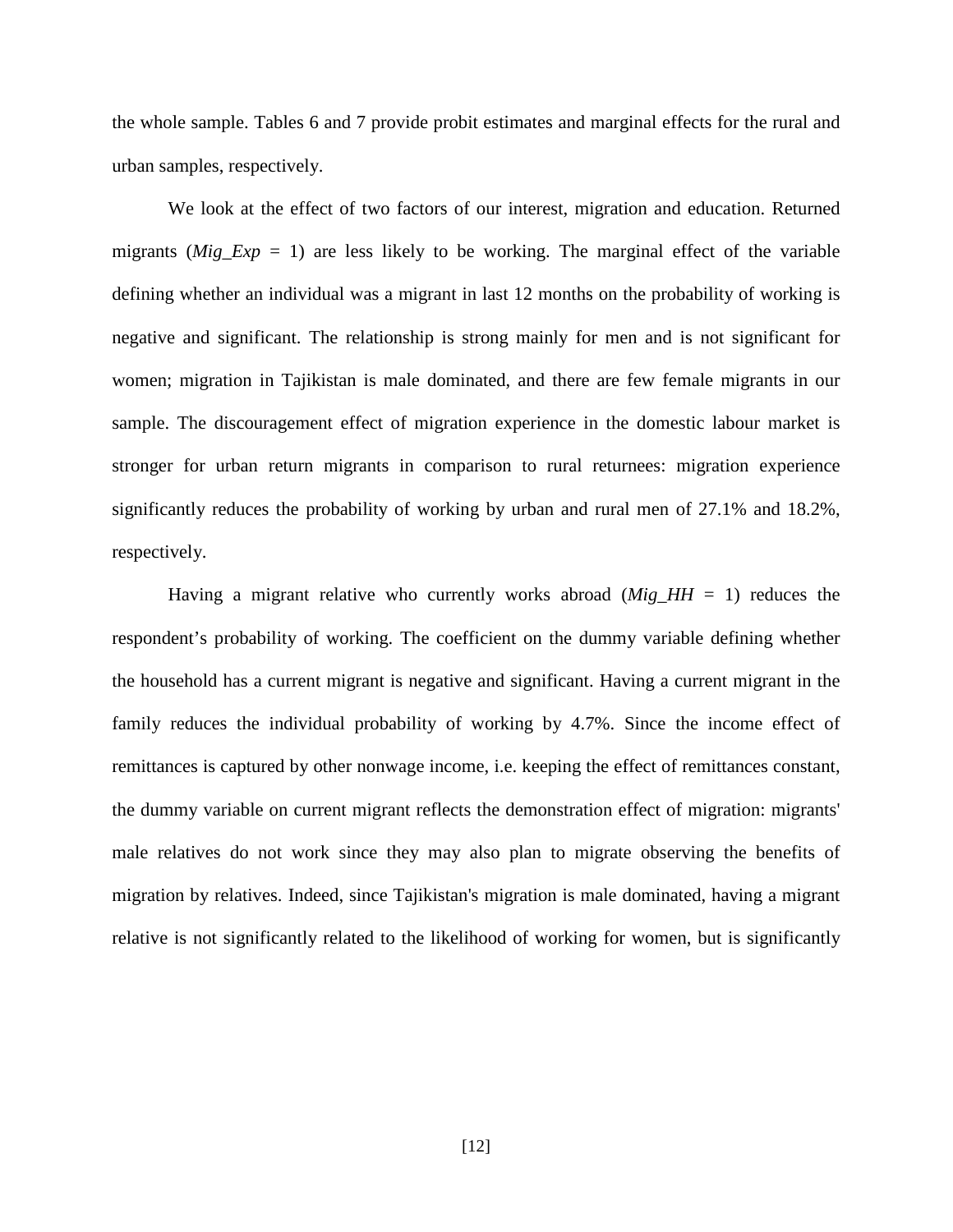negative on men's probability of working.<sup>[3](#page-4-0)</sup> Furthermore, it is mainly rural men whose LFP decision is impacted by relative's migration; we do not observe any significant effect of having a current migrant relative on the likelihood of working for the urban sample. As most migrants are from the rural areas of Tajikistan, it seems natural to observe a strong demonstration effect of migration for the rural male sample.

The variables defining the levels of education show an increasing relationship between education and the probability of working. The reference education level is primary education. At the sample average, having education from secondary general schools is not significantly different than primary education. The estimate on the dummy capturing secondary general education is positive but not significant for the whole sample. After the sample is divided into urban and rural, the effect of having a secondary general education becomes important for urban men: its estimate is positive and significant. In other words, men with such education are more likely to work than those with the lowest (i.e. primary) education in urban areas. Professional education has a significantly positive effect on the probability of working. Receiving education from special and technical schools (vocational education) increases the probability of working by 12% for the whole sample – its estimate is positive and significant. Having a higher professional education further increases the probability of working: a university education increases the chances of being employment by 22.2% for the whole sample. The effect of professional education is strong for women, the marginal effects of professional education on the probability of working doubles for women, but is smaller for men. This finding is persistent in the probit

<span id="page-15-0"></span><sup>&</sup>lt;sup>3</sup> For women, having migrant relatives after controlling remittance is likely to increase labor market participation because a working member is absent and demonstration effect will be negligible considering low probability of female migration.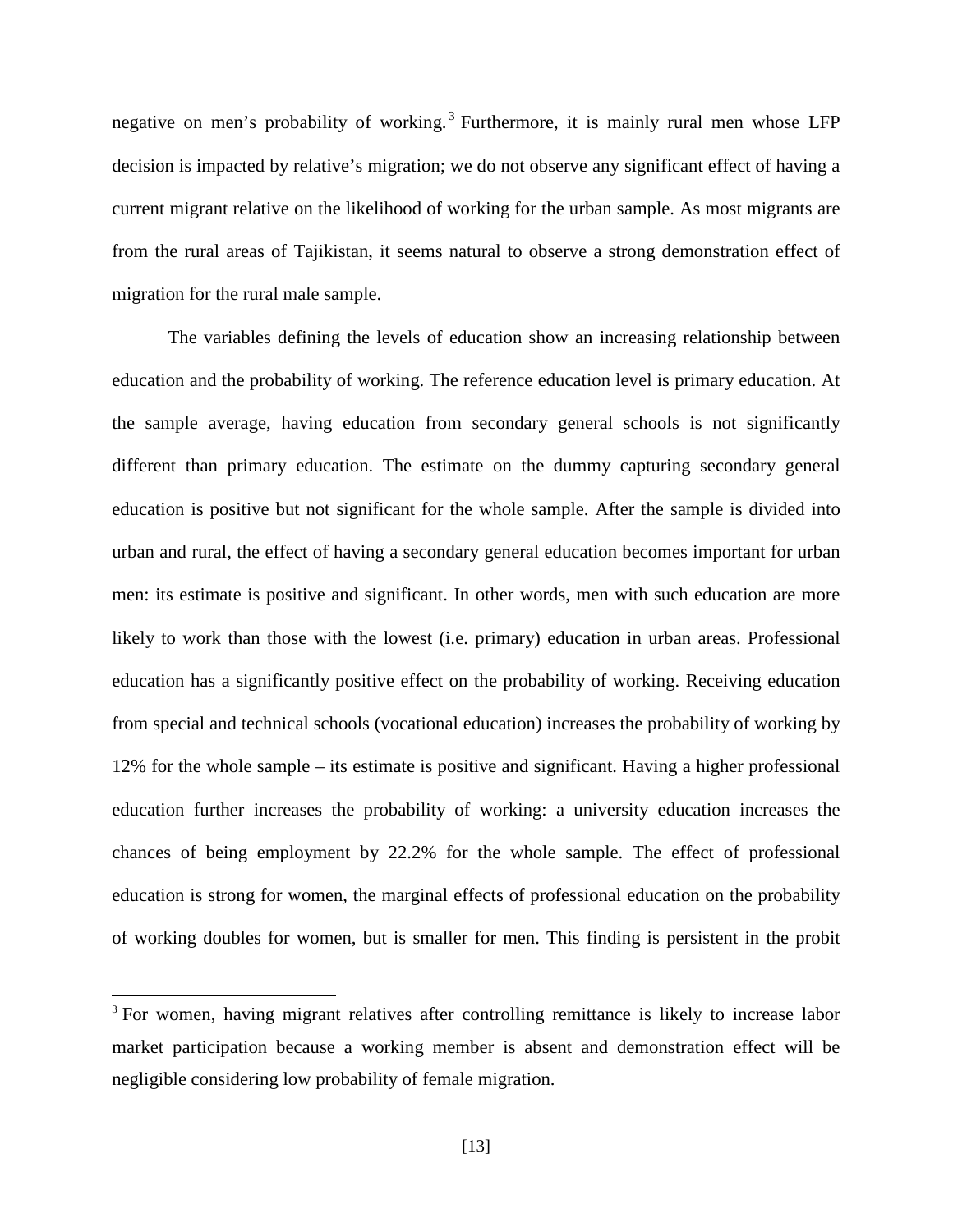models estimated using the urban and rural samples. In other words, having professional education is very important for female LFP. The effect of professional education is stronger for men living in urban areas than in rural areas: having a special and technical education increases the probability of working for men living in urban areas by 13.5% and rural areas by 2.6%; and having a university degree increases such probability by 17.2% and 7.6% in urban and rural areas, respectively.

For the whole sample, age dummy variables show an inverse-U relationship between the probability of working and individual age. The reference age is from 25 to 29 years old. Older respondents are more likely to be working, except those 50 to 55 years old whose coefficient is negative, though not significant. Being 30-34 years old has a slightly larger positive and significant effect on working than the reference age. The probability of working is highest for ages from 35-39, its marginal effect is almost at 10% for the whole sample. The marginal effect of age on the probability of working reduces to 9.4% for ages 40-44, then to 7% for ages 45-49. The age effect on the probability of employment is strong mainly for women: the estimates are significant for women sample estimates for age groups of 35-39, 40-44, and 45-49, but are not significant for every male age group. A similar pattern can be found when the samples are divided into rural and urban samples. As men enter the labour force earlier, we do not observe any significant difference between age categories on the probability of working. However, urban men at ages 50-55 are more likely to not work in comparison to those 25-29 years old: the estimate for the 50-55 age category in the urban sample is negative for men and significant. On the other hand, urban women's participation in the labour force after the age of 35 steadily increases until the age of 50.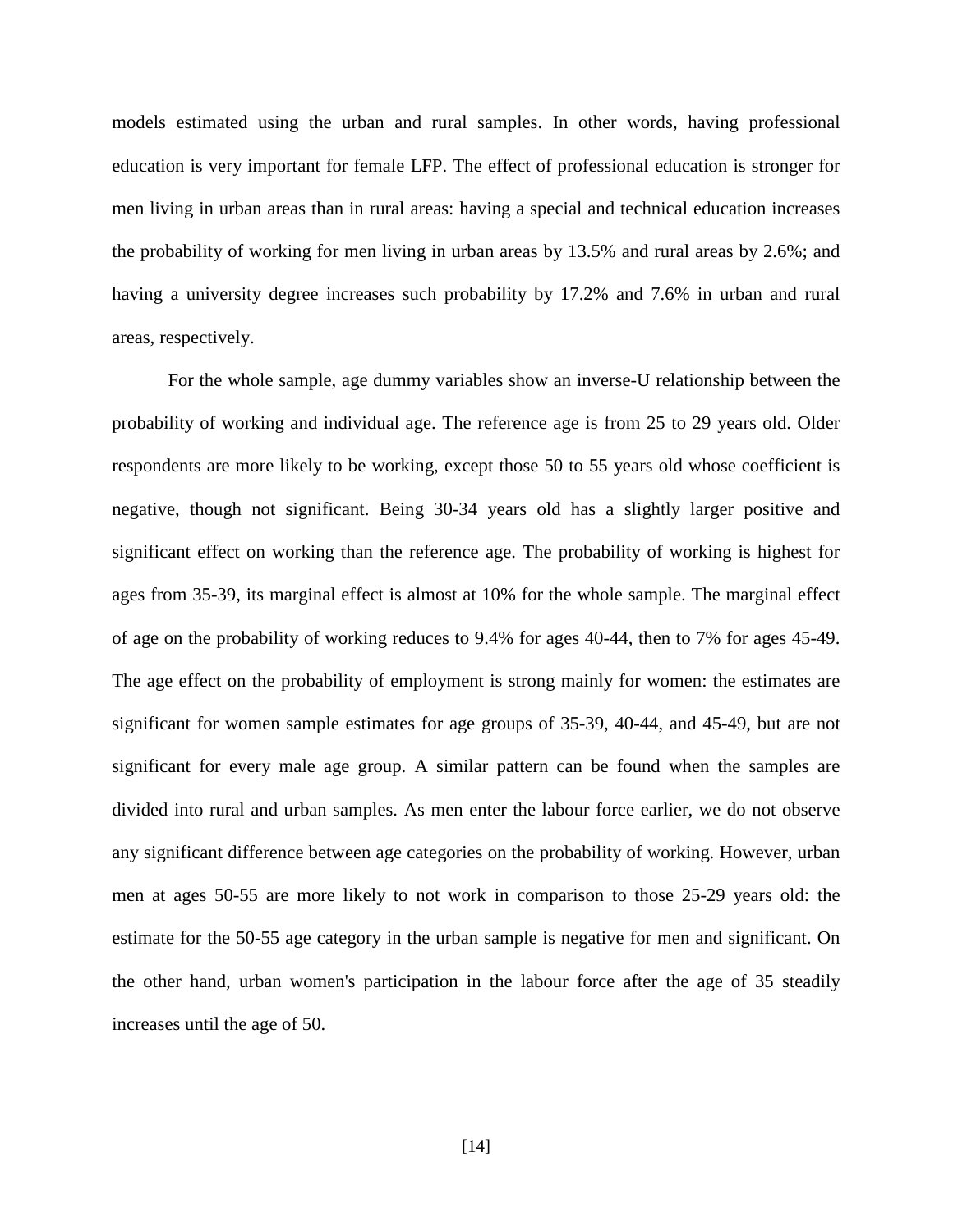Heads of Household are more likely to work; its estimate for whole sample is positive and also significant. The marginal effect is 10.5% for the whole sample. The marginal effect of being a head on the probability of working is larger for women than men: being a head increases the chance of employment by 12.8% for women, and 7.8% for men. Such effects are persistent for both rural and urban samples.

Marriage does not affect the probability of working; the estimate on its dummy variable is not significant for the whole sample. While for the female sample its probit estimate is negative and significant – married women are less likely to work. The marriage reduces the probability of women working by 9.2% for the whole female sample, by 9.9% for the rural female sample, and 12.8% for the urban female sample. However, being a married man increases the probability of working; the corresponding estimate for the male sample is positive and significant across all three samples. Marriage for men increases their probability of working by 18.4% for the whole male sample, 17.8% for the rural male sample, and 21.2% for the urban male sample.

Ethnic disparity in employment in Tajikistan is also found, though not consistent across samples. Overall ethnic Tajiks are less likely to work than non-Tajik ethnic groups. The estimate on the dummy variable on Tajik ethnicity is negative and significant for both whole and rural samples, but not significant for the urban sample. Tajik women are less likely to work than non-Tajik women at the whole sample. This effect is strong in rural areas, while showing no significant difference between Tajik and non-Tajik women's employment in urban areas. The probability of working is reduced by 7.2% for Tajik women in rural areas. Ethnicity, however, does not have any effect on men's work decision across all three samples.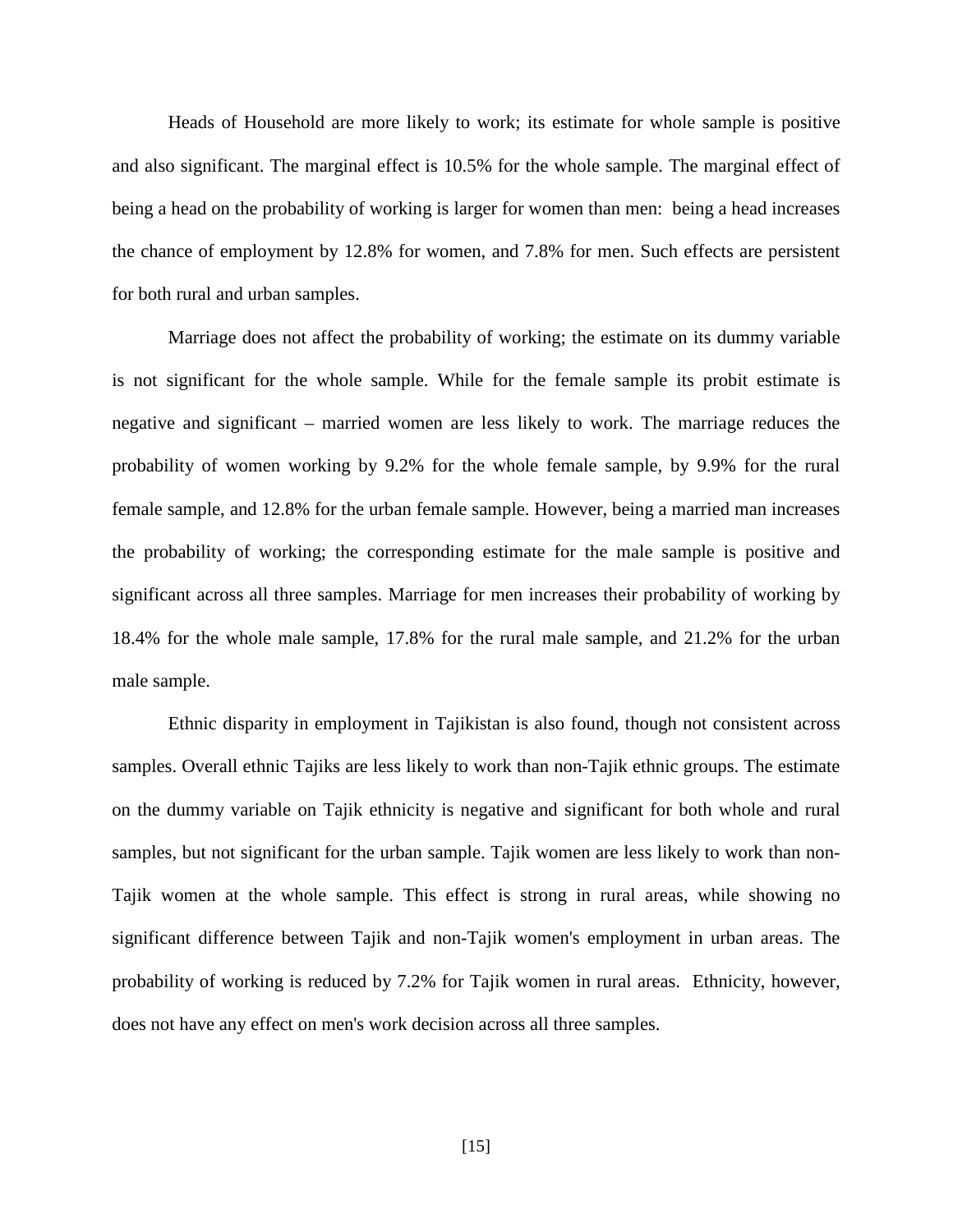Living in urban areas is associated with reduction in probability of working. The estimate on the dummy of living in an urban area for all people is negative and significant. The effect of this variable is stronger for women than for men: living in the urban area reduces the probability of working of women by 8.2%, significant, and of men by 3.5%, significant. Regional differences on LFP are significant. People in Khatlon province and Regions of Republican Subordination are more likely to work than those who live in the capital (Dushanbe) for the whole sample. Their corresponding marginal effects on the probability of working are 9.2%, and 5%, respectively. These regional effects are stronger for women than for men: living in Khatlon province and Regions of Republican Subordination increases the probability of working for women by 21.6% and 5.8%, respectively. Both areas were torn by the civil war, and are largely dependent on agricultural production. While living in Sogd and Badakhshan for the whole sample does not have a significant effect on employment comparatively to those who live in the capital. However, when men and women are separately estimated, living in Badakhshan increases probability of working by 8.8% for women, but reduces it by 14.4% for men.

For the rural sample, the reference group is Sogd province. Compared to the rural areas of Sogd province, living in Khatlon province increases the probability of working by 23.8% for women, but reduces it by 5.9% for men. Though smaller, positive and significant effects are found for living in rural areas of Regions of Republican Subordination and Badakhshan province for women. There is no difference for men in working in rural areas of Sogd Province and Regions of Republican Subordination. While men living in rural areas of Badakhshan province are less likely to work: the marginal effect on the probability of working is negative (-15.6%) and significant.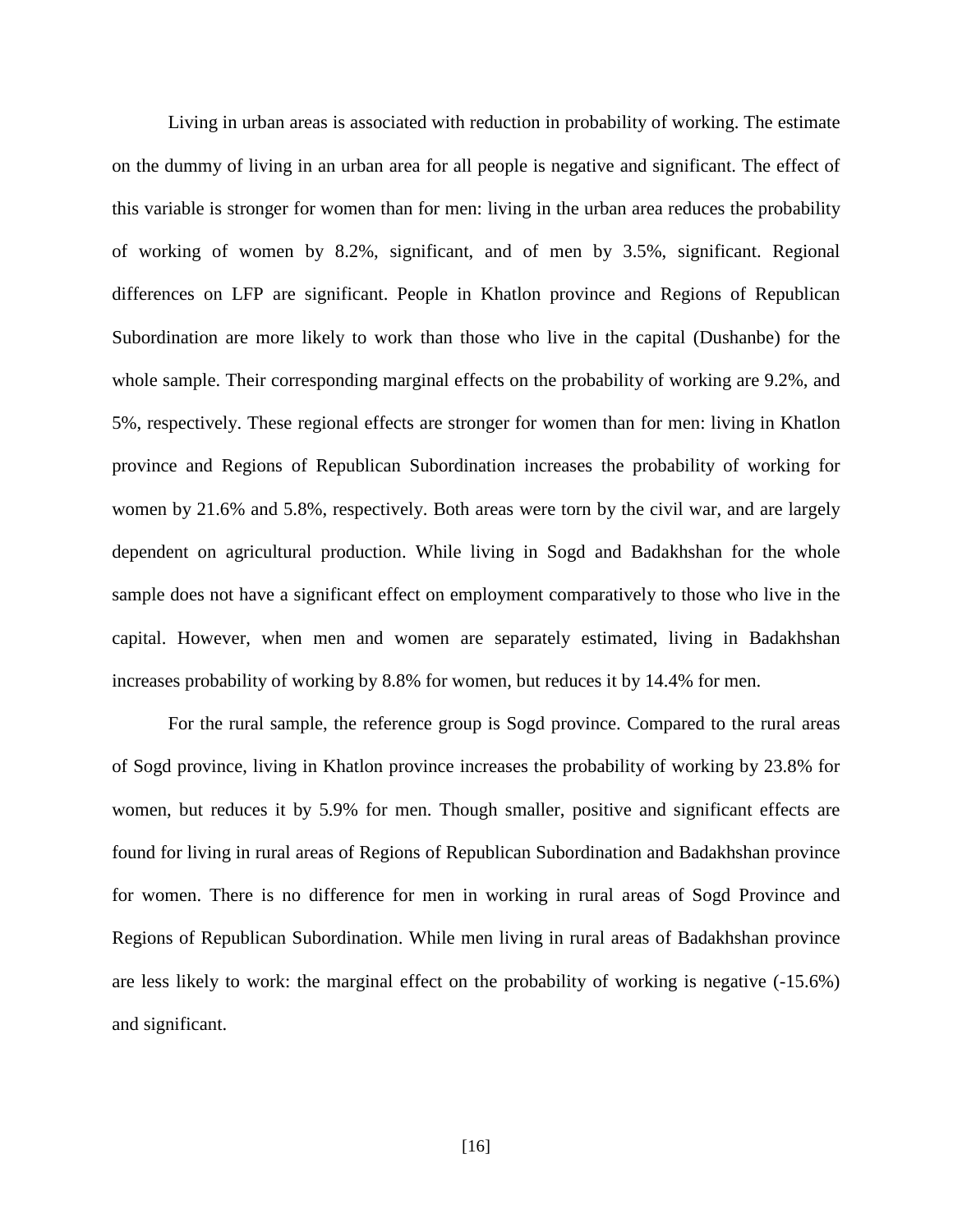In the urban sample, living in Sogd province increases the probability of women working but not men relative to living in the capital (Dushanbe). For women, living in urban areas of Sogd province increases the likelihood of working by 16.5% compared to those living in the capital. Living in urban areas of Badakhshan province increases the probability of working by 16.2% for women and reduces it by 20.7% for men compared to those living in the capital. However, living in urban areas of Khatlon province and Regions of Republican Subordination for both men and women do not have any significant impact on the likelihood of working relative to those living in the capital.

Household size does not have any significant effect on the probability of working for the whole sample. When estimated by gender, the effect is significant for men but not for women. An increase in household size reduces the probability of working for men; the estimate is negative and significant. However, when the model is estimated by rural and urban, size of household has significantly positive effect for only women in urban areas.

The number of children with ages less than 6 years old decreases the probability of working. The estimate is negative and significant. This effect is strong for women and significant, but not significant for men. Women with young children choose not to work and look after their children, once children become older, parents decide to return to work again. The effect of number of children with ages of younger than 6 years old is stronger for women in urban than rural areas. An additional child younger than 6 years old lowers the probability of working by 7.1% and 2.4% for women living in urban and rural areas, respectively.

Furthermore, the number of children in ages of 6 to 17 and the number of elders with ages 65 and older do not have any significant impact on the probability of working for the whole and rural samples. However, for the urban sample, number of elders reduces the probability of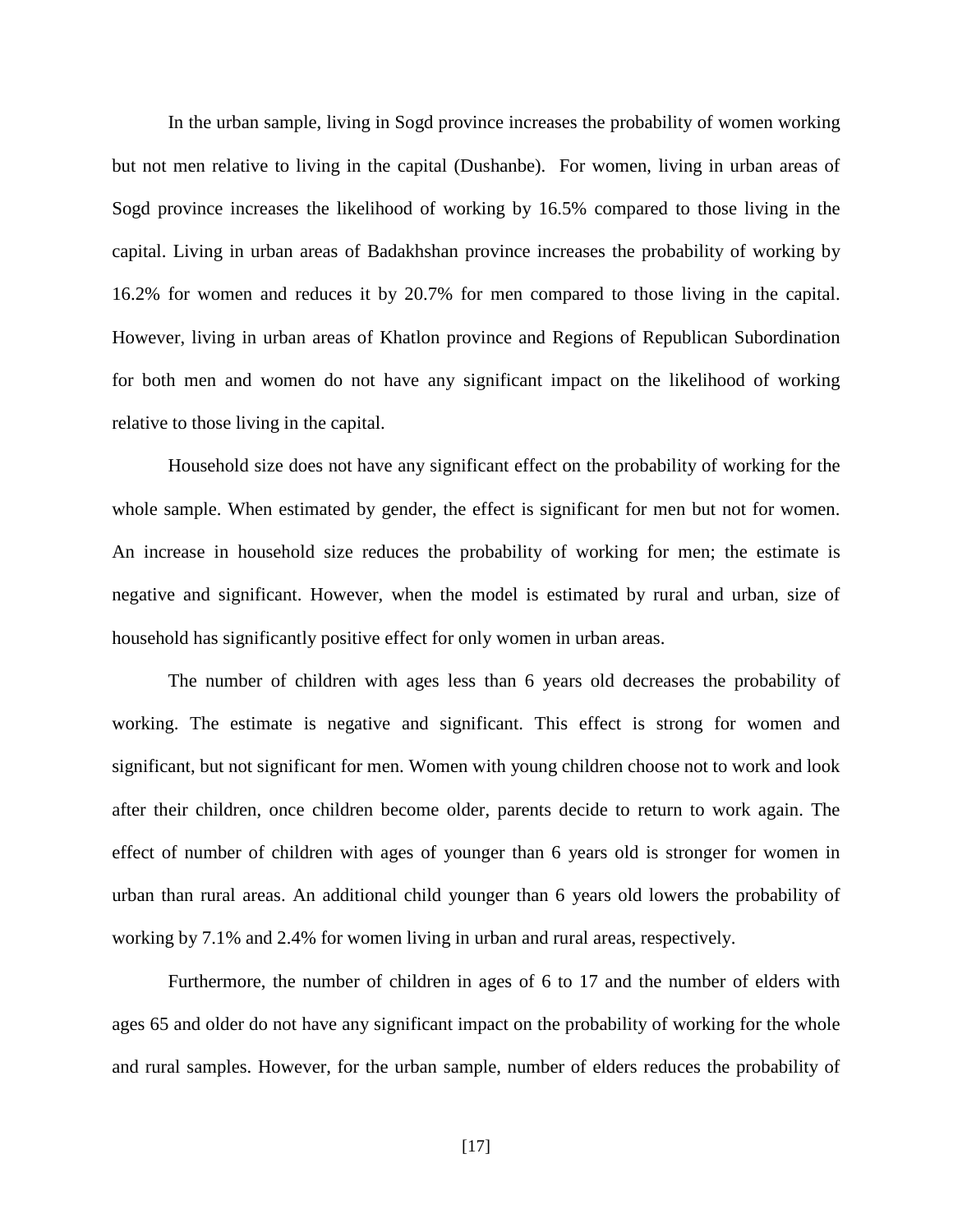working by 6% for women, but does not have any significant impact on men. The number of children in ages of 6 to 17 also does not have any impact on working for both men and women in urban areas.

Other non-wage income has a positive and significant, though small, impact on the employment probability for the whole sample. However, when we look at subgroups, the positive effect is found only for men living rural areas. Since poverty is high in Tajikistan, most families are likely to keep working despite the additional income they receive from other sources including remittances.

In the probit equations when a pooled sample of men and women is used, gender disparity is captured by the female categorical variable. Its coefficient estimate is negative and statistically significant. Keeping the effect of other individual and household characteristics constant, women are less likely to work by 36.1% for the whole sample, 36% for the rural sample, and 38.2% for the urban sample. This specification is restrictive in the sense that it constrains men and women to have the same coefficients for all explanatory variables except for the intercept. In the next section, we study the gender gap in LFP rates utilizing the probit estimates for separate samples which do not have any restriction on the estimates of the models.

It is quite plausible that labour force participation (LFP) and migration decision (*Mig\_Exp*) are correlated, i.e., *Mig\_Exp* is an endogenous variable in the LFP equation. This issue is widely recognized, but is not easy to overcome due to various conceptual and data issues. Nonetheless we have estimated a bivariate probit model for men and women to account for the potential endogeneity of the migration variable in the LFP decision. The results for the men and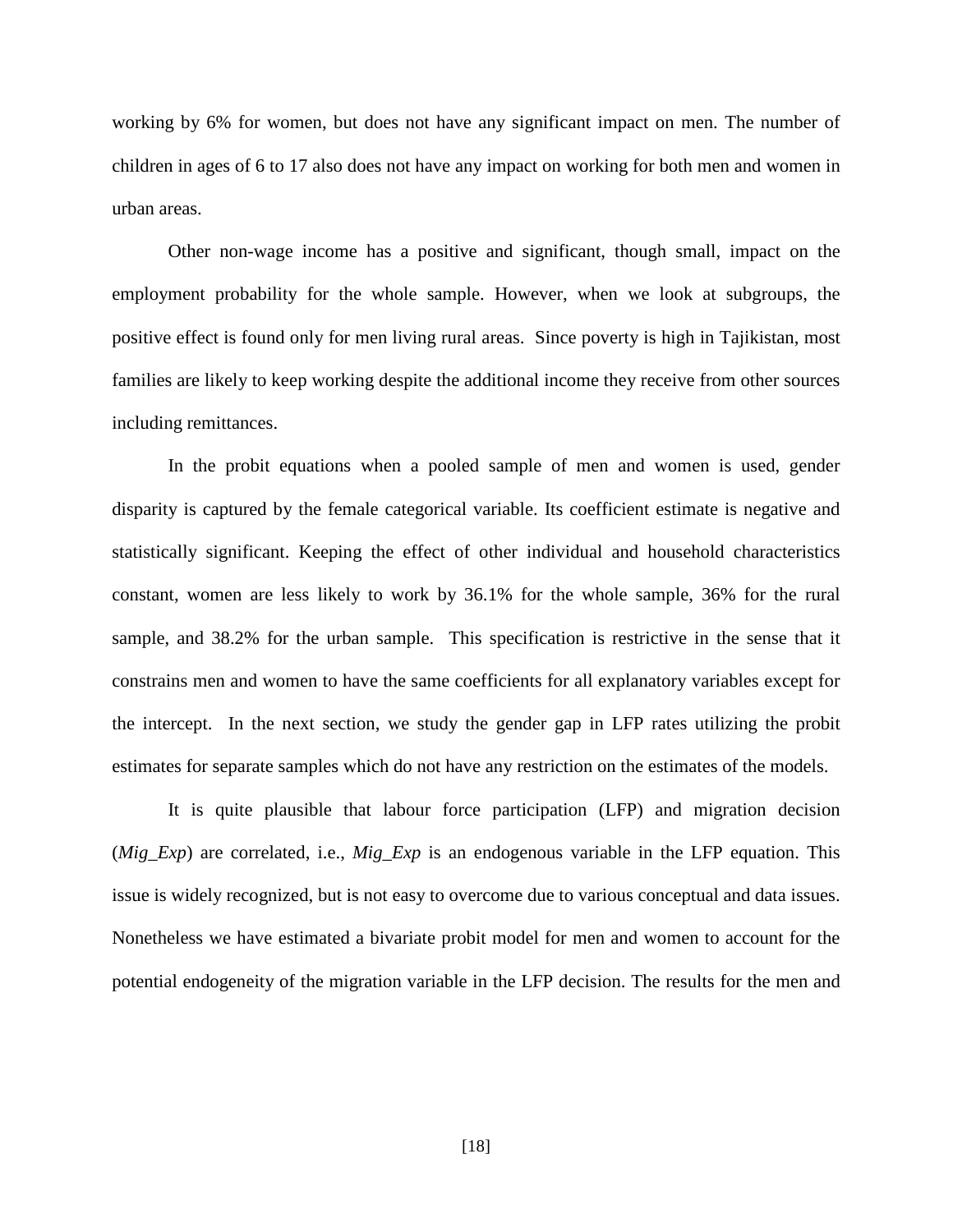women in the whole sample are reported in the Table Appendix.<sup>[4](#page-15-0)</sup> Focusing on the results for men, the bivariate probit estimates of LFP equation are not qualitatively much different from those of single probit estimates reported in Table 5. This may be quite natural considering that the correlation coefficient  $(\rho)$  is close to zero. We also find this in bivariate estimations for men in rural and urban samples. Though these results do not completely resolve the endogeneity issues, we use single probit estimates in decomposition analysis since bivariate probit estimation is hard to obtain for the women's sample due to the small sample size of female migrants, and it is desirable to have the same econometric models for men and women in decomposition analysis.

#### **V. Decomposing the Gender Gap in Labour Force Participation**

Using Oaxaca type decomposition of differences in binary variables, we explain the gender gap in LFP in Tajikistan. Oaxaca (1973) and Blinder (1973) introduced regression based decomposition for studying differences between groups. We use the decomposition method proposed by Yun (2004; 2005b; 2008) for discrete dependant variables. The likelihood of participating in the labour force for individual *i* is estimated by  $\Phi(X_i \beta)$ , where  $X_i$  is a 1  $\times$ k vector of explanatory variables,  $\beta$  is a  $k \times 1$  vector of coefficients, and  $\Phi$  is a standard normal cumulative distribution function. The observed LFP rate is asymptotically equal to sample average of the individual likelihood of LFP:

$$
\overline{LFP} = \overline{\Phi(X\beta)} = \frac{1}{N} \sum_{i=1}^{N} \Phi(X_i \beta).
$$

<span id="page-21-0"></span><sup>&</sup>lt;sup>4</sup> A major problem with our bivariate probit is the very small sample of women who migrated, which causes difficulty in estimating the bivariate probit model when rural and urban samples are separately studied.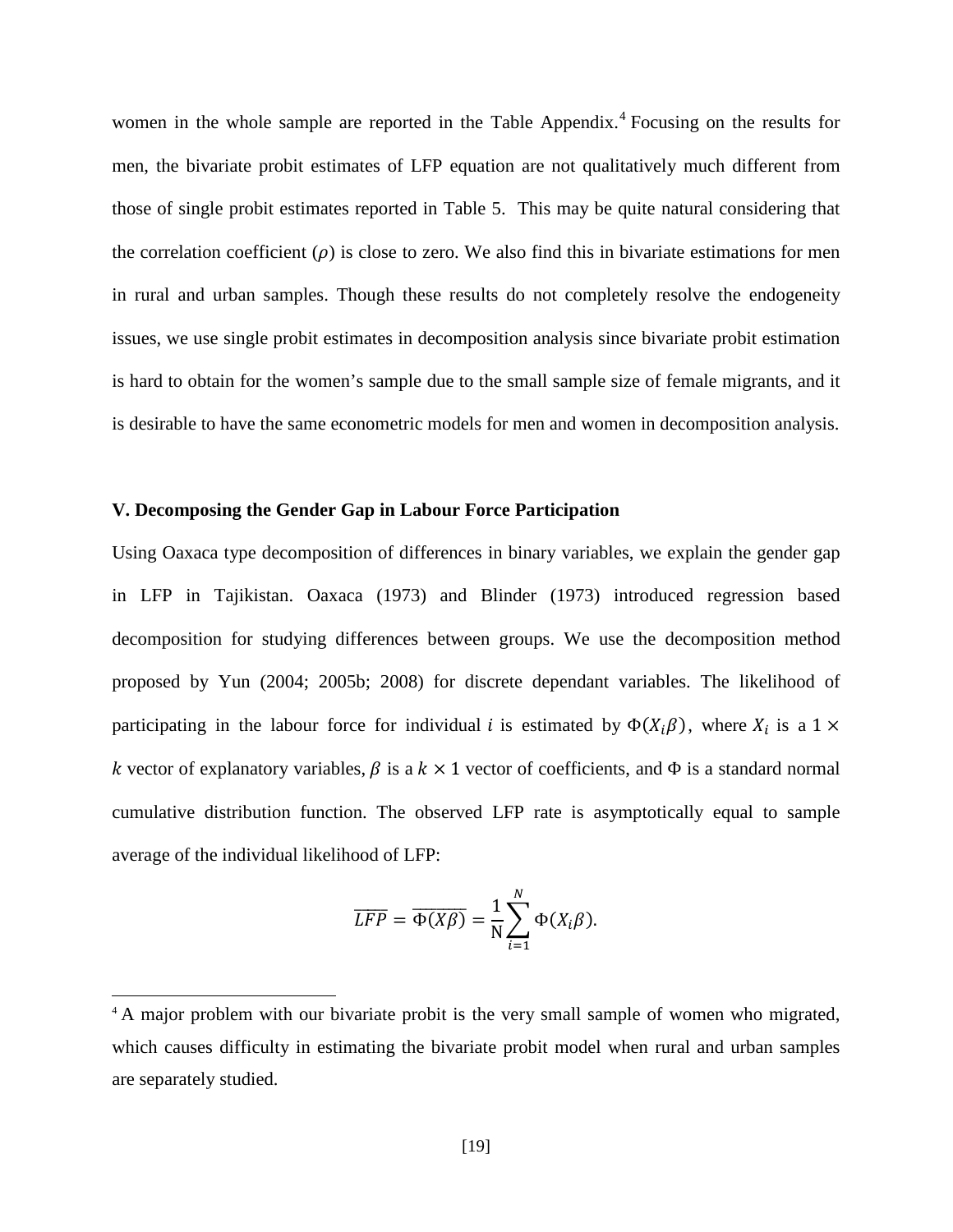Algebraically, the difference in the average likelihoods of LFP between male  $(A)$  and female  $(B)$  may be decomposed as:

$$
\overline{LFP}_A - \overline{LFP}_B = \left[ \overline{\Phi(X_A\beta_A)} - \overline{\Phi(X_B\beta_A)} \right] + \left[ \overline{\Phi(X_B\beta_A)} - \overline{\Phi(X_B\beta_B)} \right],
$$

where the first and the second components on the right-hand side represent the "characteristics" effect" and "coefficients effect", respectively; and an "over bar" represents the value of the sample's average.

This decomposition provides us with the overall characteristics and coefficients effects. In order to find the relative contribution of each variable to the gender gap in LFP, in terms of characteristics and coefficients effects, we employ a decomposition equation for the probit model as proposed by Yun (2004):

$$
\overline{LFP}_A - \overline{LFP}_B = \sum_{j=1}^k W_{\Delta X}^j \left[ \overline{\Phi(X_A \beta_A)} - \overline{\Phi(X_B \beta_A)} \right] + \sum_{j=1}^k W_{\Delta \beta}^j \left[ \overline{\Phi(X_B \beta_A)} - \overline{\Phi(X_B \beta_B)} \right],
$$

where  $W_{\Delta X}^j = \frac{(\bar{x}_A^j - \bar{x}_B^j)\beta_A^j}{(\bar{x}_A - \bar{x}_B)\beta_A}$ ,  $W_{\Delta\beta}^j = \frac{\bar{x}_B^j(\beta_A^j - \beta_B^j)}{\bar{x}_B(\beta_A - \beta_B)}$ , and  $\sum_{j=1}^k W_{\Delta\beta}^j = \sum_{j=1}^k W_{\Delta X}^j = 1$ , while  $\bar{X}_A^j$  and  $\bar{X}_B^j$ 

are average values of explanatory variable *j* for groups *A* and *B*, respectively.<sup>5</sup>

<span id="page-22-0"></span> $5$  For computing asymptotic standard errors of the characteristics and coefficients effects, see Yun (2005a). Robustness issues, known as the index or parameterization problem and the identification problem, have been dealt with in the detailed decompositions. A decomposition equation with a different parameterization  $[$  ( $\Phi(X_A \beta_A)$ )  $\bar{\Phi}(X_B \beta_A)$   $\bar{\Phi}(X_B \beta_A)$  +  $[$  ( $\Phi(X_B \beta_A)$ )  $\bar{\Phi}(X_B \beta_B)$   $\bar{\Phi}(X_B \beta_B)$   $\bar{\Phi}(X_B \beta_A)$  and  $\bar{\Phi}(X_B \beta_A)$ are not substantially different. Another interpretation issue is that the coefficients effect in the detailed decomposition is not invariant to the choice of omitted groups when dummy variables are used (Oaxaca and Ransom, 1999). The solution suggested by Yun (2005b; 2008) is used here: as alternative reference groups yield different estimates of the coefficients effects for each individual variable, it is natural to obtain estimates of the coefficients effects for every possible omission and take the average of the coefficients effects estimates as the "true" contributions of individual variables to differentials. This can be accomplished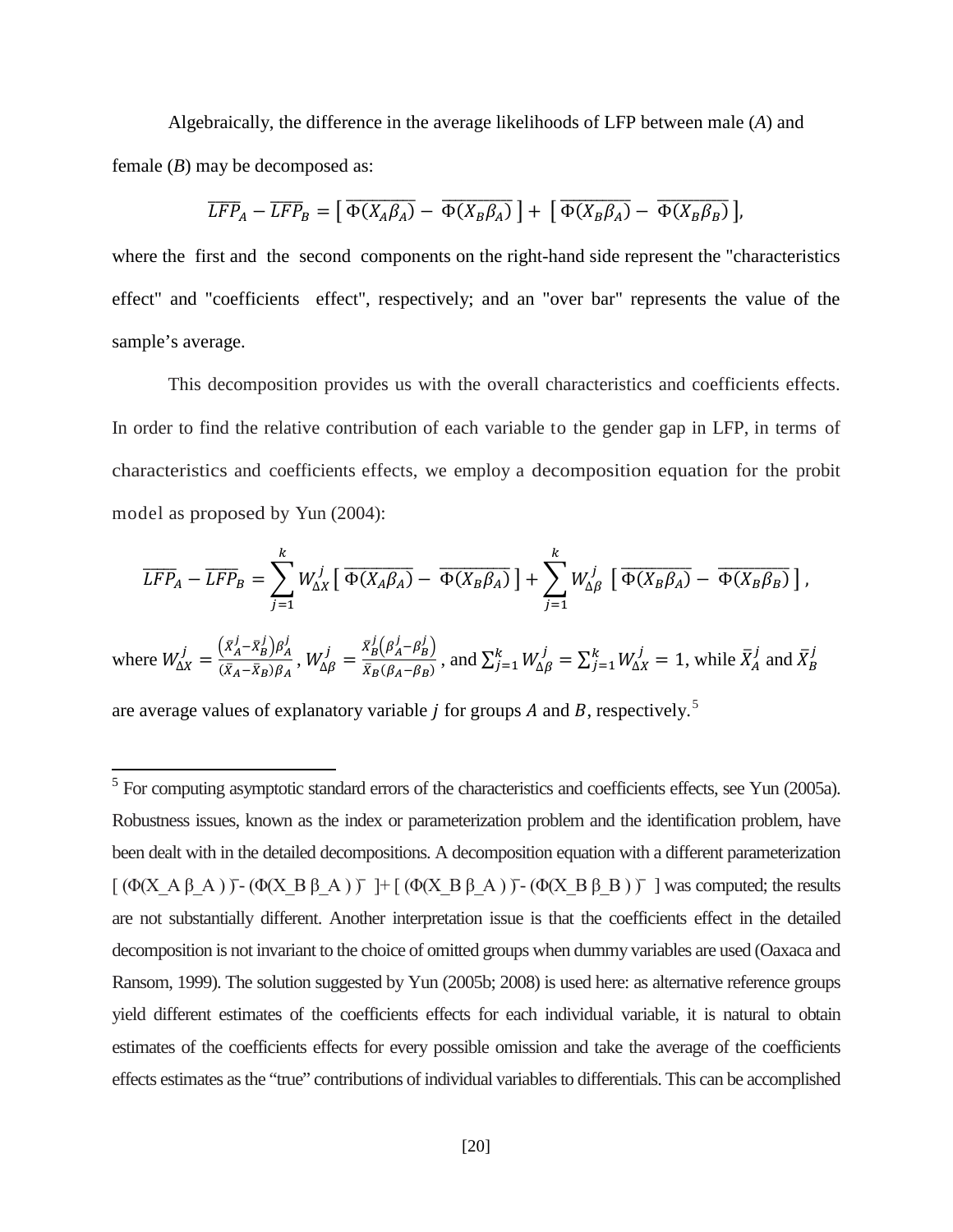The decomposition results based on normalized equations suggested in Yun (2005b, 2008) are reported in Table 8, 9 and 10 for all three samples: the whole, rural and urban samples. Our main focus is on the estimated percentage share which defines the major contributions to the gender gap in LFP. The method decomposes the predicted differences in the LFP rates of women and men into characteristics and coefficients effects. <sup>[6](#page-22-0)</sup> For the whole sample, the overall (aggregate) characteristics effect accounts for 9.1% of the total gender gap of 39.7%, whereas the overall coefficients effect accounts for 90.9% of the total gender gap. Both characteristics and coefficients effects are significant. These results suggest that the gender gap in LFP is less dependent on the differences in male and female characteristics, but is largely driven by behavioural differences (probit coefficients) between men and women. Though equalizing attributes between men and women will help reduce the gender gap in LFP, it is not likely to be reduced substantially unless women act more like men (or men act like women) in Tajikistan. Both rural and urban samples also show that most of the gender gap in LFP is explained by the coefficients effect: the characteristics and coefficients effects are 14.4% and 85.7%, respectively, for urban sample, and 6.5% and 93.5%, respectively, for rural sample. All characteristics and coefficients effects are significant except for the characteristics effect for rural sample, which is significant.

 $\overline{a}$ 

with a single estimation by transforming the probit estimates into a normalized equation and using the normalized equation for the decomposition.

<sup>&</sup>lt;sup>6</sup> The predicted gender gap of LFP is  $39.7\%$  (=77.2\% - 37.5\%) for the whole sample,  $38.7\%$  $(=77.4\% - 38.7\%)$  for rural sample, and  $42.7\%$   $(=76.5\% - 33.8\%)$  for urban sample, respectively. The observed gender gaps of LFP are 39.7%, 38.7%, and 42.6% for the whole sample, rural sample, and urban sample, respectively.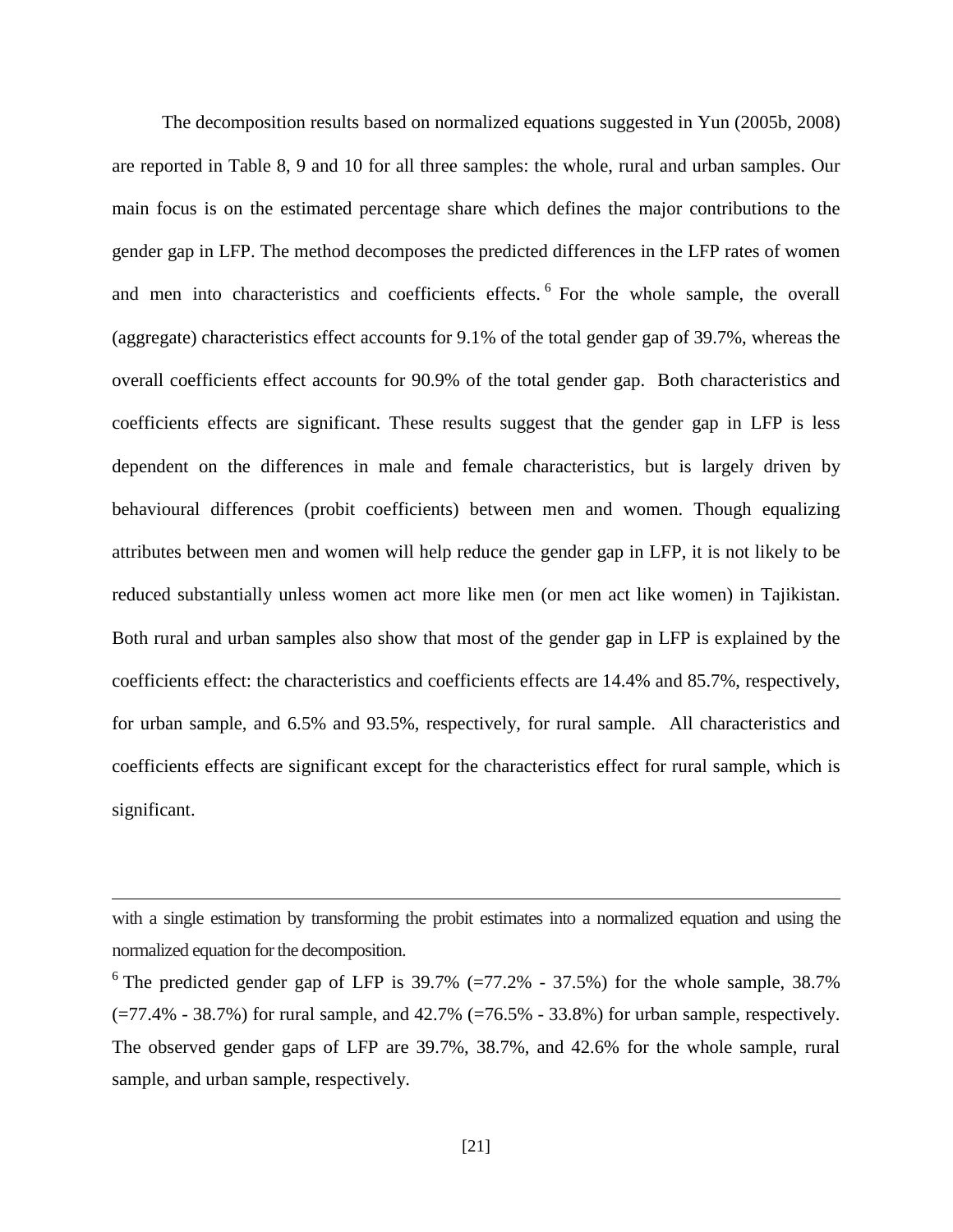For the detailed decomposition, we focus on the contribution of migration and education to the gender gap in LFP. First, look at the migration variables. The probit estimates of migration variables (*Mig\_Exp* and *Mig\_HH*) indicate that they tend to decrease the likelihood of participation. There is a huge gap in own migration experience between men and women since Tajikistan's migration is male dominated. This leads to a negative characteristics effect for having migration experience (*Mig\_Exp*), meaning that the LFP gender gap would be widened if the gender gap in migration experience disappears, i.e., if male dominance in migration disappears. On the other hand, the characteristics effect of having migrant relatives (*Mig\_HH*) is positive because women have larger responses to having relatives who have migrated. If this disparity disappears, then the LFP gender gap narrows. The coefficients effects of both *Mig\_Exp* and *Mig\_HH* are negative (e.g., -0.0008 and -0.0031, respectively, for the whole sample), however, only the coefficients effect of own migration experience (*Mig\_Exp*) is significant; these results indicate that the participation discouraging effects of these variables are stronger for men. This seems natural considering that most of migrants are male in Tajikistan. Hence, if the discouragement effect of migration is equalized between men and women, the gender gap of LFP is widened.

Next we look at the detailed decomposition for the education variables. Overall, both characteristics and coefficients effects of education variables are positive. This means that if the differences in educational attainments and their participation enhancing effects disappear, the gender gap in LFP shrinks. From the mean characteristics given in Table 4, we show that, on average, men have better educational attainment, particularly vocational and university education. Therefore, it is necessary for more women to participate in vocational and university education in order to reduce the gender gap in LFP. This finding is reinforced as the participation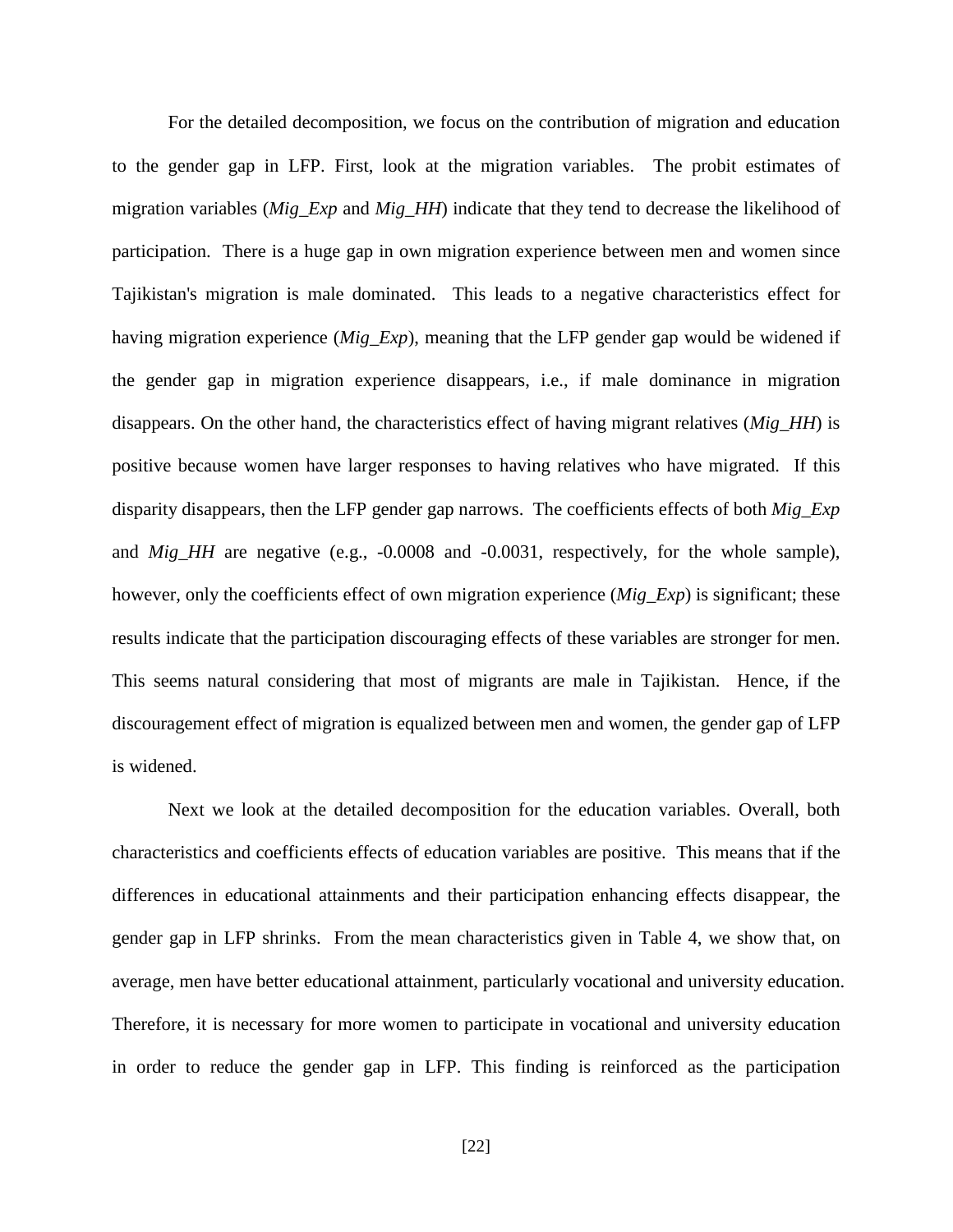increasing effects of vocational and university education are much stronger for women. This leads to negative coefficients effects of these education levels (*EducVoc* and *EducHigh*), while the coefficients effects of other education variables (*EducPrimary* and *EducGen*) are positive.

#### **VI. Conclusion**

Tajikistan – a small and landlocked country – underwent a serious economic and political transformation after independence from the Soviet Union in 1991. Over the last two decades it evolved into the world's most migrant remittance dependent country with much of its labour force working abroad (mainly Russia). At the same time, Tajikistan has a well-developed educational system which, while not free from discrimination, leans that way. Tajikistan provides a good case for studying the roles of massive emigration and education on domestic labour supply decisions. With samples from World Bank Living Standard Measurement Survey on Tajikistan in 2007, we study the correlates of LFP and its gender gap.

Using probit and decomposition analysis, we find that education and migration have a significant and important relationship with the gender gap in LFP in Tajikistan. That is, international migration, mainly by men, reduces participation by men domestically, while women's education increases female participation; both women's greater access to education, particularly to higher education, and increased international migration contribute to reducing the gender gap.

Access to higher education increases employment opportunities for women. Since professional education schools are mainly concentrated in urban areas, the primary policy implication of our result might be to expand the accessibility of such education to women either by providing scholarships for young women to accomplish studies at universities, or encourage

[23]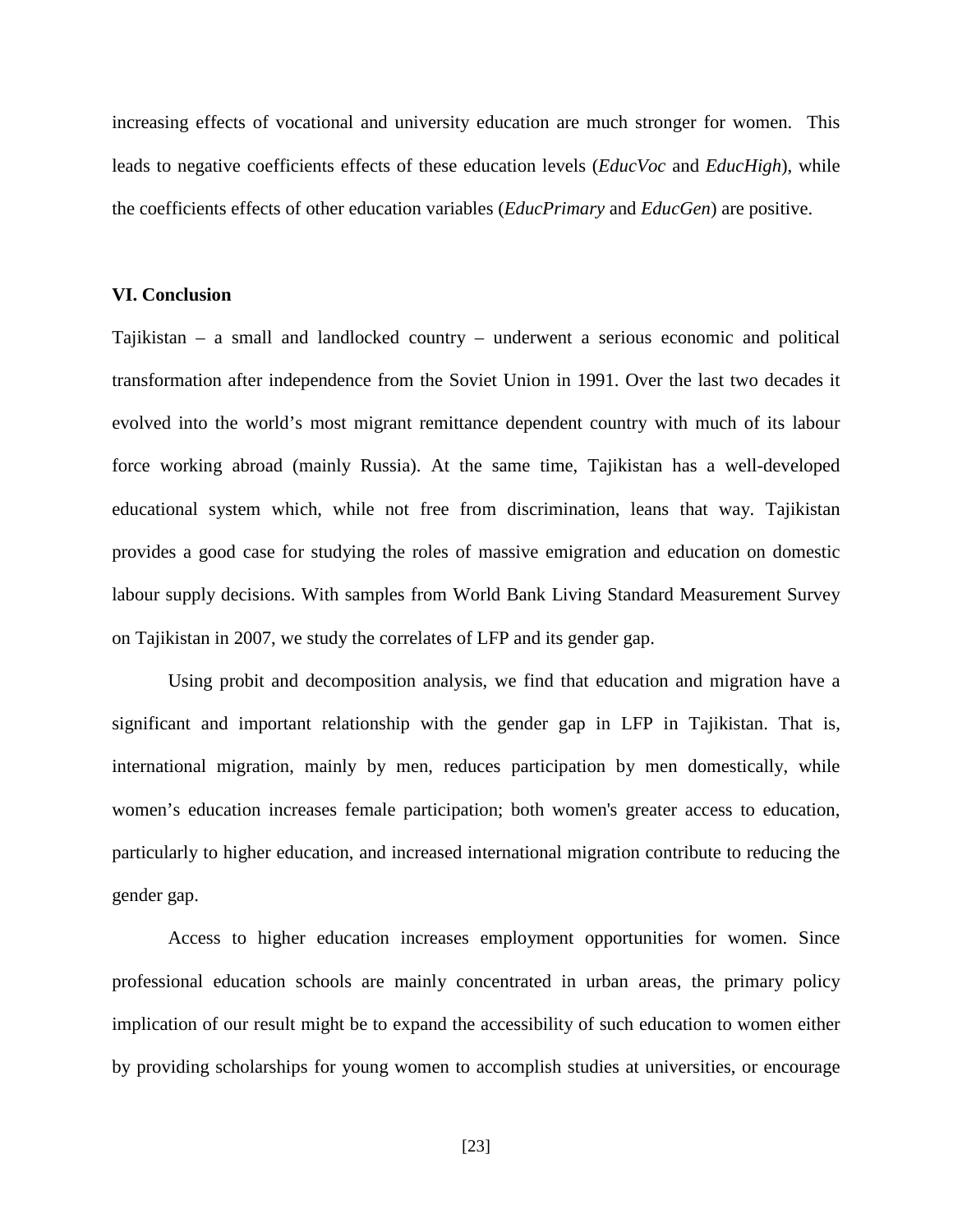opening new universities or branches in rural areas. We also find that Tajikistan's men are more responsive to migration and are more likely than women to leave the labour force. Where there is significant emigration, male migration might shrink the gender gap in LFP but at the cost of reducing of the male labour supply and the overall employment.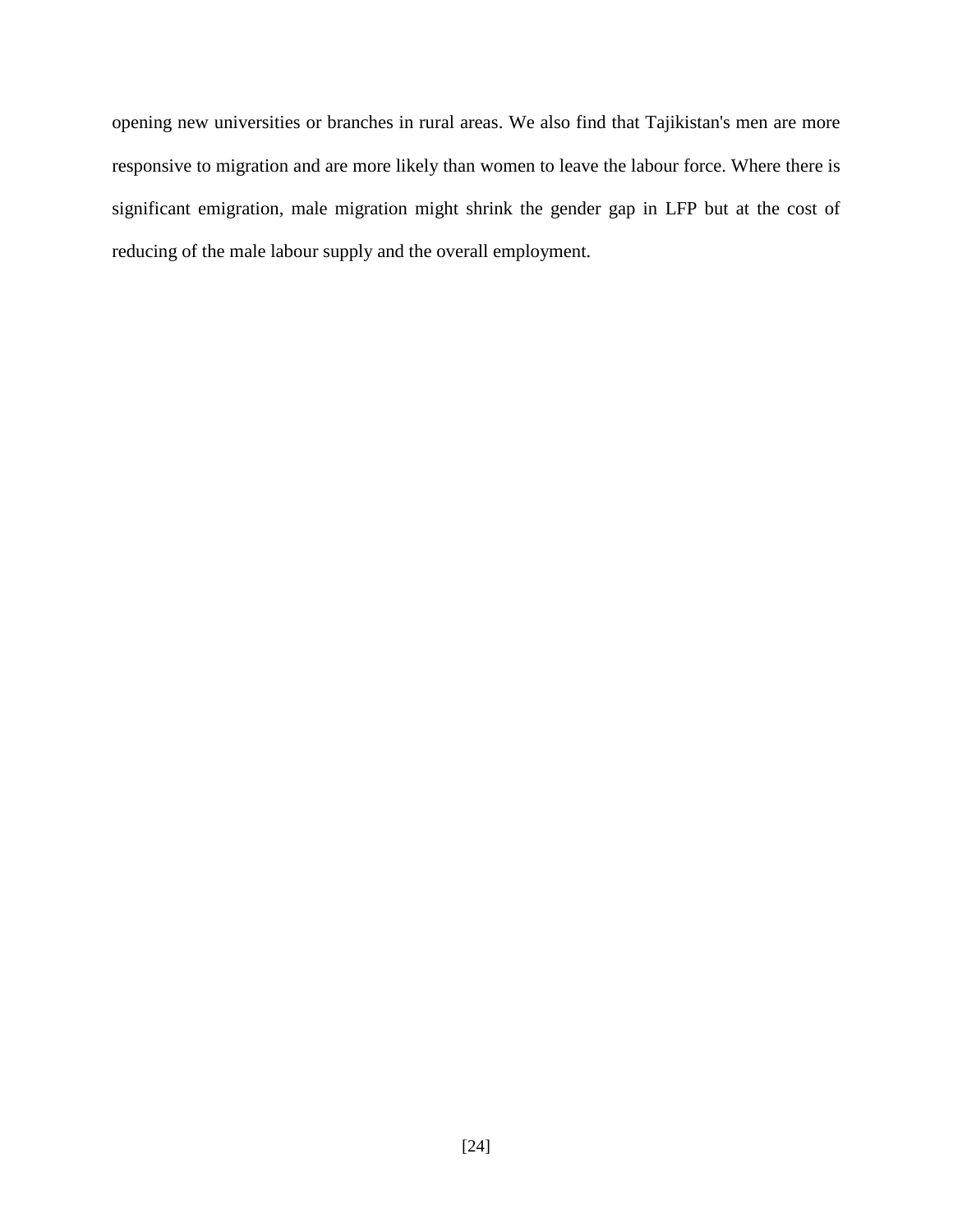### **References**

Abdulloev, I. (2013) Impact of Migration on Job Satisfaction, Professional Education and the Informal Sector. PhD Dissertation, Rutgers University, New Brunswick, NJ.

Acosta, P. (2006) Labor Supply, School Attendance, and Remittances from International Migration: the Case of El Salvador. The World Bank Policy Research Working Paper Series 3903, doi:10.1596/1813-9450-3903.

Amuedo-Dorantes, C. and Pozo, S. (2006) Migration, Remittances, and Male and Female Employment Patterns. American Economic Review 96(2): 222–226.

Becker, G. (1991) A Treatise on the Family. Enlarged ed. Cambridge, MA: Harvard University Press.

Blinder, A. (1973) Wage Discrimination: Reduced Form and Structural Estimates. Journal of Human Resources 8(4): 436–455.

Blunch, N.-H. (2010) The Gender Earnings Gap Revisited: A Comparative Study for Serbia and Five Countries in Eastern Europe and Central Asia. Retrieved from: http://siteresources.worldbank.org/INTECA/Resources/GenderEarningsGap.pdf

Cabegin, E. C. (2006) The Effect of Filipino Overseas Migration on the Non-Migrant Spouse's Market Participation and Labor Supply Behavior. IZA Discussion Paper No. 2240*.* Retrieved from: http://ftp.iza.org/dp2240.pdf.

Cunningham, W. (2001) Breadwinner or Caregiver? How Household Role Affects Labor Choices in Mexico. In: E. Katz and M. Correia (eds.) The Economics of Gender in Mexico: Work, Family, State, and Market*.* Washington, D.C.: World Bank, pp. 85-132.

Goldin, C. (1995) The U-Shaped Female Labor Force Function in Economic Development and Economic History. In: T.P. Schultz (ed.) Investment in Women's Human Capital and Economic Development. Chicago, IL: University of Chicago Press, pp. 61–90.

Hadi, A. (2001) International Migration and the Change of Women's Position among the Left-Behind in Rural Bangladesh. International Journal of Population Geography 7: 53–61.

Hondagneu-Sotelo, P. (1992) Overcoming Patriarchal Constraints: The Reconstruction of Gender Relations among Mexican Immigrant Women and Men. Gender and Society 6(3): 393– 415.

Killingsworth, M. and Heckman, J. (1987) Female labor supply: A survey. In: in O. Ashenfelter and R. Layard (eds) Handbook of Labor Economics. Elsevier, edition 1, volume 1, number 1, pp. 103–204.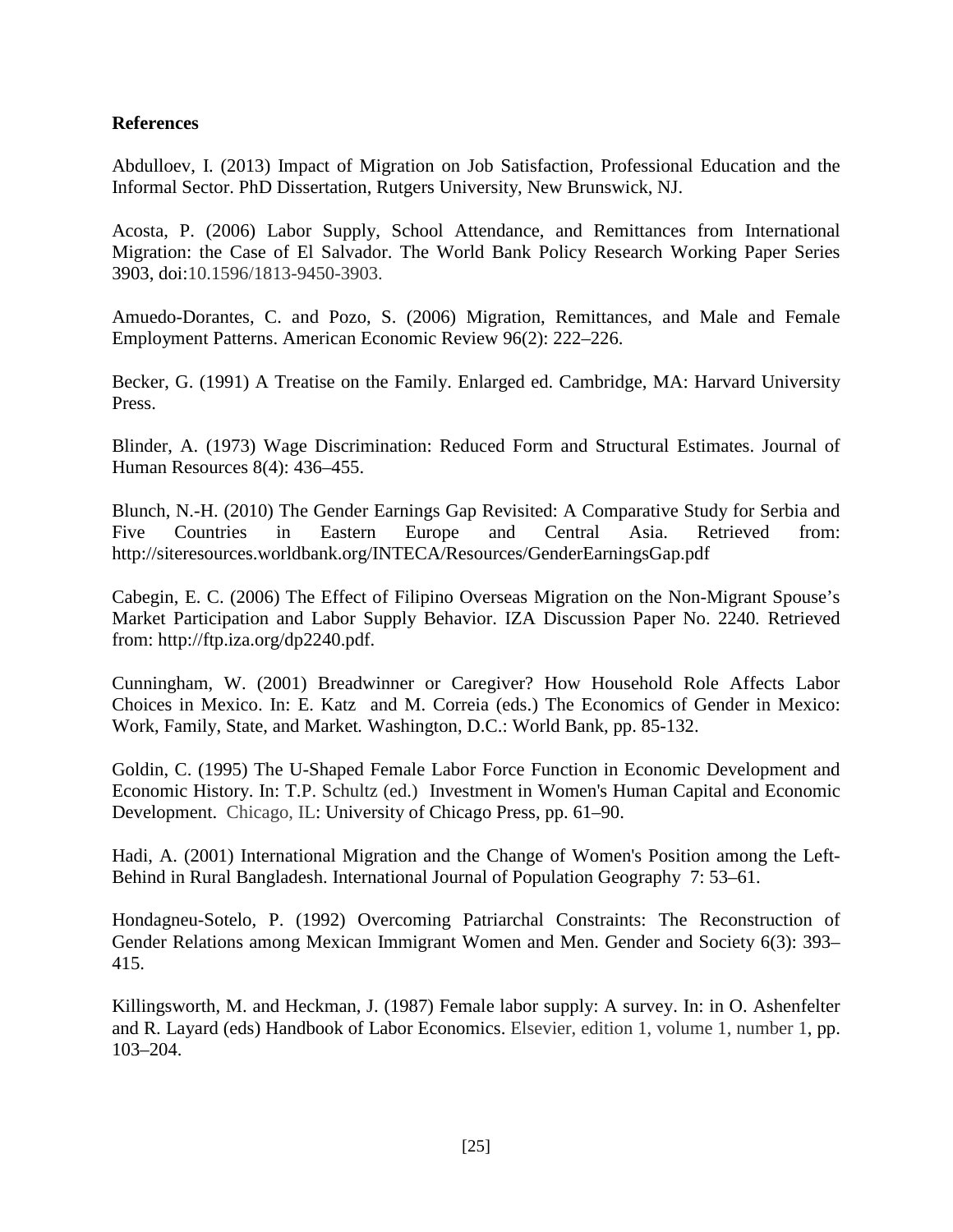Klasen, S. and Pieters, J. (2012) Push or Pull? Drivers of Female Labor Force Participation during India's Economic Boom. IZA Discussion Paper No. 6395. Retrieved from: http://ftp.iza.org/dp6395.pdf.

Mammen, K. and Paxson, C. (2000) Women's Work and Economic Development. Journal of Economic Perspectives 14(4): 141-164.

Mincer, J. (1974) Schooling, Experience, and Earnings*.* National Bureau of Economic Research Books, Inc. Retrieved from: http://EconPapers.repec.org/RePEc:nbr:nberbk:minc74–1.

Neumark, D. and McLennan, M. (1995) Sex Discrimination and Women's Labor Market Outcomes. The Journal of Human Resources 30(4), 713–740.

Nguyen, T. and Purnamasari, R. (2011) Impacts of International Migration and Remittances on Child Outcomes and Labor Supply in Indonesia: How Does Gender Matter? The World Bank Policy Research Working Paper Series, No 5591, doi:10.1596/1813-9450-5591.

Oaxaca, R. (1973) Male-Female Wage Differentials in Urban Labor Markets. International Economic Review 14(3): 693–709.

Oaxaca, R. and Ransom, M. (1999) Identification in Detailed Wage Decompositions. The Review of Economics and Statistics 81(1): 154–157.

Paris, T., Singh, A., Luis, J. and Hossain, M. (2005) Labour Outmigration, Livelihood of Rice Farming Households and Women Left Behind: A Case Study in Eastern Uttar Pradesh. Economic and Political Weekly 40(25): 2522–2529.

Rodriguez, E. and Tiongson, E. (2001) Temporary Migration Overseas and Household Labor Supply: Evidence from Urban Philippines. International Migration Review 35(3): 709–725.

Safarova, M., Abdurakhmanova, A. and Kasymova, R. (2007) A Gender Analysis of EU Development Instruments and Policies in Tajikistan Representing Central Asia. EU Gender Watch: Dushanbe, Khujand. Retrieved from: http://www.neww.org.pl/download/EU\_GenderWatch\_Tajikistan.pdf

Semyonov, M. (1980) The Social Context of Women's Labor Force Participation: A Comparative Analysis. American Journal of Sociology 86(3): 534–550.

Shahriari, H., Danzer, A. M., Giovarelli, R., & Undeland, A. (2009) Improving Women's Access to Land and Financial Resources in Tajikistan. World Bank Group Gender Action Plan Report. Washington, DC: World Bank.

Signorelli, M., Choudhry, M. and Marelli, E. (2012) The Impact of Financial Crises on Female Labour. European Journal of Development Research 24: 413–433.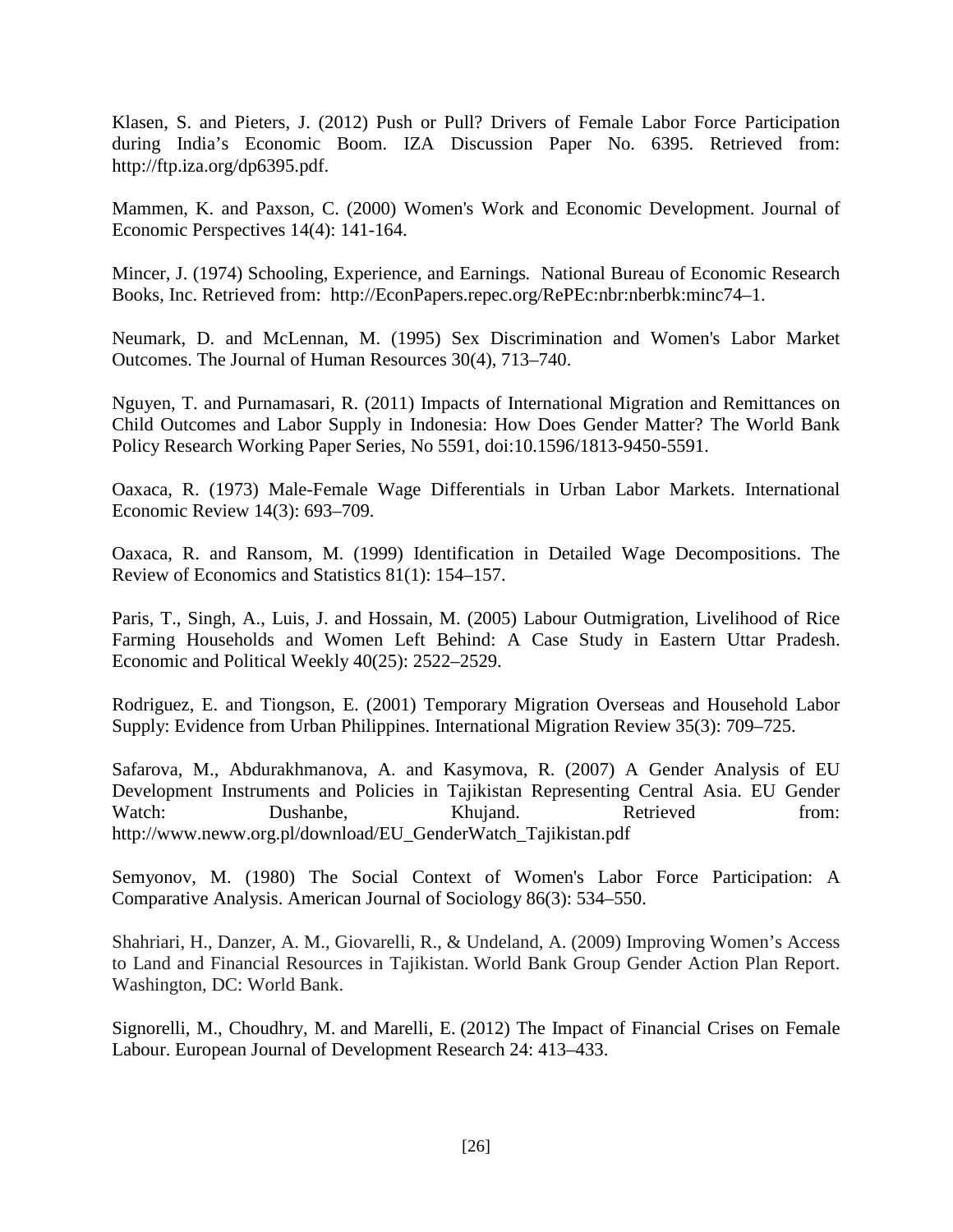Statistical Agency of Tajikistan (2010) Женщины и Мужчины Республики Таджикистан [Women and Men of the Republic of Tajikistan]*.* Dushanbe: Statistical Agency of Tajikistan.

Statistical Agency of Tajikistan (2011) Database. Available at: http://stat.tj/ru/database/realsector/ [Accessed 17 September 2011].

Statistical Committee of CIS (2011) Average Monthly Nominal Wage in the CIS Countries, in national currency. Available at: http://www.cisstat.com/index.html [Accessed 17 September 2011].

World Bank (2011) Migration and Remittances. Factbook 2011. Second edition. Available at: http://siteresources.worldbank.org/INTLAC/Resources/Factbook2011-Ebook.pdf [Accessed 12 August 2011].

World Bank (2013) World Data Bank. Available at: http://databank.worldbank.org/data/home.aspx [Accessed 17 May 2013].

Yun, M.-S. (2004) Decomposition Differences in the First Moment. Economics Letters 82(2): 273–278.

Yun, M.-S. (2005a) Hypothesis Tests When Decomposing Differences in the First Moment. Journal of Economic and Social Measurement 30(4): 295–304.

Yun, M.-S. (2005b) A Simple Solution to the Identification Problem in Detailed Wage Decomposition. Economic Inquiry 43(4): 766–772.

Yun, M.-S. (2008) Identification Problem and Detailed Oaxaca Decomposition: A General Solution and Inference. Journal of Economic and Social Measurement 33(1): 27–38.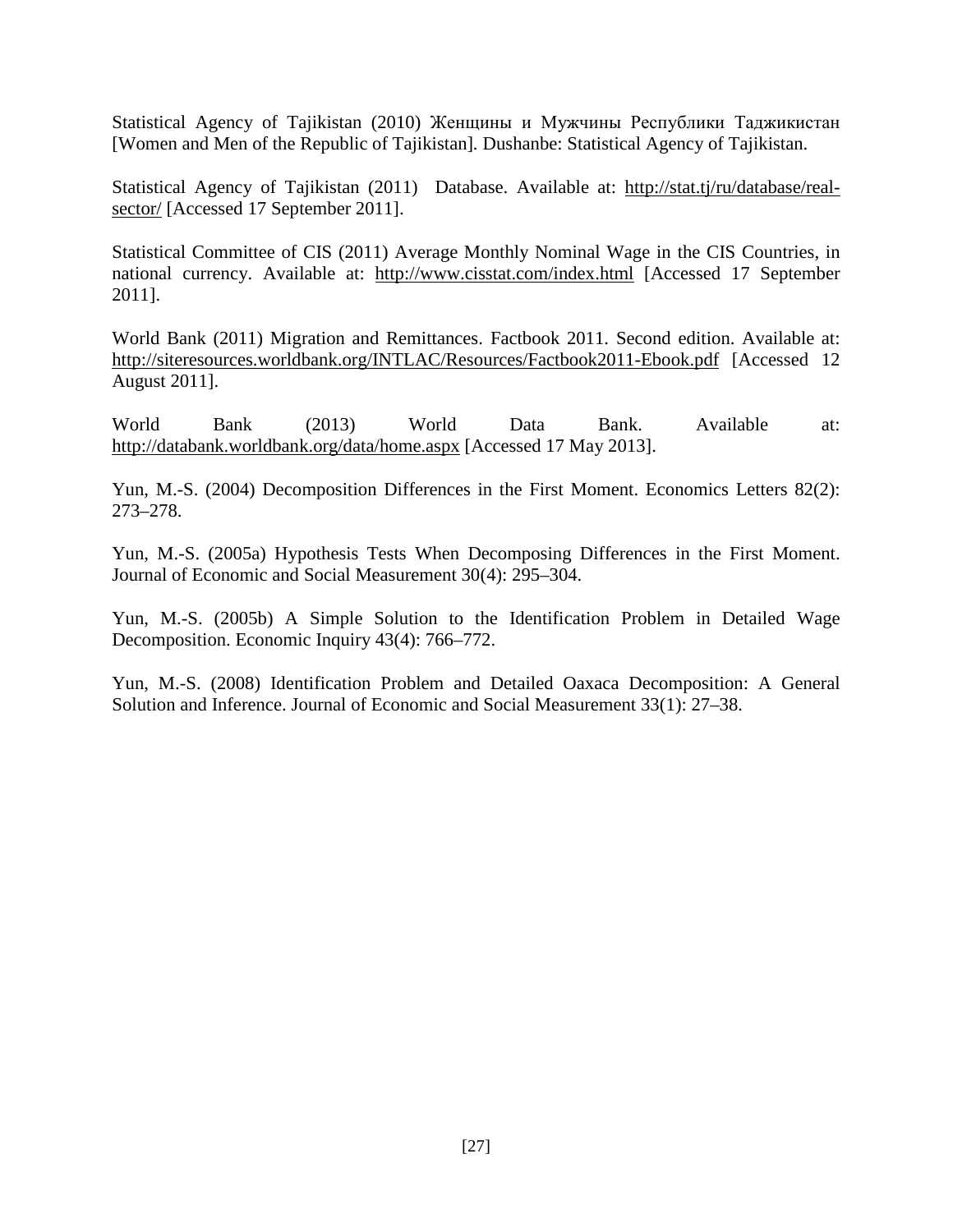| <b>Occupation groups</b>                   | Men   | Women |
|--------------------------------------------|-------|-------|
| Legislators, senior officials and managers | 4.6%  | 1.6%  |
| Professionals                              | 10.4% | 11.8% |
| Technicians and associate professionals    | 6.2%  | 11.2% |
| <b>Clerks</b>                              | 1.0%  | 1.0%  |
| Service workers                            | 12.4% | 11.0% |
| Skilled agricultural and fishery workers   | 23.5% | 47.2% |
| Craft and related workers                  | 18.7% | 4.8%  |
| Plant and machine operators and assemblers | 11.6% | 0.5%  |
| Elementary occupations                     | 11.7% | 10.8% |
| No. of observations                        | 3,567 | 2,109 |

**Table 1. Occupation Distribution by Gender, Working Sample, 2007 TLSS** 

### **Table 2. Distribution of Employed People and Salaries by Industry and Gender in 2008**

|                                         | <b>Employees</b> | Men                |                 | Women              |                 |  |
|-----------------------------------------|------------------|--------------------|-----------------|--------------------|-----------------|--|
|                                         | (thousands)      | $%$ of<br>employed | <b>Salaries</b> | $%$ of<br>employed | <b>Salaries</b> |  |
| All sectors                             | 1028.5           | 58.2%              | 393.81          | 41.8%              | 235.36          |  |
| <b>Material Production Sectors:</b>     | 700.3            | 59.8%              | 358.34          | 40.2%              | 211.45          |  |
| Industry                                | 89.5             | 69.7%              | 465.76          | 30.3%              | 289.04          |  |
| Farming, forestry and fishing           | 517.8            | 54.8%              | 130.26          | 45.2%              | 102.94          |  |
| Construction                            | 32               | 88.4%              | 786.87          | 11.6%              | 672.78          |  |
| Trade                                   | 21               | 66.2%              | 274.39          | 33.8%              | 275.8           |  |
| Transport and communication             | 30.3             | 74.6%              | 879.47          | 25.4%              | 791.94          |  |
| Others                                  | 9.7              | 83.5%              | 281.59          | 16.5%              | 277.17          |  |
| <b>Non-Material Production Sectors:</b> | 328.2            | 54.7%              | 444.78          | 45.3%              | 251.43          |  |
| Housing utilities and consumer services | 24.9             | 63.5%              | 321.42          | 36.5%              | 334.02          |  |
| Health                                  | 73.6             | 43.2%              | 243.14          | 56.8%              | 182             |  |
| Education                               | 165.1            | 55.2%              | 290.37          | 44.8%              | 205.44          |  |
| Culture, art and science                | 16.5             | 50.3%              | 282.14          | 49.7%              | 197.24          |  |
| Public management and crediting         | 48.1             | 67.6%              | 1056.99         | 32.4%              | 714.61          |  |

*Note:* Employment data is on annual average number of employees excluding international migrants. Monthly average salaries are for December 2008, in Somoni (US\$1= 3.4519 Somoni).

*Source:* Statistical Agency of Tajikistan (2010) Женщины и Мужчины Республики Таджикистан [Women and Men of the Republic of Tajikistan], Dushanbe.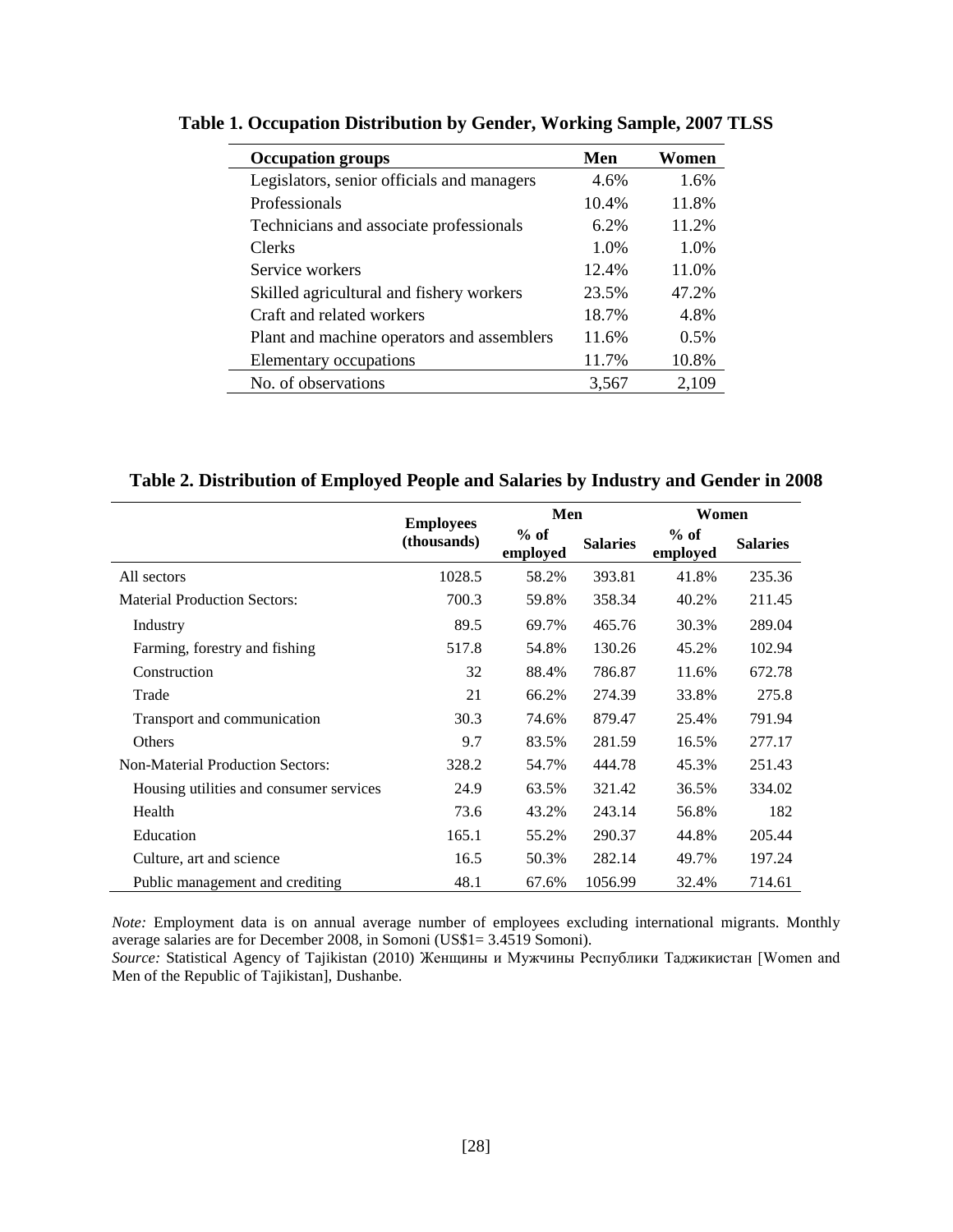| <b>Table 3. Definitions of Variables used in Regressions</b> |  |  |  |
|--------------------------------------------------------------|--|--|--|
|--------------------------------------------------------------|--|--|--|

|                       | of Deministration of The more model in The                                                                       |
|-----------------------|------------------------------------------------------------------------------------------------------------------|
| <b>LFP</b>            | Dummy variable taking a value of 1 if worked in last 14 days including occasional work                           |
| Male                  | Dummy variable taking a value of 1 if an individual is male                                                      |
| Female                | Dummy variable taking a value of 1 if an individual is female                                                    |
| Age25_29              | Dummy variable taking a value of 1 if an individual's age is between 25-29                                       |
| Age30_34              | Dummy variable taking a value of 1 if an individual's age is between 30-34                                       |
| Age35_39              | Dummy variable taking a value of 1 if an individual's age is between 35-39                                       |
| Age40_44              | Dummy variable taking a value of 1 if an individual's age is between 40-44                                       |
| Age45_49              | Dummy variable taking a value of 1 if an individual's age is between 45-49                                       |
| Age50_55              | Dummy variable taking a value of 1 if an individual's age is between 50-55                                       |
| Mig_Exp               | Dummy variable taking a value of 1 if an individual was a migrant in last 12 months                              |
| EducPrimary           | Dummy variable taking a value of 1 if an individual has the highest degree from a primary                        |
|                       | school                                                                                                           |
| EducGen               | Dummy variable taking a value of 1 if an individual has the highest degree from the general<br>secondary school  |
| EducVoc               | Dummy variable taking a value of 1 if an individual has the highest degree from technical<br>or special school   |
| EducHigh              | Dummy variable taking a value of 1 if an individual has the highest degree from university                       |
| Head                  | Dummy variable taking a value of 1 if an individual is the head of the household                                 |
| Married               | Dummy variable taking a value of 1 if an individual is married                                                   |
| Tajik                 | Dummy variable taking a value of 1 if an individual has a Tajik ethnicity                                        |
| Rural                 | Dummy variable taking a value of 1 if an individual lives in a rural area                                        |
| Urban                 | Dummy variable taking a value of 1 if an individual lives an urban area                                          |
| Region <sub>D1</sub>  | Regional dummy taking value of 1 if individual lives in the capital (Dushanbe)                                   |
| RegionD <sub>2</sub>  | Regional dummy taking value of 1 if individual lives in Sogd province                                            |
| RegionD3              | Regional dummy taking value of 1 if individual lives in Khatlon province                                         |
| RegionD4              | Regional dummy taking value of 1 if individual lives in any of Regions of Republican<br>Subordination            |
| Region <sub>D5</sub>  | Regional dummy taking value of 1 if individual lives in Badakhshan province                                      |
| <b>HHSize</b>         | Size of the household                                                                                            |
| Child <sub>6</sub>    | Number of children in the household with ages of less than 6 years old                                           |
| Child <sub>6_18</sub> | Number of children in the household with ages of greater of equal to 6 but less than 18                          |
|                       | years old                                                                                                        |
| Elder <sub>65</sub>   | Number of elders with age of 65 and older                                                                        |
| Mig_HH                | Dummy variable taking a value of 1 if a household has a current migrant abroad                                   |
| OtherIncom1000        | Monthly other non-wage income in thousands of Somoni (total household income minus<br>individual work earnings). |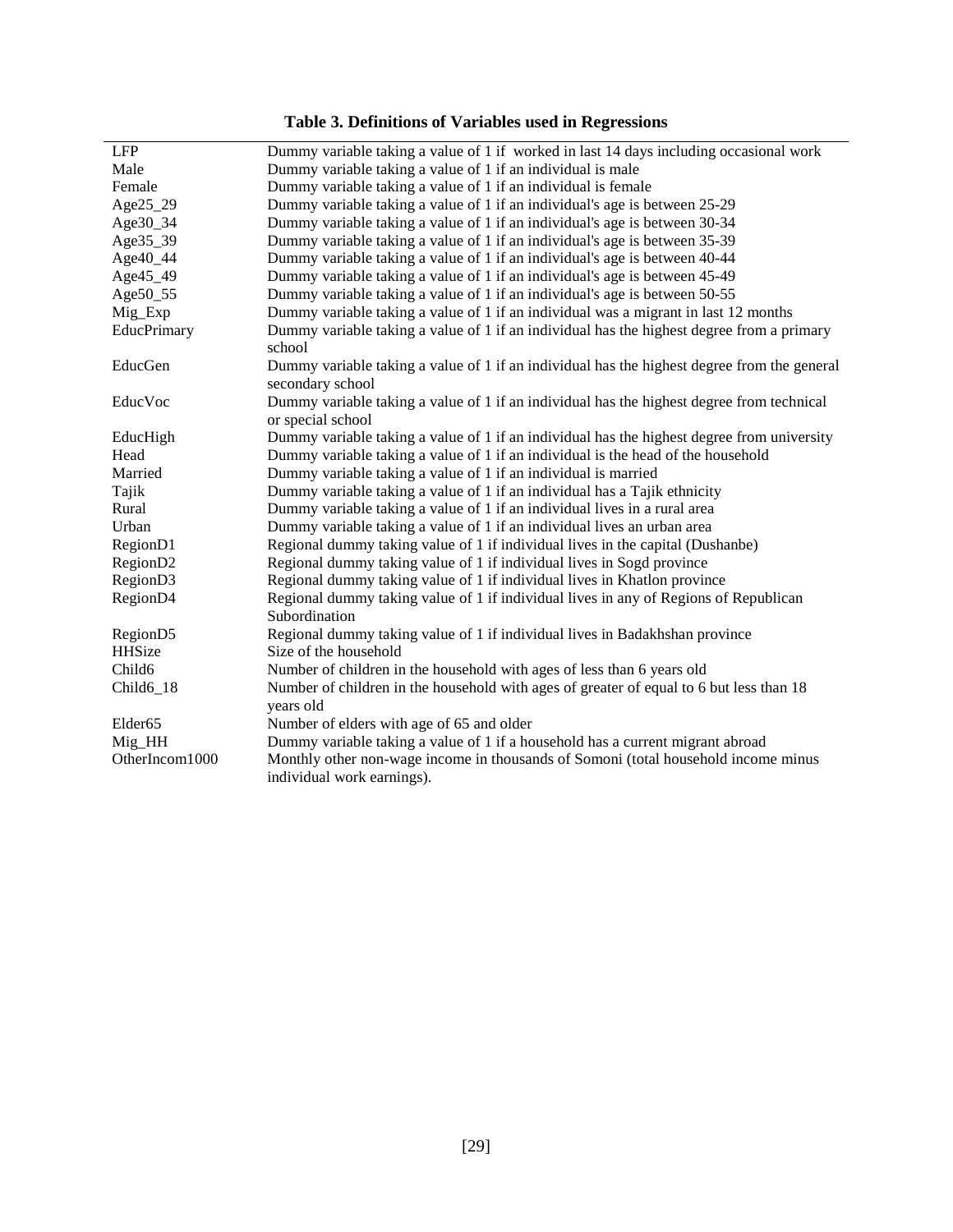|                      |             |           | Whole sample |           |             | <b>Rural sample</b> |             |           |             | <b>Urban</b> sample |             |           |             |           |             |           |             |           |
|----------------------|-------------|-----------|--------------|-----------|-------------|---------------------|-------------|-----------|-------------|---------------------|-------------|-----------|-------------|-----------|-------------|-----------|-------------|-----------|
| <b>Variables</b>     | All         |           | Men          |           | Women       |                     | All         |           | Men         |                     | Women       |           | All         |           | Men         |           | Women       |           |
|                      | <b>Mean</b> | <b>SD</b> | <b>Mean</b>  | <b>SD</b> | <b>Mean</b> | <b>SD</b>           | <b>Mean</b> | <b>SD</b> | <b>Mean</b> | <b>SD</b>           | <b>Mean</b> | <b>SD</b> | <b>Mean</b> | <b>SD</b> | <b>Mean</b> | <b>SD</b> | <b>Mean</b> | <b>SD</b> |
| <b>LFP</b>           | 0.564       | 0.496     | 0.772        | 0.420     | 0.375       | 0.484               | 0.573       | 0.495     | 0.774       | 0.418               | 0.387       | 0.487     | 0.536       | 0.499     | 0.765       | 0.424     | 0.339       | 0.473     |
| Age25_29             | 0.257       | 0.437     | 0.256        | 0.436     | 0.258       | 0.438               | 0.265       | 0.442     | 0.265       | 0.442               | 0.265       | 0.441     | 0.230       | 0.421     | 0.223       | 0.416     | 0.236       | 0.424     |
| Age30_34             | 0.191       | 0.393     | 0.200        | 0.400     | 0.183       | 0.386               | 0.189       | 0.392     | 0.199       | 0.399               | 0.180       | 0.384     | 0.197       | 0.398     | 0.204       | 0.403     | 0.190       | 0.393     |
| Age35_39             | 0.150       | 0.357     | 0.147        | 0.354     | 0.152       | 0.359               | 0.144       | 0.351     | 0.146       | 0.353               | 0.142       | 0.349     | 0.169       | 0.374     | 0.152       | 0.359     | 0.183       | 0.386     |
| Age40_44             | 0.138       | 0.345     | 0.139        | 0.346     | 0.137       | 0.344               | 0.138       | 0.344     | 0.135       | 0.341               | 0.140       | 0.347     | 0.140       | 0.347     | 0.155       | 0.362     | 0.127       | 0.333     |
| Age45_49             | 0.130       | 0.336     | 0.130        | 0.337     | 0.130       | 0.336               | 0.130       | 0.337     | 0.132       | 0.338               | 0.129       | 0.335     | 0.129       | 0.335     | 0.127       | 0.333     | 0.131       | 0.338     |
| Age50_55             | 0.134       | 0.341     | 0.127        | 0.333     | 0.141       | 0.348               | 0.134       | 0.340     | 0.124       | 0.329               | 0.143       | 0.350     | 0.136       | 0.343     | 0.139       | 0.346     | 0.133       | 0.340     |
| Mig_Exp              | 0.055       | 0.229     | 0.109        | 0.311     | 0.007       | 0.084               | 0.058       | 0.235     | 0.114       | 0.318               | 0.007       | 0.082     | 0.046       | 0.209     | 0.090       | 0.286     | 0.008       | 0.088     |
| EducPrimary          | 0.184       | 0.388     | 0.115        | 0.319     | 0.247       | 0.431               | 0.195       | 0.396     | 0.122       | 0.327               | 0.263       | 0.440     | 0.149       | 0.356     | 0.091       | 0.288     | 0.199       | 0.399     |
| EducGen              | 0.565       | 0.496     | 0.509        | 0.500     | 0.616       | 0.486               | 0.594       | 0.491     | 0.538       | 0.499               | 0.646       | 0.478     | 0.472       | 0.499     | 0.415       | 0.493     | 0.521       | 0.500     |
| EducVoc              | 0.142       | 0.349     | 0.208        | 0.406     | 0.082       | 0.275               | 0.128       | 0.334     | 0.203       | 0.402               | 0.059       | 0.236     | 0.186       | 0.389     | 0.224       | 0.417     | 0.153       | 0.360     |
| EducHigh             | 0.109       | 0.311     | 0.168        | 0.374     | 0.055       | 0.228               | 0.082       | 0.275     | 0.137       | 0.344               | 0.032       | 0.175     | 0.193       | 0.395     | 0.270       | 0.444     | 0.127       | 0.333     |
| Head                 | 0.253       | 0.435     | 0.467        | 0.499     | 0.058       | 0.235               | 0.235       | 0.424     | 0.445       | 0.497               | 0.042       | 0.200     | 0.309       | 0.462     | 0.539       | 0.498     | 0.111       | 0.314     |
| Married              | 0.879       | 0.326     | 0.923        | 0.267     | 0.839       | 0.368               | 0.885       | 0.319     | 0.923       | 0.266               | 0.850       | 0.358     | 0.859       | 0.348     | 0.922       | 0.269     | 0.805       | 0.396     |
| Tajik                | 0.753       | 0.431     | 0.749        | 0.433     | 0.756       | 0.429               | 0.726       | 0.446     | 0.721       | 0.449               | 0.730       | 0.444     | 0.840       | 0.367     | 0.842       | 0.364     | 0.837       | 0.369     |
| Rural                | 0.761       | 0.426     | 0.767        | 0.423     | 0.755       | 0.430               |             |           |             |                     |             |           |             |           |             |           |             |           |
| Urban                | 0.239       | 0.426     | 0.233        | 0.423     | 0.245       | 0.430               |             |           |             |                     |             |           |             |           |             |           |             |           |
| RegionD1             | 0.078       | 0.268     | 0.073        | 0.259     | 0.083       | 0.276               |             |           |             |                     |             |           | 0.327       | 0.469     | 0.312       | 0.463     | 0.339       | 0.473     |
| Region <sub>D2</sub> | 0.294       | 0.456     | 0.297        | 0.457     | 0.291       | 0.454               | 0.293       | 0.455     | 0.294       | 0.456               | 0.292       | 0.455     | 0.298       | 0.457     | 0.309       | 0.462     | 0.288       | 0.453     |
| Region <sub>D3</sub> | 0.367       | 0.482     | 0.374        | 0.484     | 0.360       | 0.480               | 0.404       | 0.491     | 0.409       | 0.492               | 0.399       | 0.490     | 0.250       | 0.433     | 0.259       | 0.438     | 0.242       | 0.429     |
| RegionD4             | 0.233       | 0.423     | 0.229        | 0.420     | 0.236       | 0.425               | 0.272       | 0.445     | 0.268       | 0.443               | 0.275       | 0.447     | 0.110       | 0.312     | 0.103       | 0.304     | 0.115       | 0.319     |
| Region <sub>D5</sub> | 0.028       | 0.166     | 0.027        | 0.161     | 0.030       | 0.170               | 0.032       | 0.176     | 0.030       | 0.169               | 0.034       | 0.182     | 0.016       | 0.125     | 0.017       | 0.128     | 0.015       | 0.123     |
| <b>HHSize</b>        | 8.647       | 3.400     | 8.780        | 3.407     | 8.527       | 3.390               | 8.972       | 3.333     | 9.083       | 3.337               | 8.870       | 3.326     | 7.613       | 3.406     | 7.782       | 3.445     | 7.466       | 3.365     |
| Child <sub>6</sub>   | 1.396       | 1.366     | 1.445        | 1.388     | 1.352       | 1.345               | 1.446       | 1.383     | 1.489       | 1.401               | 1.407       | 1.366     | 1.235       | 1.297     | 1.300       | 1.334     | 1.179       | 1.262     |
| Child6 18            | 2.287       | 1.536     | 2.245        | 1.532     | 2.324       | 1.539               | 2.384       | 1.544     | 2.338       | 1.535               | 2.426       | 1.550     | 1.977       | 1.469     | 1.938       | 1.479     | 2.011       | 1.460     |
| Elder <sub>65</sub>  | 0.357       | 0.618     | 0.368        | 0.628     | 0.346       | 0.608               | 0.391       | 0.644     | 0.405       | 0.655               | 0.378       | 0.633     | 0.249       | 0.511     | 0.249       | 0.509     | 0.248       | 0.513     |
| Mig_HH               | 0.129       | 0.336     | 0.105        | 0.306     | 0.152       | 0.359               | 0.144       | 0.351     | 0.115       | 0.319               | 0.170       | 0.376     | 0.083       | 0.276     | 0.069       | 0.254     | 0.094       | 0.293     |
| OtherIncom1000       | 0.533       | 0.811     | 0.463        | 0.791     | 0.597       | 0.824               | 0.556       | 0.858     | 0.492       | 0.849               | 0.616       | 0.862     | 0.458       | 0.633     | 0.365       | 0.546     | 0.539       | 0.689     |
| No. of Samples       | 10.103      |           | 4.662        |           | 5,441       |                     | 6,926       |           | 3,244       |                     | 3,682       |           | 3,177       |           | 1,418       |           | 1,759       |           |

**Table 4. Summary Statistics: Whole, Rural and Urban Samples**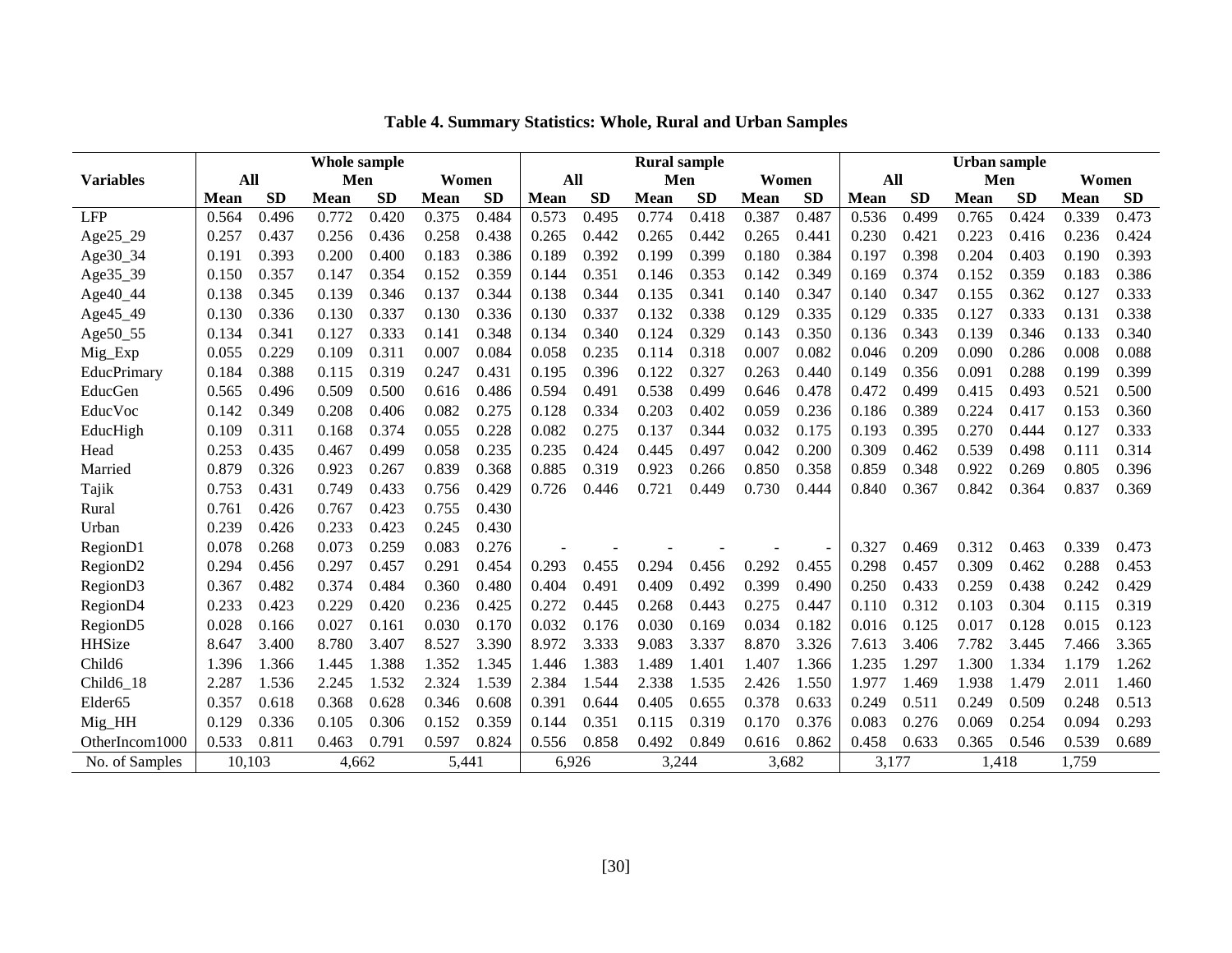|                      | (1)<br><b>Probit Estimates</b> |       |                       |        |                    |        | <b>Marginal Effects</b> |                       |                    |  |
|----------------------|--------------------------------|-------|-----------------------|--------|--------------------|--------|-------------------------|-----------------------|--------------------|--|
| <b>Variables</b>     | All                            |       | Men                   |        | Women              |        | All                     | Men                   | Women              |  |
| Age30_34             | 0.1484                         | ***   | 0.1140                |        | 0.0873             |        | 0.0573                  | 0.0323                | 0.0331             |  |
|                      | (0.0523)                       |       | (0.0832)              |        | (0.0719)           |        | (0.0199)                | (0.0229)              | (0.0275)           |  |
| Age35_39             | 0.2590                         | ***   | 0.0669                |        | 0.3447             | ***    | 0.0987                  | 0.0191                | 0.1335             |  |
|                      | (0.0615)                       |       | (0.0983)              |        | (0.0793)           |        | (0.0227)                | (0.0276)              | (0.0312)           |  |
|                      |                                | ***   |                       |        |                    | ***    |                         |                       |                    |  |
| Age40_44             | 0.2478                         |       | 0.0339                |        | 0.3245             |        | 0.0945                  | 0.0098                | 0.1256             |  |
|                      | (0.0622)                       | ***   | (0.1081)              |        | (0.0782)           | ***    | (0.0230)                | (0.0309)              | (0.0308)           |  |
| Age45_49             | 0.1840                         |       | 0.0677                |        | 0.2378             |        | 0.0707                  | 0.0193                | 0.0916             |  |
|                      | (0.0618)                       |       | (0.1072)              |        | (0.0791)           |        | (0.0232)                | (0.0300)              | (0.0310)           |  |
| Age50_55             | $-0.0311$                      |       | $-0.1671$<br>(0.1089) |        | 0.0570             |        | $-0.0122$               | $-0.0510$             | 0.0216             |  |
|                      | (0.0614)<br>$-0.5423$          | ***   | $-0.5889$             | ***    | (0.0782)<br>0.0768 |        | (0.0241)<br>$-0.2136$   | (0.0347)<br>$-0.1986$ | (0.0298)<br>0.0292 |  |
| Mig_Exp              |                                |       |                       |        |                    |        |                         |                       |                    |  |
|                      | (0.0747)                       |       | (0.0750)              |        | (0.2531)           |        | (0.0284)                | (0.0279)              | (0.0974)           |  |
| EducGen              | 0.0670<br>(0.0435)             |       | 0.1318<br>(0.0819)    |        | 0.0076<br>(0.0533) |        | 0.0262<br>(0.0170)      | 0.0384<br>(0.0239)    | 0.0028<br>(0.0200) |  |
| EducVoc              | 0.3190                         | ***   | 0.1780                | $***$  | 0.5904             | ***    | 0.1206                  | 0.0497                | 0.2311             |  |
|                      | (0.0599)                       |       | (0.0907)              |        | (0.0849)           |        | (0.0216)                | (0.0242)              | (0.0331)           |  |
| EducHigh             | 0.6239                         | ***   | 0.3703                | ***    | 1.0635             | ***    | 0.2224                  | 0.0970                | 0.4021             |  |
|                      | (0.0690)                       |       | (0.0978)              |        | (0.0991)           |        | (0.0213)                | (0.0227)              | (0.0321)           |  |
|                      |                                | ***   |                       |        |                    |        |                         |                       |                    |  |
| Female               | $-0.9633$                      |       |                       |        |                    |        | $-0.3613$               |                       |                    |  |
|                      | (0.0429)                       | ***   |                       | ***    |                    | ***    | (0.0148)                |                       |                    |  |
| Head                 | 0.2747                         |       | 0.2699                |        | 0.3294             |        | 0.1053                  | 0.0780                | 0.1283             |  |
|                      | (0.0525)                       |       | (0.0861)              | ***    | (0.0892)           | ***    | (0.0196)                | (0.0246)              | (0.0355)           |  |
| Married              | $-0.0307$                      |       | 0.5457                |        | $-0.2400$          |        | $-0.0120$               | 0.1843                | $-0.0923$          |  |
|                      | (0.0522)                       | ***   | (0.0915)              |        | (0.0644)           | ***    | (0.0203)                | (0.0343)              | (0.0251)           |  |
| Tajik                | $-0.1113$                      |       | 0.0171                |        | $-0.2019$          |        | $-0.0432$               | 0.0050                | $-0.0770$          |  |
|                      | (0.0399)                       | ***   | (0.0611)              |        | (0.0526)           | ***    | (0.0154)                | (0.0179)              | (0.0203)           |  |
| Urban                | $-0.1483$                      |       | $-0.1169$             | $\ast$ | $-0.2229$          |        | $-0.0583$               | $-0.0349$             | $-0.0819$          |  |
|                      | (0.0458)                       |       | (0.0703)              |        | (0.0634)           |        | (0.0181)                | (0.0214)              | (0.0227)           |  |
| RegionD2             | 0.0982                         |       | 0.0607                |        | 0.1229             |        | 0.0382                  | 0.0175                | 0.0466             |  |
|                      | (0.0600)                       | ***   | (0.0973)              |        | (0.0832)           | ***    | (0.0232)                | (0.0277)              | (0.0318)           |  |
| RegionD3             | 0.2388                         |       | $-0.1267$             |        | 0.5667             |        | 0.0925                  | $-0.0373$             | 0.2156             |  |
|                      | (0.0607)<br>0.1290             | **    | (0.0961)<br>0.1321    |        | (0.0819)           | $\ast$ | (0.0232)<br>0.0500      | (0.0288)<br>0.0374    | (0.0312)<br>0.0579 |  |
| RegionD4             |                                |       |                       |        | 0.1521             |        | (0.0241)                |                       |                    |  |
|                      | (0.0629)                       |       | (0.1039)<br>$-0.4310$ | ***    | (0.0861)           | **     |                         | (0.0285)              | (0.0331)           |  |
| Region <sub>D5</sub> | $-0.0653$                      |       |                       |        | 0.2279             |        | $-0.0257$               | $-0.1438$             | 0.0882             |  |
| HHSize               | (0.0698)                       |       | (0.1065)              | $\ast$ | (0.0945)           |        | (0.0276)                | (0.0393)              | (0.0374)           |  |
|                      | $-0.0021$<br>(0.0100)          |       | $-0.0294$<br>(0.0165) |        | 0.0053<br>(0.0132) |        | $-0.0008$<br>(0.0039)   | $-0.0086$<br>(0.0048) | 0.0020<br>(0.0050) |  |
| Child <sub>6</sub>   | $-0.0513$                      | $***$ | 0.0094                |        | $-0.0910$          | ***    | $-0.0200$               | 0.0027                | $-0.0342$          |  |
|                      | (0.0216)                       |       | (0.0350)              |        | (0.0290)           |        | (0.0084)                | (0.0102)              | (0.0109)           |  |
| Child6_18            | 0.0214                         |       | 0.0415                |        | 0.0296             |        | 0.0084                  | 0.0121                | 0.0111             |  |
|                      | (0.0163)                       |       | (0.0263)              |        | (0.0214)           |        | (0.0064)                | (0.0076)              | (0.0081)           |  |
| Elder65              | $-0.0085$                      |       | 0.0218                |        | $-0.0187$          |        | $-0.0033$               | 0.0064                | $-0.0070$          |  |
|                      | (0.0296)                       |       | (0.0485)              |        | (0.0399)           |        | (0.0116)                | (0.0141)              | (0.0150)           |  |
| Mig_HH               | $-0.1190$                      | ***   | $-0.1945$             | $***$  | $-0.0818$          |        | $-0.0469$               | $-0.0600$             | $-0.0304$          |  |
|                      | (0.0462)                       |       | (0.0764)              |        | (0.0597)           |        | (0.0183)                | (0.0248)              | (0.0220)           |  |
| OtherIncome1000      | 0.0464                         | **    | 0.1396                | ***    | 0.0148             |        | 0.0181                  | 0.0407                | 0.0056             |  |
|                      | (0.0210)                       |       | (0.0453)              |        | (0.0282)           |        | (0.0082)                | (0.0131)              | (0.0106)           |  |
| Constant             | 0.4325                         | ***   | 0.1601                |        | $-0.4826$          | ***    |                         |                       |                    |  |
|                      | (0.1135)                       |       | (0.1722)              |        | (0.1348)           |        |                         |                       |                    |  |
| $\mathbf N$          | 10,103                         |       | 4,662                 |        | 5,441              |        |                         |                       |                    |  |
|                      |                                |       |                       |        |                    |        |                         |                       |                    |  |
| Pseudo R2            | 0.1601                         |       | 0.0653                |        | 0.0842             |        |                         |                       |                    |  |

#### **Table 5. Probit Estimates and Marginal Effects: Whole Sample and by Gender** (Dependent variable: worked in last 14 days, *LFP*)

For all tables below, standard errors in parentheses,  $* p<.10$ ,  $** p<.05$ ,  $*** p<.01$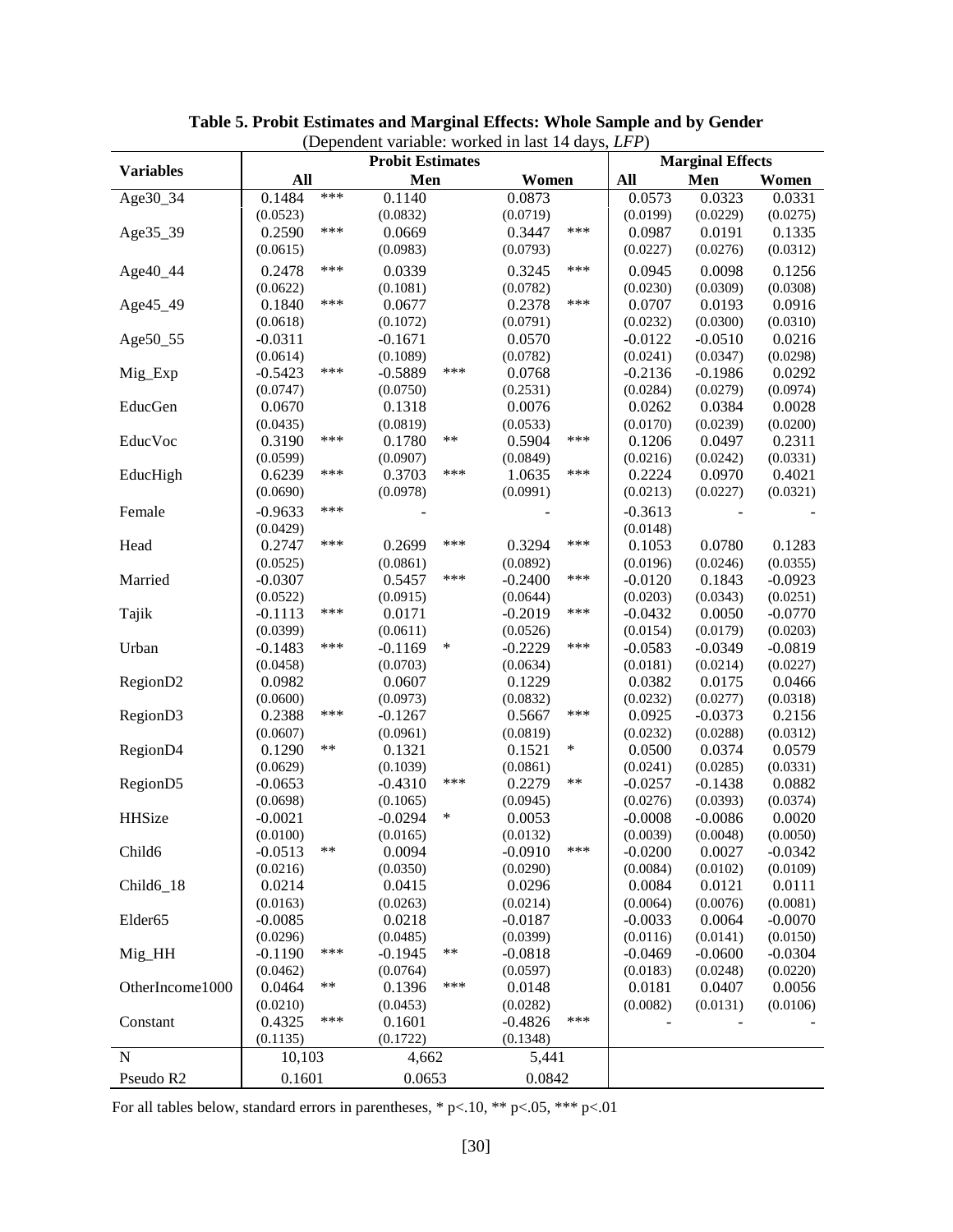| (Dependent variable: worked in last 14 days, LFP) |                       |            |                         |        |                       |        |                       |                         |           |
|---------------------------------------------------|-----------------------|------------|-------------------------|--------|-----------------------|--------|-----------------------|-------------------------|-----------|
| <b>Variables</b>                                  |                       |            | <b>Probit Estimates</b> |        |                       |        |                       | <b>Marginal Effects</b> |           |
|                                                   | All                   |            | Men                     |        | Women                 |        | All                   | Men                     | Women     |
| Age30_34                                          | 0.1516                | $***$      | 0.1250                  |        | 0.1000                |        | 0.0582                | 0.0351                  | 0.0384    |
|                                                   | (0.0610)              |            | (0.0956)                |        | (0.0829)              |        | (0.0231)              | (0.0260)                | (0.0320)  |
| Age35_39                                          | 0.2588                | ***        | 0.0805                  |        | 0.3878                | ***    | 0.0979                | 0.0228                  | 0.1515    |
|                                                   | (0.0732)              |            | (0.1139)                |        | (0.0943)              |        | (0.0268)              | (0.0315)                | (0.0373)  |
| Age40_44                                          | 0.2562                | ***        | 0.1097                  |        | 0.3306                | ***    | 0.0969                | 0.0307                  | 0.1290    |
|                                                   | (0.0732)              |            | (0.1296)                |        | (0.0918)              |        | (0.0267)              | (0.0351)                | (0.0363)  |
| Age45_49                                          | 0.1650                | $\ast\ast$ | 0.1417                  |        | 0.1929                | $***$  | 0.0631                | 0.0393                  | 0.0747    |
|                                                   | (0.0720)              |            | (0.1265)                |        | (0.0928)              |        | (0.0270)              | (0.0335)                | (0.0364)  |
| Age50_55                                          | $-0.0022$             |            | $-0.0649$               |        | 0.0398                |        | $-0.0009$             | $-0.0192$               | 0.0152    |
|                                                   | (0.0712)              |            | (0.1340)                |        | (0.0892)              |        | (0.0277)              | (0.0403)                | (0.0342)  |
| Mig_Exp                                           | $-0.5218$             | ***        | $-0.5458$               | ***    | $-0.0412$             |        | $-0.2058$             | $-0.1815$               | $-0.0156$ |
|                                                   | (0.0837)              |            | (0.0847)                |        | (0.2905)              |        | (0.0323)              | (0.0310)                | (0.1090)  |
| EducGen                                           | 0.0360                |            | 0.0630                  |        | $-0.0006$             |        | 0.0140                | 0.0183                  | $-0.0002$ |
|                                                   | (0.04920)             |            | (0.0920)                |        | (0.0605)              |        | (0.0191)              | (0.0267)                | (0.0230)  |
| EducVoc                                           | 0.2062                | ***        | 0.0907                  |        | 0.4764                | ***    | 0.0785                | 0.0257                  | 0.1874    |
|                                                   | (0.0724)              |            | (0.1042)                |        | (0.1104)              |        | (0.0268)              | (0.0289)                | (0.0435)  |
| EducHigh                                          | 0.5084                | ***        | 0.2879                  | $***$  | 1.0686                | ***    | 0.1827                | 0.0762                  | 0.4002    |
|                                                   | (0.0923)              |            | (0.1181)                |        | (0.1570)              |        | (0.0295)              | (0.0282)                | (0.0485)  |
| Female                                            | $-0.9639$             | ***        |                         |        |                       |        | $-0.3600$             |                         |           |
|                                                   | (0.0509)              |            |                         |        |                       |        | (0.0175)              |                         |           |
| Head                                              | 0.2658                | ***        | 0.2284                  | $***$  | 0.3094                | ***    | 0.1012                | 0.0654                  | 0.1212    |
|                                                   | (0.0641)              |            | (0.1044)                |        | (0.1202)              |        | (0.0238)              | (0.0295)                | (0.0479)  |
| Married                                           | $-0.0290$             |            | 0.5319                  | ***    | $-0.2544$             | ***    | $-0.0112$             | 0.1785                  | $-0.0988$ |
|                                                   | (0.0632)              |            | (0.1076)                |        | (0.0775)              |        | (0.0244)              | (0.0401)                | (0.0305)  |
| Tajik                                             | $-0.1148$             | ***        | 0.0009                  |        | $-0.1870$             | ***    | $-0.0444$             | 0.0003                  | $-0.0719$ |
|                                                   | (0.0440)              |            | (0.0669)                |        | (0.0578)              |        | (0.0169)              | (0.0194)                | (0.0224)  |
| RegionD3                                          | 0.2334                | ***        | $-0.1999$               | $***$  | 0.6245                | ***    | 0.0901                | $-0.0587$               | 0.2380    |
|                                                   | (0.0495)              |            | (0.0785)                |        | (0.0667)              |        | (0.0189)              | (0.0232)                | (0.0249)  |
| RegionD4                                          | 0.0951                | $\ast$     | 0.0758                  |        | 0.1451                | $***$  | 0.0368                | 0.0217                  | 0.0557    |
|                                                   | (0.0515)              |            | (0.0884)                |        | (0.0714)              |        | (0.0198)              | (0.0250)                | (0.0275)  |
| Region <sub>D5</sub>                              | $-0.1089$             | $\ast$     | $-0.4645$               | ***    | 0.1750                | $***$  | $-0.0428$             | $-0.1556$               | 0.0679    |
|                                                   |                       |            |                         |        |                       |        |                       |                         | (0.0325)  |
| HHSize                                            | (0.0613)<br>$-0.0099$ |            | (0.0930)<br>$-0.0297$   |        | (0.0827)<br>$-0.0054$ |        | (0.0242)              | (0.0340)                | $-0.0020$ |
|                                                   | (0.0117)              |            | (0.0191)                |        |                       |        | $-0.0039$<br>(0.0045) | $-0.0086$<br>(0.0056)   | (0.0058)  |
| Child <sub>6</sub>                                | $-0.0399$             |            | $-0.0023$               |        | (0.0152)<br>$-0.0638$ | $\ast$ | $-0.0155$             | $-0.0007$               | $-0.0243$ |
|                                                   | (0.0250)              |            | (0.0404)                |        | (0.0331)              |        | (0.0097)              | (0.0117)                | (0.0126)  |
| Child6_18                                         | 0.0359                | $\ast$     | 0.0484                  |        | 0.0397                |        | 0.0140                | 0.0140                  | 0.0151    |
|                                                   |                       |            |                         |        |                       |        |                       |                         |           |
|                                                   | (0.0190)              |            | (0.0304)                |        | (0.0249)              |        | (0.0074)              | (0.0088)                | (0.0095)  |
| Elder <sub>65</sub>                               | 0.0051                |            | 0.0151                  |        | 0.0049                |        | 0.0020                | 0.0044                  | 0.0018    |
|                                                   | (0.0329)              | ***        | (0.0536)                | $***$  | (0.0443)              |        | (0.0128)              | (0.0155)                | (0.0168)  |
| Mig_HH                                            | $-0.1445$             |            | $-0.2160$               |        | $-0.0886$             |        | $-0.0567$             | $-0.0666$               | $-0.0334$ |
|                                                   | (0.0517)              | **         | (0.0852)                | ***    | (0.0672)              |        | (0.0204)              | (0.0277)                | (0.0251)  |
| OtherIncome1000                                   | 0.0479                |            | 0.1458                  |        | 0.0199                |        | 0.0186                | 0.0422                  | 0.0076    |
|                                                   | (0.0226)              | ***        | (0.0502)                | $\ast$ | (0.0309)              | ***    | (0.0088)              | (0.0144)                | (0.0118)  |
| Constant                                          | 0.5288                |            | 0.2974                  |        | $-0.4345$             |        |                       |                         |           |
|                                                   | (0.1169)              |            | (0.1755)                |        | (0.1353)              |        |                       |                         |           |
| $\mathbf N$                                       | 6,926                 |            | 3,244                   |        | 3,682                 |        |                       |                         |           |
| Pseudo R2                                         | 0.1520                |            | 0.0638                  |        | 0.0819                |        |                       |                         |           |

### **Table 6. Probit Estimates and Marginal Effects: Rural Sample and by Gender**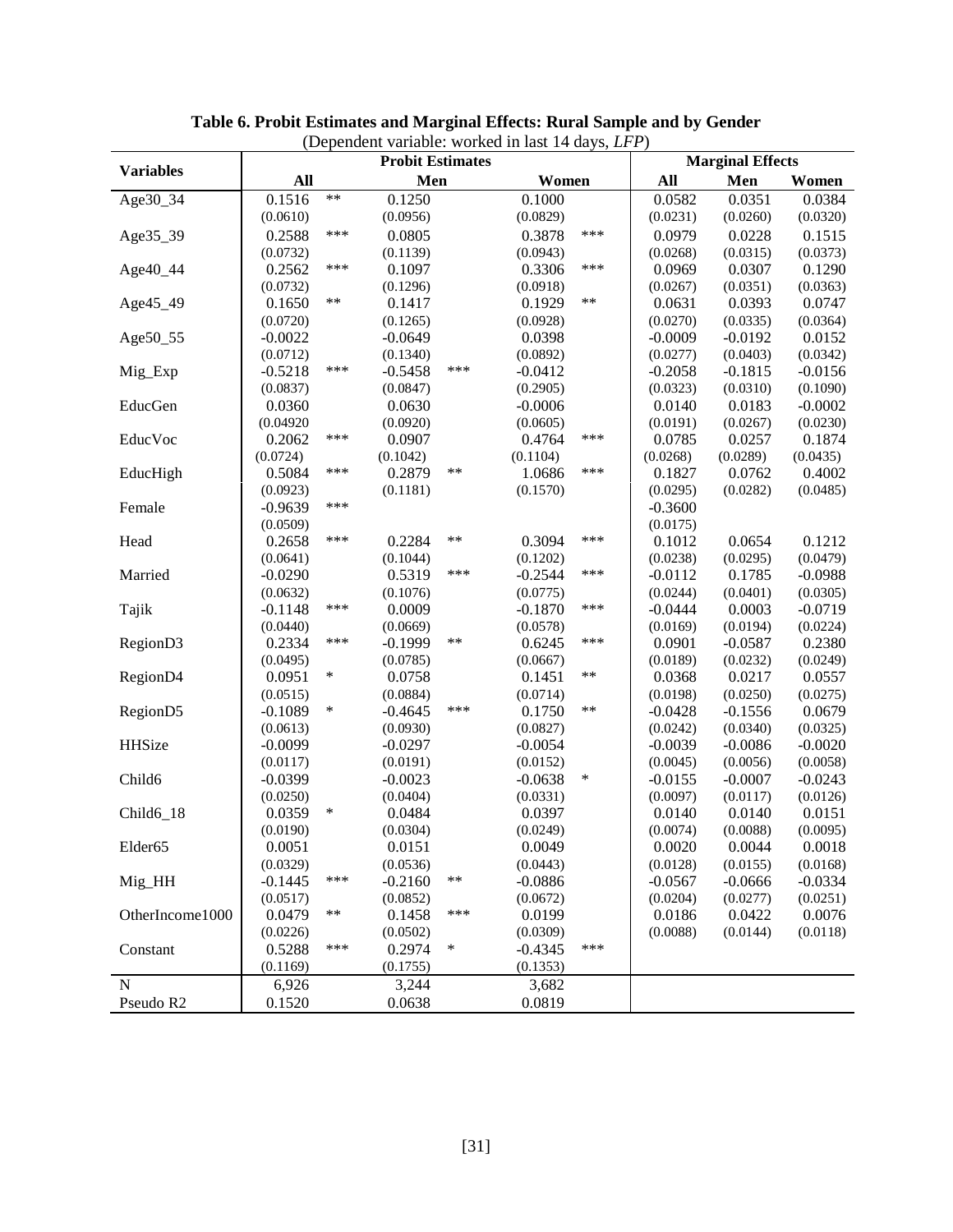|                      |                    | (1)<br><b>Probit Estimates</b> | <b>Marginal Effects</b> |           |           |           |
|----------------------|--------------------|--------------------------------|-------------------------|-----------|-----------|-----------|
| <b>Variables</b>     | All                | Men                            | Women                   | All       | Men       | Women     |
| Age30_34             | $\ast$<br>0.1626   | 0.0614                         | 0.1305                  | 0.0638    | 0.0178    | 0.0473    |
|                      | (0.0988)           | (0.1619)                       | (0.1415)                | (0.0384)  | (0.0461)  | (0.0520)  |
| Age35_39             | ***<br>0.2913      | $-0.0070$                      | $***$<br>0.3419         | 0.1131    | $-0.0021$ | 0.1268    |
|                      | (0.1097)           | (0.1853)                       | (0.1493)                | (0.0414)  | (0.0546)  | (0.0570)  |
| Age40_44             | $***$<br>0.2509    | $-0.2122$                      | ***<br>0.4358           | 0.0976    | $-0.0658$ | 0.1642    |
|                      | (0.1150)           | (0.1870)                       | (0.1494)                | (0.0436)  | (0.0609)  | (0.0582)  |
| Age45_49             | $***$<br>0.2800    | $-0.1635$                      | ***<br>0.4808           | 0.1085    | $-0.0502$ | 0.1817    |
|                      | (0.1203)           | (0.1971)                       | (0.1590)                | (0.0453)  | (0.0630)  | (0.0621)  |
| Age50_55             | $-0.1179$          | **<br>$-0.4252$                | 0.1427                  | $-0.0468$ | $-0.1385$ | 0.0519    |
|                      | (0.1205)           | (0.1848)                       | (0.1683)                | (0.0480)  | (0.0653)  | (0.0625)  |
| Mig_Exp              | ***<br>$-0.5998$   | ***<br>$-0.7712$               | 0.4351                  | $-0.2332$ | $-0.2706$ | 0.1664    |
|                      | (0.1657)           | (0.1607)                       | (0.4682)                | (0.0600)  | (0.0622)  | (0.1864)  |
| EducGen              | **<br>0.2013       | **<br>0.4179                   | 0.0428                  | 0.0795    | 0.1190    | 0.0152    |
|                      | (0.0930)           | (0.1767)                       | (0.1129)                | (0.0366)  | (0.0488)  | (0.0401)  |
| EducVoc              | ***<br>0.6379      | ***<br>0.5212                  | ***<br>0.7349           | 0.2379    | 0.1351    | 0.2799    |
|                      | (0.1070)           | (0.1848)                       | (0.1372)                | (0.0363)  | (0.0419)  | (0.0529)  |
| EducHigh             | ***<br>0.8777      | ***<br>0.6700                  | ***<br>1.0699           | 0.3156    | 0.1719    | 0.4061    |
|                      | (0.1078)           | (0.1826)                       | (0.1374)                | (0.0330)  | (0.0405)  | (0.0489)  |
| Female               | ***<br>$-1.0102$   |                                |                         | $-0.3820$ |           |           |
|                      | (0.0775)           |                                |                         | (0.0268)  |           |           |
| Head                 | ***<br>0.3079      | **<br>0.3251                   | $***$<br>0.2977         | 0.1204    | 0.0962    | 0.1108    |
|                      | (0.0913)           | (0.1516)                       | (0.1438)                | (0.0350)  | (0.0449)  | (0.0555)  |
| Married              | $-0.0922$          | ***<br>0.6158                  | ***<br>$-0.3455$        | $-0.0363$ | 0.2118    | $-0.1280$ |
|                      | (0.0908)           | (0.1764)                       | (0.1195)                | (0.0356)  | (0.0673)  | (0.0456)  |
| Tajik                | $-0.0366$          | 0.0969                         | $-0.1722$               | $-0.0145$ | 0.0292    | $-0.0628$ |
|                      | (0.0901)           | (0.1424)                       | (0.1178)                | (0.0355)  | (0.0440)  | (0.0440)  |
| RegionD2             | ***<br>0.2993      | 0.0902                         | ***<br>0.4486           | 0.1170    | 0.0261    | 0.1651    |
|                      | (0.0761)           | (0.1201)                       | (0.0994)                | (0.0290)  | (0.0341)  | (0.0380)  |
| Region <sub>D3</sub> | 0.0575             | $-0.0564$                      | 0.1386                  | 0.0227    | $-0.0167$ | 0.0501    |
|                      | (0.0817)           | (0.1237)                       | (0.1137)                | (0.0322)  | (0.0372)  | (0.0419)  |
| RegionD4             | 0.1372             | 0.1516                         | 0.0994                  | 0.0539    | 0.0424    | 0.0360    |
|                      | (0.0928)           | (0.1567)                       | (0.1267)                | (0.0360)  | (0.0415)  | (0.0466)  |
| Region <sub>D5</sub> | $-0.0628$          | $-0.5941$<br>***               | ***<br>0.4255           | $-0.0249$ | $-0.2073$ | 0.1624    |
|                      | (0.1172)           | (0.1585)                       | (0.1529)                | (0.0466)  | (0.0615)  | (0.0607)  |
| HHSize               | 0.0271             | $-0.0337$                      | $\ast$<br>0.0495        | 0.0107    | $-0.0099$ | 0.0176    |
|                      | (0.0192)           | (0.0319)                       | (0.0254)                | (0.0076)  | (0.0094)  | (0.0091)  |
| Child <sub>6</sub>   | $***$<br>$-0.0886$ | 0.0617                         | ***<br>$-0.1993$        | $-0.0351$ | 0.0181    | $-0.0709$ |
|                      | (0.0408)           | (0.0608)                       | (0.0586)                | (0.0161)  | (0.0179)  | (0.0207)  |
| $Child6_18$          | $-0.0406$          | 0.0282                         | $-0.0245$               | $-0.0161$ | 0.0083    | $-0.0087$ |
|                      | (0.0318)           | (0.0516)                       | (0.0420)                | (0.0126)  | (0.0152)  | (0.0149)  |
| Elder <sub>65</sub>  | $-0.0803$          | 0.0473                         | $-0.1693$<br>$\ast$     | $-0.0318$ | 0.0139    | $-0.0602$ |
|                      | (0.0657)           | (0.1067)                       | (0.0935)                | (0.0260)  | (0.0313)  | (0.0334)  |
| Mig_HH               | $-0.0165$          | $-0.0849$                      | $-0.0099$               | $-0.0065$ | $-0.0256$ | $-0.0035$ |
|                      | (0.0961)           | (0.1578)                       | (0.1290)                | (0.0381)  | (0.0489)  | (0.0457)  |
| OtherIncome1000      | 0.0348             | 0.0726                         | 0.0067                  | 0.0138    | 0.0213    | 0.0024    |
|                      | (0.0540)           | (0.1124)                       | (0.0659)                | (0.0214)  | (0.0330)  | (0.0234)  |
| Constant             | 0.0592             | $-0.2652$                      | ***<br>$-0.8157$        |           |           |           |
|                      | (0.1884)           | (0.2794)                       | (0.2192)                |           |           |           |
| $\mathbf N$          | 3,177              | 1,418                          | 1,759                   |           |           |           |
| Pseudo R2            | 0.2022             | 0.0864                         | 0.1395                  |           |           |           |
|                      |                    |                                |                         |           |           |           |

**Table 7. Probit Estimates and Marginal Effects: Urban Sample and by Gender** (Dependent variable: worked in last 14 days, *LFP*)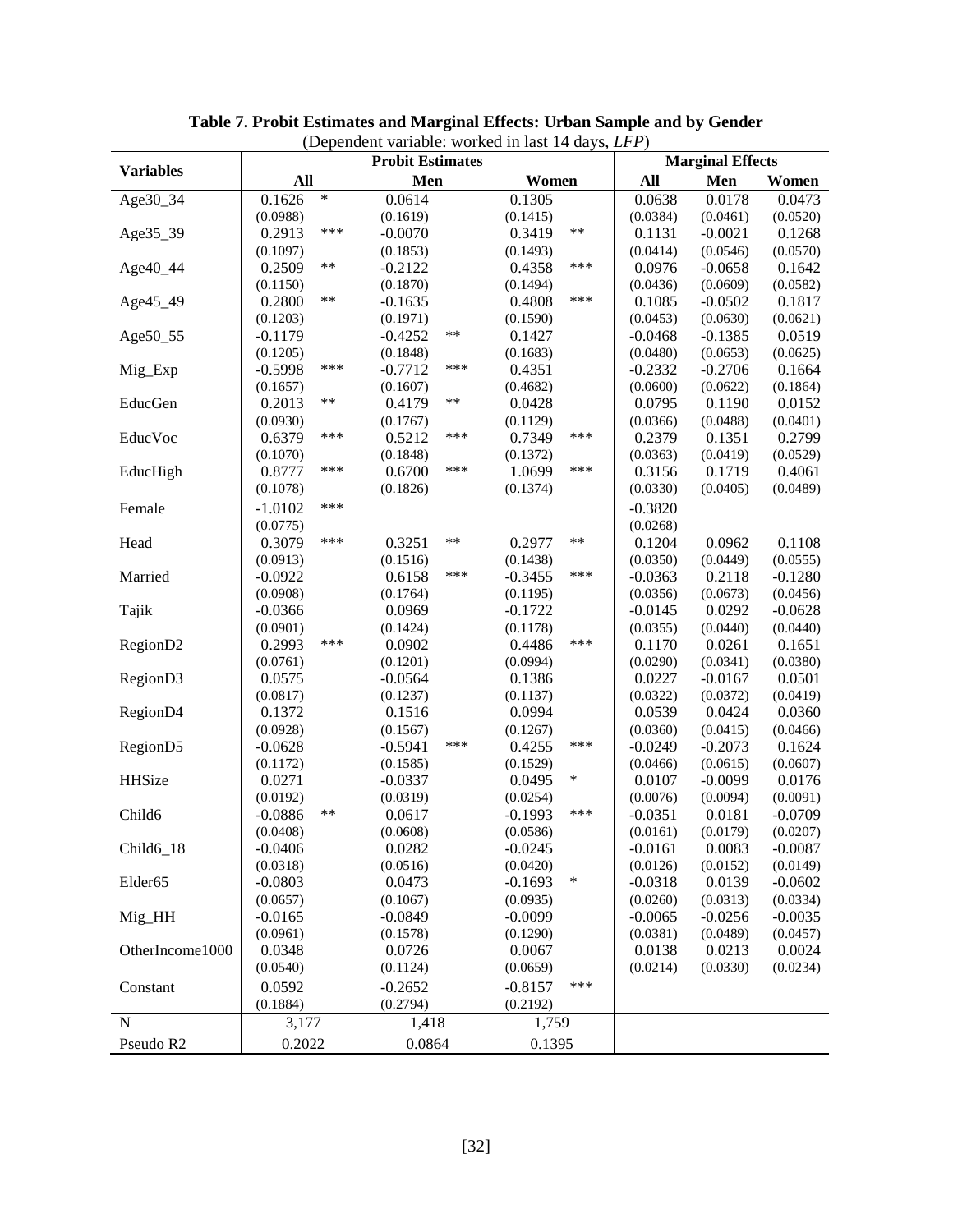|                           |           | <b>Characteristics Effect</b> |        | <b>Coefficients Effect</b> |              |        |  |
|---------------------------|-----------|-------------------------------|--------|----------------------------|--------------|--------|--|
|                           | Est.      | <b>Share</b>                  |        | Est.                       | <b>Share</b> |        |  |
| Overall                   | 0.0362    | 9.12                          | ***    | 0.3609                     | 90.88        | ***    |  |
| <b>Excluding Constant</b> | 0.0362    | 9.12                          | ***    | 0.3282                     | 82.66        | ***    |  |
| Age                       | 0.0011    | 0.28                          | $***$  | 0.0091                     | 2.28         | $***$  |  |
| Age25_29                  | 0.0000    | 0.00                          |        | 0.0144                     | 3.64         | $\ast$ |  |
| Age30_34                  | 0.0004    | 0.11                          |        | 0.0120                     | 3.02         | $***$  |  |
| Age35_39                  | $-0.0001$ | $-0.02$                       |        | $-0.0066$                  | $-1.67$      |        |  |
| Age40_44                  | 0.0000    | 0.00                          |        | $-0.0066$                  | $-1.67$      |        |  |
| Age45_49                  | 0.0000    | 0.00                          |        | $-0.0007$                  | $-0.16$      |        |  |
| Age50_55                  | 0.0007    | 0.17                          | $**$   | $-0.0034$                  | $-0.87$      |        |  |
| $Mig\_Exp^{\wedge}$       | $-0.0164$ | $-4.13$                       | ***    | 0.1178                     | 29.66        | $***$  |  |
| Mig_Exp_c                 | $-0.0082$ | $-2.07$                       | ***    | 0.1186                     | 29.87        | $***$  |  |
| Mig_Exp                   | $-0.0082$ | $-2.07$                       | ***    | $-0.0008$                  | $-0.21$      | $**$   |  |
| Education                 | 0.0138    | 3.46                          | ***    | 0.0896                     | 22.57        | ***    |  |
| EducPrimary               | 0.0062    | 1.55                          | ***    | 0.0218                     | 5.48         | ***    |  |
| EducGen                   | 0.0011    | 0.28                          |        | 0.0816                     | 20.56        | ***    |  |
| EducVoc                   | 0.0003    | 0.07                          |        | $-0.0049$                  | $-1.24$      | $***$  |  |
| EducHigh                  | 0.0062    | 1.56                          | ***    | $-0.0088$                  | $-2.23$      | ***    |  |
| Head <sup>^</sup>         | 0.0302    | 7.60                          | ***    | 0.0094                     | 2.37         |        |  |
| Head_c                    | 0.0151    | 3.80                          | ***    | 0.0101                     | 2.53         |        |  |
| Head                      | 0.0151    | 3.80                          | ***    | $-0.0006$                  | $-0.16$      |        |  |
| Married^                  | 0.0126    | 3.18                          | ***    | 0.0955                     | 24.04        | ***    |  |
| Married_c                 | 0.0063    | 1.59                          | ***    | $-0.0228$                  | $-5.73$      | ***    |  |
| Married                   | 0.0063    | 1.59                          | ***    | 0.1182                     | 29.77        | ***    |  |
| Tajik^                    | 0.0000    | $-0.01$                       |        | 0.0202                     | 5.08         | ***    |  |
| Tajik_c                   | 0.0000    | 0.00                          |        | $-0.0096$                  | $-2.41$      | ***    |  |
| Tajik                     | 0.0000    | 0.00                          |        | 0.0297                     | 7.49         | ***    |  |
| Urban^                    | 0.0004    | 0.09                          | $\ast$ | $-0.0097$                  | $-2.45$      |        |  |
| Rural                     | 0.0002    | 0.05                          | $\ast$ | $-0.0144$                  | $-3.62$      |        |  |
| Urban                     | 0.0002    | 0.05                          | $\ast$ | 0.0047                     | 1.17         |        |  |
| Region                    | $-0.0002$ | $-0.06$                       |        | $-0.0019$                  | $-0.49$      |        |  |
| Region <sub>D1</sub>      | $-0.0002$ | $-0.05$                       |        | 0.0085                     | 2.15         | ***    |  |
| RegionD2                  | 0.0002    | 0.06                          | ***    | 0.0234                     | 5.90         | ***    |  |
| RegionD3                  | $-0.0002$ | $-0.05$                       |        | $-0.0526$                  | $-13.24$     | ***    |  |
| RegionD4                  | $-0.0004$ | $-0.10$                       | ***    | 0.0226                     | 5.70         | ***    |  |
| RegionD5                  | 0.0003    | $0.08\,$                      | ***    | $-0.0040$                  | $-1.00$      | ***    |  |
| Household Composition     | $-0.0026$ | $-0.65$                       | $***$  | $-0.0424$                  | $-10.68$     |        |  |
| HHSize                    | $-0.0020$ | $-0.51$                       | $\ast$ | $-0.1060$                  | $-26.70$     | $\ast$ |  |
| Child <sub>6</sub>        | 0.0002    | 0.06                          |        | 0.0487                     | 12.26        | $***$  |  |
| Child <sub>6_18</sub>     | $-0.0009$ | $-0.23$                       |        | 0.0099                     | 2.50         |        |  |
| Elder <sub>65</sub>       | 0.0001    | 0.03                          |        | 0.0050                     | 1.27         |        |  |
| $Mig\_HH^{\wedge}$        | 0.0025    | 0.63                          | $***$  | 0.0141                     | 3.55         |        |  |
| $Mig_HH_c$                | 0.0013    | 0.32                          | $**$   | 0.0171                     | 4.32         |        |  |
| Mig_HH                    | 0.0013    | 0.32                          | **     | $-0.0031$                  | $-0.77$      |        |  |
| OtherIncome1000           | $-0.0051$ | $-1.29$                       | ***    | 0.0267                     | 6.73         | **     |  |
| Constant                  |           |                               |        | 0.0326                     | 8.22         |        |  |

**Table 8. Decomposing Gender Gap of 39.71% in Labour Force Participation (Whole Sample)**

*Note:* ^ indicates that the subgroup is based on binary variable and its complementary group. A variable ending with \_c is a complementary group, such as *Mig\_Exp\_c* = 1 – *Mig\_Exp*. Share is the percentage that element is contributing to the gender gap of 39.71%.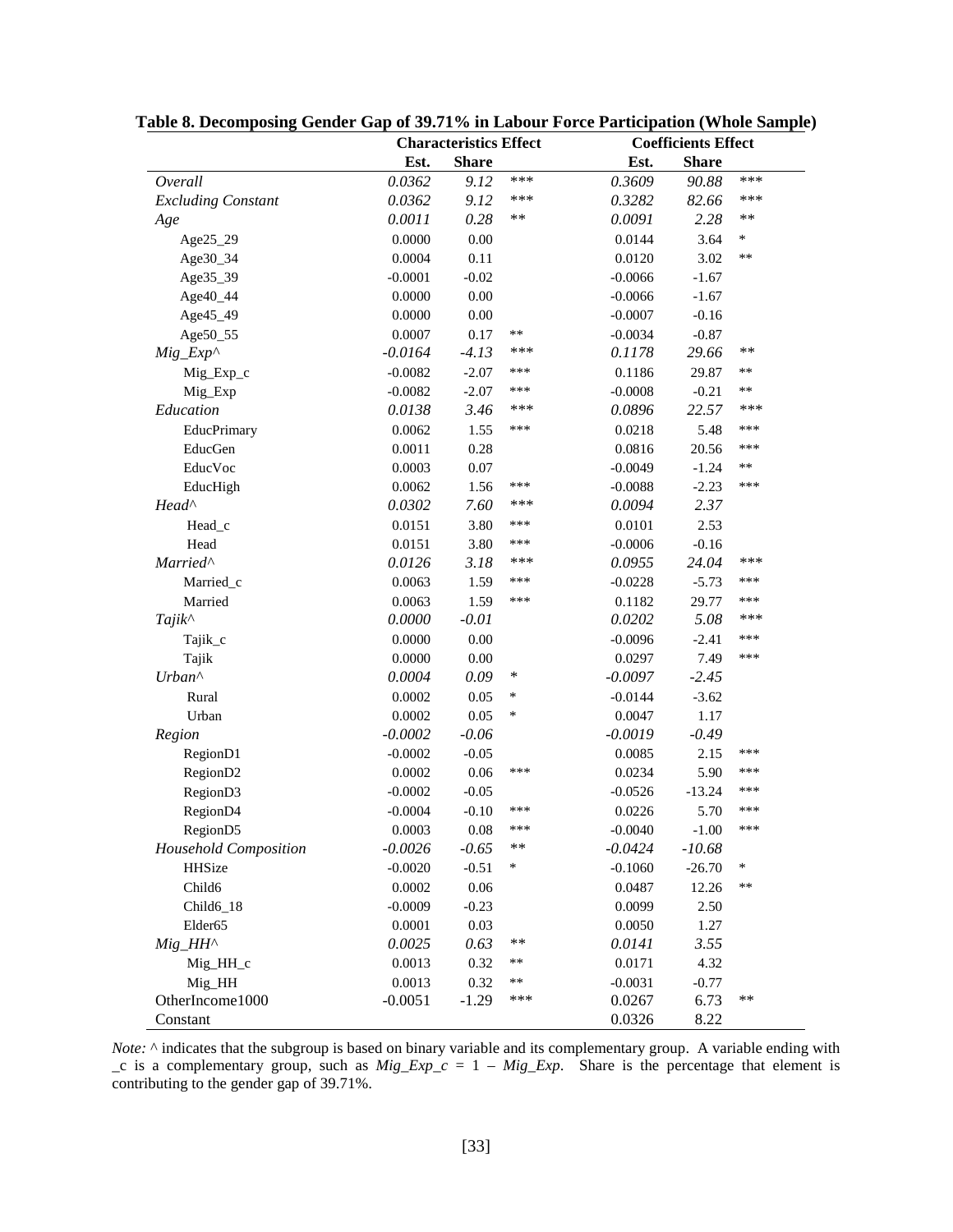|                           |           | <b>Characteristics Effect</b> |            | <b>Coefficients Effect</b> |              |        |  |
|---------------------------|-----------|-------------------------------|------------|----------------------------|--------------|--------|--|
|                           | Est.      | <b>Share</b>                  |            | Est.                       | <b>Share</b> |        |  |
| Overall                   | 0.0253    | 6.53                          | **         | 0.3619                     | 93.47        | ***    |  |
| <b>Excluding Constant</b> | 0.0253    | 6.53                          | **         | 0.3285                     | 84.85        | ***    |  |
| Age                       | 0.0010    | 0.25                          |            | 0.0065                     | 1.67         |        |  |
| Age25_29                  | 0.0000    | 0.00                          |            | 0.0104                     | 2.69         |        |  |
| Age30_34                  | 0.0003    | 0.07                          |            | 0.0087                     | 2.24         |        |  |
| Age35_39                  | 0.0000    | 0.00                          |            | $-0.0100$                  | $-2.58$      | **     |  |
| Age40_44                  | $-0.0001$ | $-0.02$                       |            | $-0.0056$                  | $-1.44$      |        |  |
| Age45_49                  | 0.0001    | $0.01\,$                      |            | 0.0027                     | 0.70         |        |  |
| Age50_55                  | 0.0007    | 0.17                          |            | 0.0003                     | 0.07         |        |  |
| $Mig\_Exp^{\wedge}$       | $-0.0155$ | $-3.99$                       | ***        | 0.0888                     | 22.94        | $\ast$ |  |
| Mig_Exp_c                 | $-0.0077$ | $-2.00$                       | ***        | 0.0894                     | 23.10        | ∗      |  |
| Mig_Exp                   | $-0.0077$ | $-2.00$                       | ***        | $-0.0006$                  | $-0.16$      | *      |  |
| Education                 | 0.0096    | 2.49                          | $\ast$     | 0.0961                     | 24.81        | ***    |  |
| EducPrimary               | 0.0041    | 1.06                          |            | 0.0259                     | 6.68         | ***    |  |
| EducGen                   | 0.0014    | 0.35                          |            | 0.0782                     | 20.21        | ***    |  |
| EducVoc                   | $-0.0007$ | $-0.19$                       |            | $-0.0023$                  | $-0.60$      |        |  |
| EducHigh                  | 0.0049    | 1.27                          | **         | $-0.0057$                  | $-1.47$      | ***    |  |
| Head <sup>^</sup>         | 0.0242    | 6.26                          | **         | 0.0133                     | 3.42         |        |  |
| Head_c                    | 0.0121    | 3.13                          | $***$      | 0.0139                     | 3.58         |        |  |
| Head                      | 0.0121    | 3.13                          | $***$      | $-0.0006$                  | $-0.16$      |        |  |
| Married^                  | 0.0103    | 2.67                          | ***        | 0.0981                     | 25.33        | ***    |  |
| Married_c                 | 0.0052    | 1.34                          | ***        | $-0.0211$                  | $-5.45$      | ***    |  |
| Married                   | 0.0052    | 1.34                          | ***        | 0.1192                     | 30.78        | ***    |  |
| Tajik^                    | 0.0000    | 0.00                          |            | 0.0154                     | 3.99         | $***$  |  |
| Tajik_c                   | 0.0000    | 0.00                          |            | $-0.0090$                  | $-2.33$      | **     |  |
| Tajik                     | 0.0000    | 0.00                          |            | 0.0245                     | 6.32         | $**$   |  |
| Region                    | $-0.0001$ | $-0.03$                       |            | 0.0049                     | 1.26         |        |  |
| RegionD <sub>2</sub>      | 0.0001    | 0.02                          | ***        | 0.0399                     | 10.30        | ***    |  |
| RegionD3                  | $-0.0001$ | $-0.04$                       |            | $-0.0627$                  | $-16.20$     | ***    |  |
| RegionD4                  | $-0.0004$ | $-0.12$                       | ***        | 0.0309                     | 7.97         | ***    |  |
| RegionD5                  | 0.0004    | 0.11                          | ***        | $-0.0031$                  | $-0.81$      | ***    |  |
| Household Composition     | $-0.0027$ | $-0.70$                       | **         | $-0.0371$                  | $-9.59$      |        |  |
| <b>HHSize</b>             | $-0.0017$ | $-0.43$                       |            | $-0.0769$                  | $-19.87$     |        |  |
| Child <sub>6</sub>        | 0.0000    | $-0.01$                       |            | 0.0309                     | 7.98         |        |  |
| Child6_18                 | $-0.0011$ | $-0.29$                       |            | 0.0075                     | 1.95         |        |  |
| Elder <sub>65</sub>       | 0.0001    | 0.03                          |            | 0.0014                     | 0.36         |        |  |
| $Mig$ _HH^                | 0.0031    | 0.81                          | $\ast\ast$ | 0.0150                     | 3.87         |        |  |
| Mig_HH_c                  | 0.0016    | 0.40                          | **         | 0.0189                     | 4.87         |        |  |
| Mig_HH                    | 0.0016    | 0.40                          | **         | $-0.0039$                  | $-1.00$      |        |  |
| OtherIncome1000           | $-0.0047$ | $-1.22$                       | ***        | 0.0276                     | 7.14         | **     |  |
| Constant                  |           |                               |            | 0.0334                     | 8.62         |        |  |

|  | Table 9. Decomposing Gender Gap of 38.72% in Labour Force Participation (Rural Sample) |  |
|--|----------------------------------------------------------------------------------------|--|
|  |                                                                                        |  |

*Note:* ^ indicates that the subgroup is based on binary variable and its complementary group. A variable ending with  $\sum c$  is a complementary group, such as  $Mig_{Exp}c = 1 - Mig_{Exp}$ . Share is the percentage that element is contributing to the gender gap of 38.72%.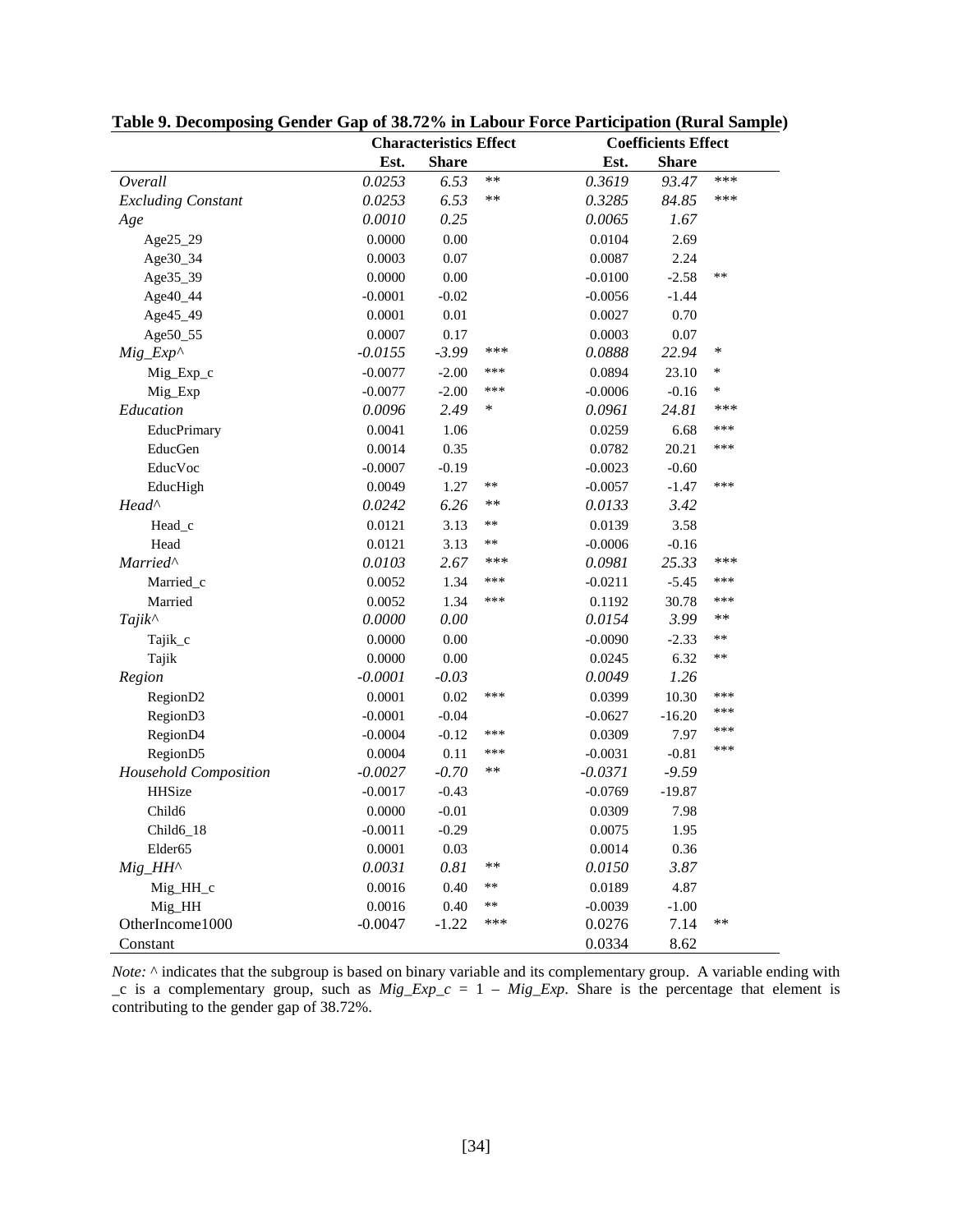|                           |           | <b>Characteristics Effect</b> |        |           | <b>Coefficients Effect</b> |        |  |  |
|---------------------------|-----------|-------------------------------|--------|-----------|----------------------------|--------|--|--|
|                           | Est.      | <b>Share</b>                  |        | Est.      | <b>Share</b>               |        |  |  |
| Overall                   | 0.0613    | 14.35                         | ***    | 0.3659    | 85.65                      | ***    |  |  |
| <b>Excluding Constant</b> | 0.0613    | 14.35                         | ***    | 0.4373    | 102.36                     | ***    |  |  |
| Age                       | $-0.0019$ | $-0.44$                       |        | 0.0211    | 4.93                       | ***    |  |  |
| Age25_29                  | $-0.0004$ | $-0.10$                       |        | 0.0312    | 7.30                       | **     |  |  |
| Age30_34                  | 0.0007    | 0.17                          |        | 0.0206    | 4.83                       | **     |  |  |
| Age35_39                  | $-0.0010$ | $-0.24$                       |        | 0.0020    | 0.46                       |        |  |  |
| Age40_44                  | $-0.0007$ | $-0.17$                       |        | $-0.0119$ | $-2.78$                    | $\ast$ |  |  |
| Age45_49                  | 0.0001    | $0.01\,$                      |        | $-0.0121$ | $-2.83$                    | ∗      |  |  |
| Age50_55                  | $-0.0005$ | $-0.12$                       | **     | $-0.0087$ | $-2.05$                    |        |  |  |
| $Mig\_Exp^{\wedge}$       | $-0.0183$ | $-4.28$                       | ***    | 0.2069    | 48.44                      | **     |  |  |
| Mig_Exp_c                 | $-0.0091$ | $-2.14$                       | ***    | 0.2086    | 48.82                      | **     |  |  |
| Mig_Exp                   | $-0.0091$ | $-2.14$                       | ***    | $-0.0016$ | $-0.39$                    | **     |  |  |
| Education                 | 0.0254    | 5.95                          | ***    | 0.0598    | 13.99                      | ***    |  |  |
| EducPrimary               | 0.0124    | 2.91                          | ***    | 0.0041    | 0.97                       |        |  |  |
| EducGen                   | $-0.0005$ | $-0.11$                       |        | 0.0790    | 18.48                      | ***    |  |  |
| EducVoc                   | 0.0024    | 0.57                          |        | $-0.0082$ | $-1.92$                    |        |  |  |
| EducHigh                  | 0.0110    | 2.58                          | ***    | $-0.0151$ | $-3.53$                    | ***    |  |  |
| Head <sup>^</sup>         | 0.0402    | 9.40                          | **     | $-0.0037$ | $-0.87$                    |        |  |  |
| Head_c                    | 0.0201    | 4.70                          | $**$   | $-0.0042$ | $-0.99$                    |        |  |  |
| Head                      | 0.0201    | 4.70                          | **     | 0.0005    | 0.12                       |        |  |  |
| Married^                  | 0.0208    | 4.86                          | ***    | 0.1021    | 23.90                      | ***    |  |  |
| Married_c                 | 0.0104    | 2.43                          | ***    | $-0.0327$ | $-7.66$                    | ***    |  |  |
| Married                   | 0.0104    | 2.43                          | ***    | 0.1348    | 31.56                      | ***    |  |  |
| Tajik^                    | 0.0001    | 0.03                          |        | 0.0316    | 7.40                       |        |  |  |
| Tajik_c                   | 0.0001    | 0.02                          |        | $-0.0076$ | $-1.79$                    |        |  |  |
| Tajik                     | 0.0001    | $0.02\,$                      |        | 0.0393    | 9.19                       |        |  |  |
| Region                    | $-0.0005$ | $-0.11$                       |        | 0.0503    | 11.77                      | ***    |  |  |
| RegionD1                  | $-0.0006$ | $-0.15$                       |        | 0.0360    | 8.42                       | ***    |  |  |
| RegionD <sub>2</sub>      | 0.0011    | 0.25                          | $\ast$ | $-0.0054$ | $-1.27$                    |        |  |  |
| Region <sub>D3</sub>      | 0.0001    | 0.03                          |        | 0.0092    | 2.16                       |        |  |  |
| RegionD4                  | $-0.0008$ | $-0.20$                       | $\ast$ | 0.0143    | 3.35                       | **     |  |  |
| Region <sub>D5</sub>      | $-0.0002$ | $-0.04$                       | ***    | $-0.0038$ | $-0.89$                    | ***    |  |  |
| Household Composition     | $-0.0015$ | $-0.35$                       |        | $-0.0538$ | $-12.58$                   |        |  |  |
| HHSize                    | $-0.0031$ | $-0.72$                       |        | $-0.2168$ | $-50.74$                   | **     |  |  |
| Child <sub>6</sub>        | 0.0022    | 0.50                          |        | 0.1073    | 25.12                      | ***    |  |  |
| Child6_18                 | $-0.0006$ | $-0.14$                       |        | 0.0370    | 8.65                       |        |  |  |
| Elder <sub>65</sub>       | 0.0000    | $0.00\,$                      |        | 0.0187    | 4.39                       |        |  |  |
| $Mig$ _HH^                | 0.0006    | 0.14                          |        | 0.0106    | 2.48                       |        |  |  |
| $Mig_HH_C$                | 0.0003    | 0.07                          |        | 0.0118    | 2.77                       |        |  |  |
| Mig_HH                    | 0.0003    | $0.07\,$                      |        | $-0.0012$ | $-0.29$                    |        |  |  |
| OtherIncome1000           | $-0.0037$ | $-0.86$                       |        | 0.0124    | 2.90                       |        |  |  |
| Constant                  |           |                               |        | $-0.0714$ | $-16.71$                   |        |  |  |

|  | Table 10. Decomposing Gender Gap of 42.72% in Labour Force Participation (Urban Sample) |  |
|--|-----------------------------------------------------------------------------------------|--|
|  |                                                                                         |  |

*Note:* ^ indicates that the subgroup is based on binary variable and its complementary group. A variable ending with \_c is a complementary group, such as *Mig\_Exp\_c* = 1 – *Mig\_Exp*. Share is the percentage that element is contributing to the gender gap of 42.72%.